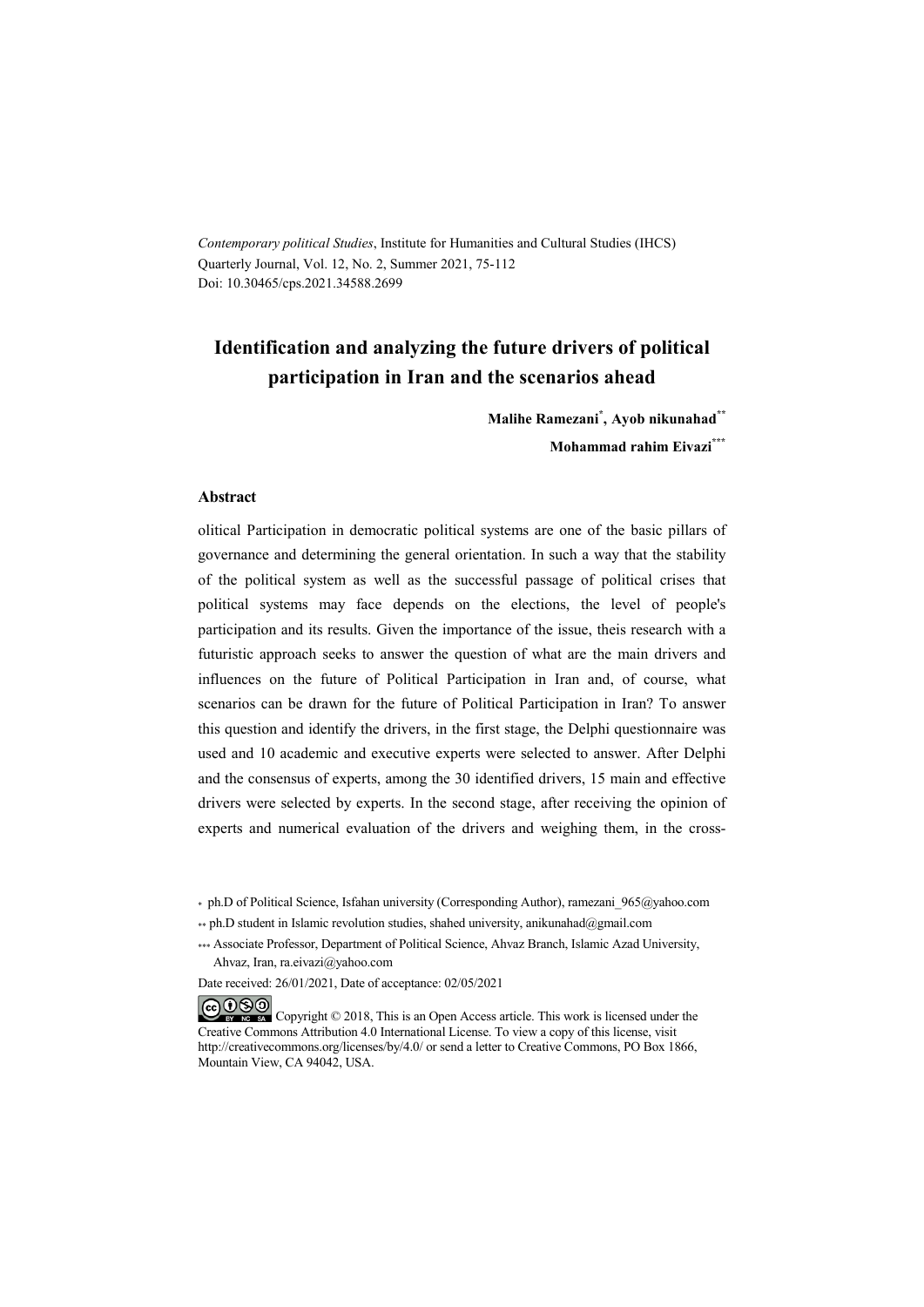sectional analysis table of the drivers, using Mick Mac software, the data were analyzed and scenarios were drawn.

**Keywords:** future studies, Future of Elections, Islamic Republic of Iran, scenariowriting, Political Participation.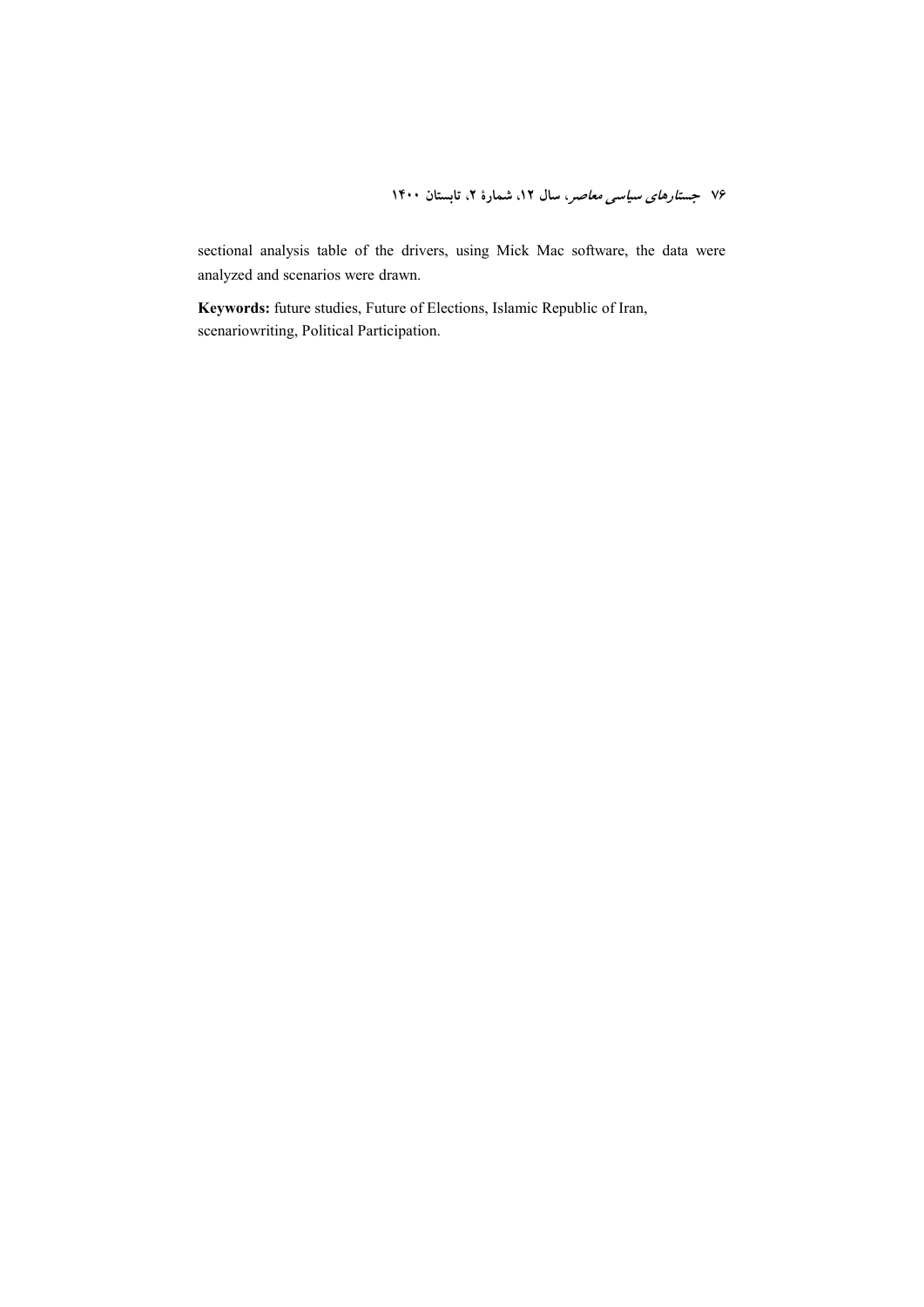*جستارهای سیاسی معاصر*، پژوهشگاه علوم انسانی و مطالعات فرهنگی فصل نامهٔ علمی (مقالهٔ علمی ــ پژوهشی)، سال ۱۲، شمارهٔ ۲، تابستان ۱۴۰۰، ۷۷ ـ ۱۱۲

# شناسایی و تحلیل پیشرانهای تأثیرگذار بر آیندهٔ مشارکت سیاسی در ایران و سناریوهای پیش رو

مليحه رمضاني\* ايوب نيكونهاد\*\*، محمدرحيم عيوضى\*\*\*

#### حكىدە

مشارکت سیاسے در نظـامهـای مـردمسـالار یکـی از ارکـان اساسـی حکمرانـی و تعیـین جهتگیریهای کلی به شمار میرود؛ بهگونهای که ثبات و پایداری سیستم سیاسـی و گــذر موفق از بحرانهای سیاسی که ممکن است نظامهـای سیاسـی بـا اَن مواجـه شـوند درگـرو انتخابات، میزان مشارکت مردم و نتایج حاصله از آن است. یژوهش پـیش روی بــا رویکــرد آیندهیژوهانه در یی پاسخگویی به این پرسش است که پیشرانهای اساســی و تاثیرگـذار بــر .<br>آینده مشارکت سیاسی در ایران کدام است و بالطبع چه سـناریوهایی مـی تـوان بـرای آینـده مشارکت سیاسی در ایران ترسیم کرد؟ برای پاسخگویی بـه ایــن پرســش، در مرحلــه اول از پرسشنامه دلفی به تعداد ۱۰ نفر از خبرگان دانشگاهی و اجرایی انتخاب گردیدنــد، پــس از تکرار دلفی و اجماع خبرگان از میان ۳۰ پیشران شناسایی شـده تعـداد ۱۵ پیشـران اصـلی و اثرگذار به انتخاب خبرگان تعیین گردیـد.در مرحلـه دوم پـس از دریافـت نظـر خبرگــان و ارزش گذاری عددی پیشران ها و وزندهی به آنها در جدول تحلیل متقـاطع بــا اســتفاده از نرمافزار میکمک دادهها تحلیل و سناریوها ترسیم گردیدهاند. یافتـههــا بیــانگر آن اســت کــه

> \* دكتراي علوم سياسي، دانشگاه اصفهان (نويسندهٔ مسؤل)، ramezani\_965@yahoo.com \*\* دانشجوی دکتری آیندهیژوهی مطالعات سیاسی انقلاب اسلامی، دانشگاه شاهد، anikunahad@gmail.com \*\*\* استاد علوم سیاسی، دانشگاه شاهد. ra.eivazi@yahoo.com تاريخ دريافت: ١٣٩٩/١١/١٧، تاريخ پذيرش: ١۴٠٠/٠٢/١٢

COOD experience Copyright © 2018, This is an Open Access article distributed under the terms of the Creative Commons Attribution 4.0 International, which permits others to download this work, share it with others and Adapt the material for any purpose.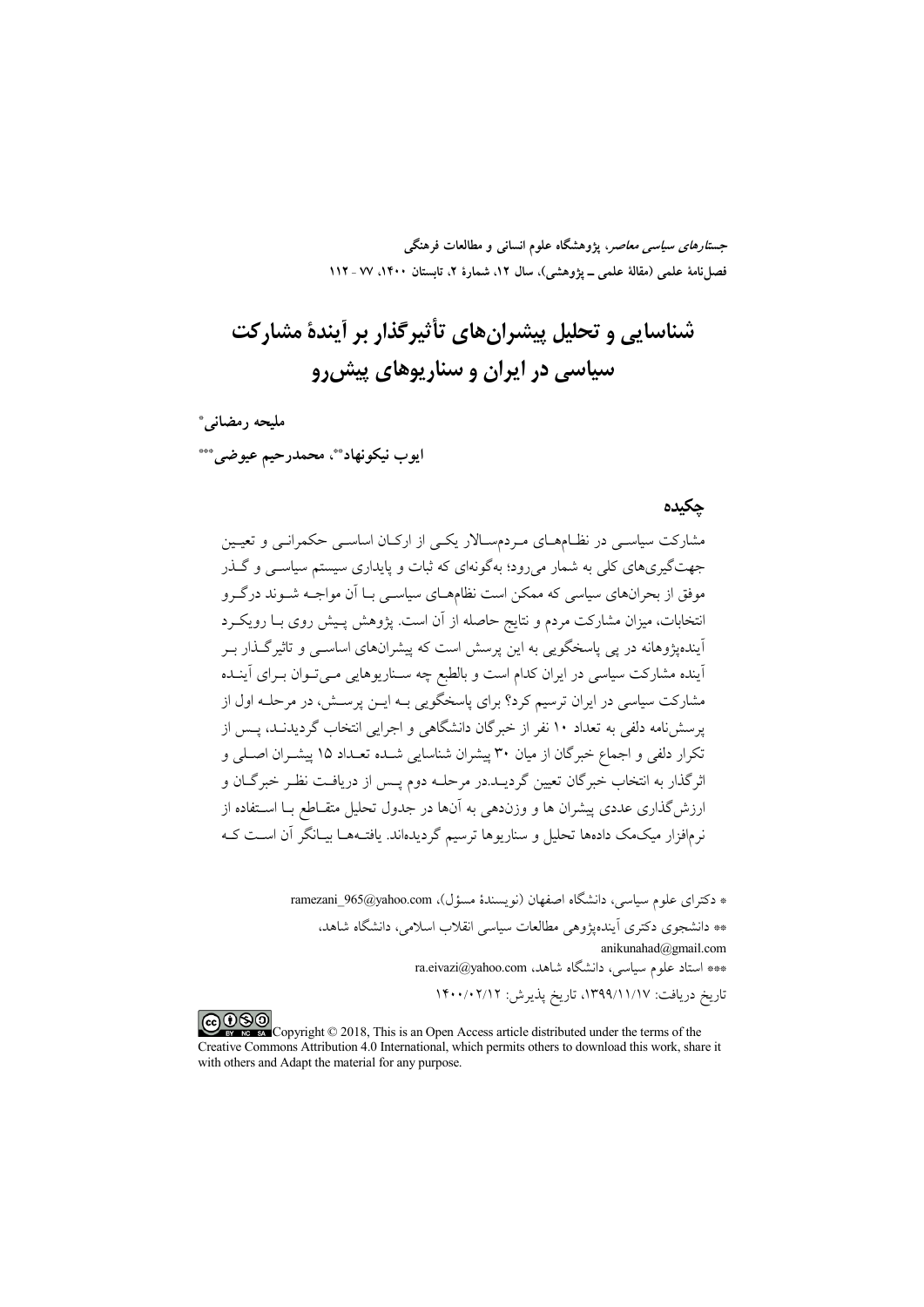سناریوی سوم، مشارکت سیاسی سازمان دهی شده می تواند محتمــل تــرین ســناریو از میــان سناریوهای موجود باشد. این امر ضرورت اتخاذ سیاستهای کـلان و راهبـردی بـه منظـور تحقق شرایط ایدهآل و حرکت به سمت سناریوی دوم و حتی اول را ایجاب می نماید. **کلیدواژهها:** آیندهیژوههی، مشبارکت سیاسی، جمهوری اسپلامی ایبران، سیناریونویسی، انتخابات.

#### ٠. مقدمه

مشارکت سیاسی بـه عنـوان یکـی از مسـائل مهـم و اجنتـابناپــذیر در زنــدگی سیاسـی -اجتماعی انسانها بوده و افراد به طریق مختلف در عرصههـای سیاســی شــرکت مــی نماینــد. مشارکت و حق تعیین سرنوشت مقولهای است که میزان و چگونگی آن در تمامی جوامـع و نظامهای سیاسی یکسان نبوده و بــا توجــه بــه ویژگــیهــا و شــرایط حــاکم بــر هــر جامعــه تفــاوتهـــايي در اَن وجــود دارد. مشـــاركت امــري رايـــج در حكومــت جمهــوري و دموکراتیک است که این امر در سطوح گوناگون صورت میپذیرد. یکی از جلـوههـای بـارز مشارکت سیاسی، شرکت در انتخابات اسـت. انتخابــات و فراینــد مشــارکت مــردم در آن از یکسو نشاندهنده پایههای اجتماعی قدرت سیاسی و از سـوی دیگـر نشـاندهنـده میـزان رضایت و همراهی مردم با نظام سیاسی است. انتخابات و فضای حاکم بر آن متأثر از عوامــل گوناگونی از قبیل بر گزارکننـدگان انتخابـات، انتخـابکننـدگان، انتخـاب شـوندگان، قـوانين انتخاباتی و فضای سیاسی حاکم بر جامعه است که هر یک از اینها به نحوی در این فراینید تأثير گذار هستند.

بنابراین با توجه بـه اهمیـت بحـث مشـارکت سیاسـی و از جملـه انتخابـات در حیـات سیاسی اجتماعی جوامع و با توجه به تأثیریذیری این مقوله از عناصر و مؤلفـههـای مختلـف که هـر يـک بـه نحـوي در انجـام و امـور مـرتبط بـا اَن تأثيرگـذار هسـتند، در ايـن مقالـه تلاش می شود در قالب آیندهیژوهی و با استفاده از روشهای آن از جمله پیشـرانشناســی و تحلیل متقاطع پیشرانها و با استفاده از نرم افزار میکمک به بررسـی مهمتـرین پیشــرانهــای تأثیر گذار بر آینده مشارکت سیاسی در ایران پرداخته و در نهایت پس از تحلیل و طبقهبنــدی پیشرانها به ارائه سناریوهایی برای آینده مشارکت سیاسی بپـردازیم. لازم بــه ذکـر اســت در کشور ما انتخابات به عنوان یکی از جلوههای بارز مشـارکت سیاسـی اسـت کـه در سـطوح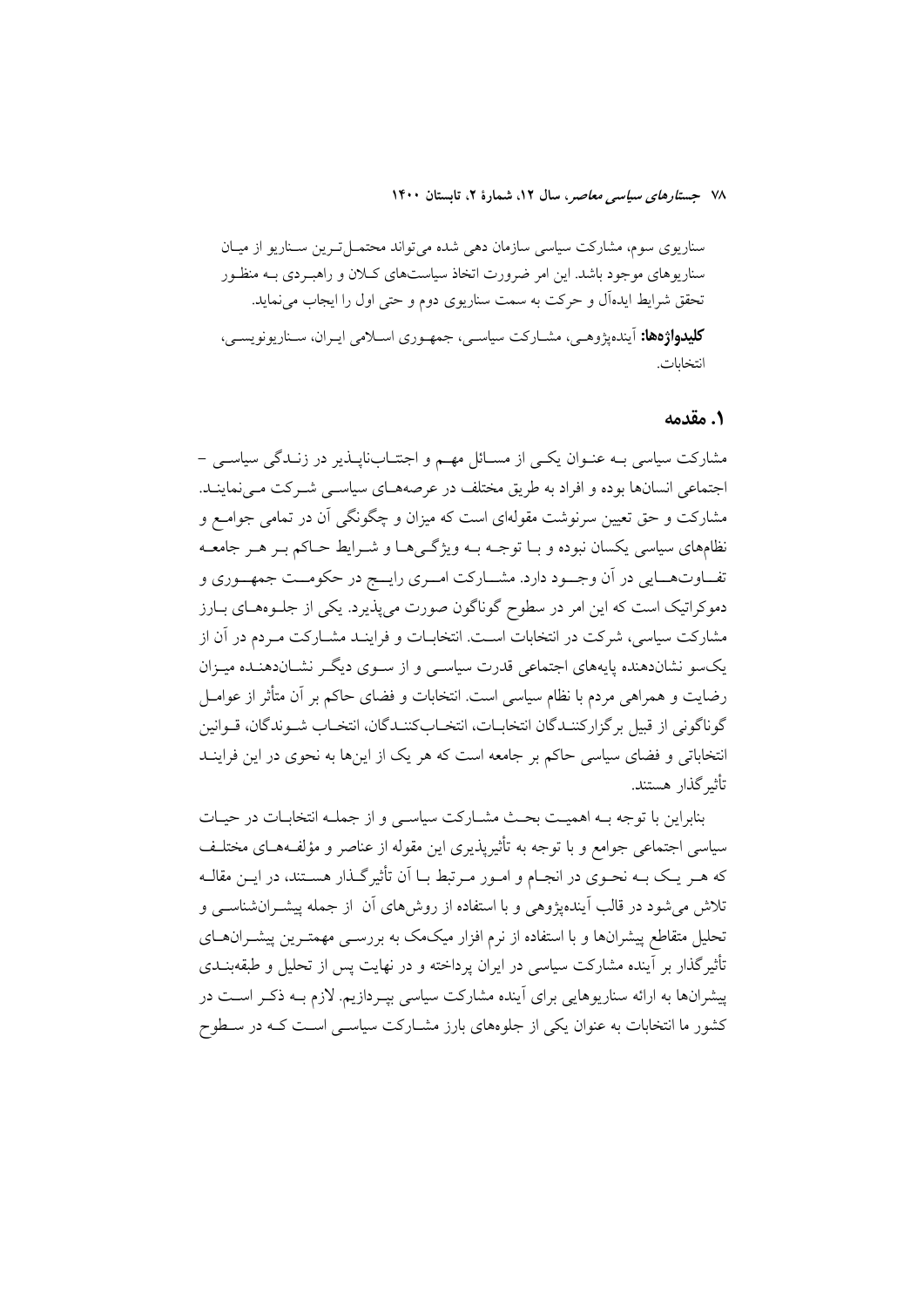گوناگون از جمله انتخابات ریاستجمهـوري، مجلـس شـوراي اسـلامي، مجلـس خبرگـان رهبری، شوراهای شهر و روستا انجام می شود که هر کـدام از آنهـا اهمیـت خــاص خــود را دارا میباشند و منظور از انتخابات و مشارکت سیاسی در این مقاله تمامی موارد مطرح شـده در بالا را شامل می شود.

### ٢. ادبيات پژوهش

منابع موجود در این رابطه را به دو دسته میتوان تقسیم نمود. دسته اول منابعی است کـه بــه بررسی مشارکت سیاسی در ابعاد گوناگون آن از جمله بحث های نظری و مباحـث مربــوط به آن در ارتباط با ایران پرداخته است و دسته دوم منابعی است که در ارتباط با آینده پژوهـی و روش های آن از جمله سناریونویسی و ... می باشد.

كتاب «مشـاركت سياسـي» نوشـته «لسـتر ميلبـرث و ليـل گوئـل» ترجمـه سـيد رحـيم ابوالحسنی از جمله کتابهایی است که به بحث در ارتبـاط بـا مشــارکت سیاســی و عوامــل تأثیرگذار بر آن پرداخته است و به عنوان یکی از منابع مفید و مهم در ایــن رابطــه مــیباشــد ولي در ارتباط با آينده مشاركت بحثى ننموده است.

ب) کتاب «مشارکت سیاسی در جمهوری اسلامی ایــران» نوشــته محمــدرحیم عیوضــی ازجمله منابع دیگری است که در رابطه با مشارکت سیاسی در ایران بحث نمـوده اسـت، در این کتاب ضمن بررسی مفهوم مشارکت و نظریههای مرتبط با آن، عوامل تأثیرگذار بر رونــد رفتار انتخاباتی در ایـران بعـد از انقــلاب اســلامی و وضــعیت مشــارکت سیاســی مــردم در انتخابات بعد از انقلاب بررسی شده است که تفاوت آن با مقاله حاضر این است کــه نگــاهی آینده پژوهانه به آینده مشارکت سیاسی و انتخابات در ایران و بررسی سناریوهای مـرتبط بــا آن نداشته است.

مقاله «واکاوی و تحلیل جامعه شـناختی انتخابـات ریاسـتجمهـوری در ایـران» نوشـته علی اصغر قاسمی ودیگران از جمله مقالاتی دیگری است که به بحث در رابطه بــا مشــارکت سیاسی و انتخابات پرداخته است. دز این مقاله نویسنده به بررسی شرایط سیاســی اجتمــاعی ایران در آستانه انتخابات نهم ریاست جمهوری و عوامـل مـؤثر بـر مشـارکت افـراد جامعـه بهویژه محرومان در انتخابات پرداخته، در حالیکـه نگــاهـی اَینــدهپژوهانــه بــه ایــن مســأله و بهطور کلی مشارکت سیاسی در ایران نداشته است.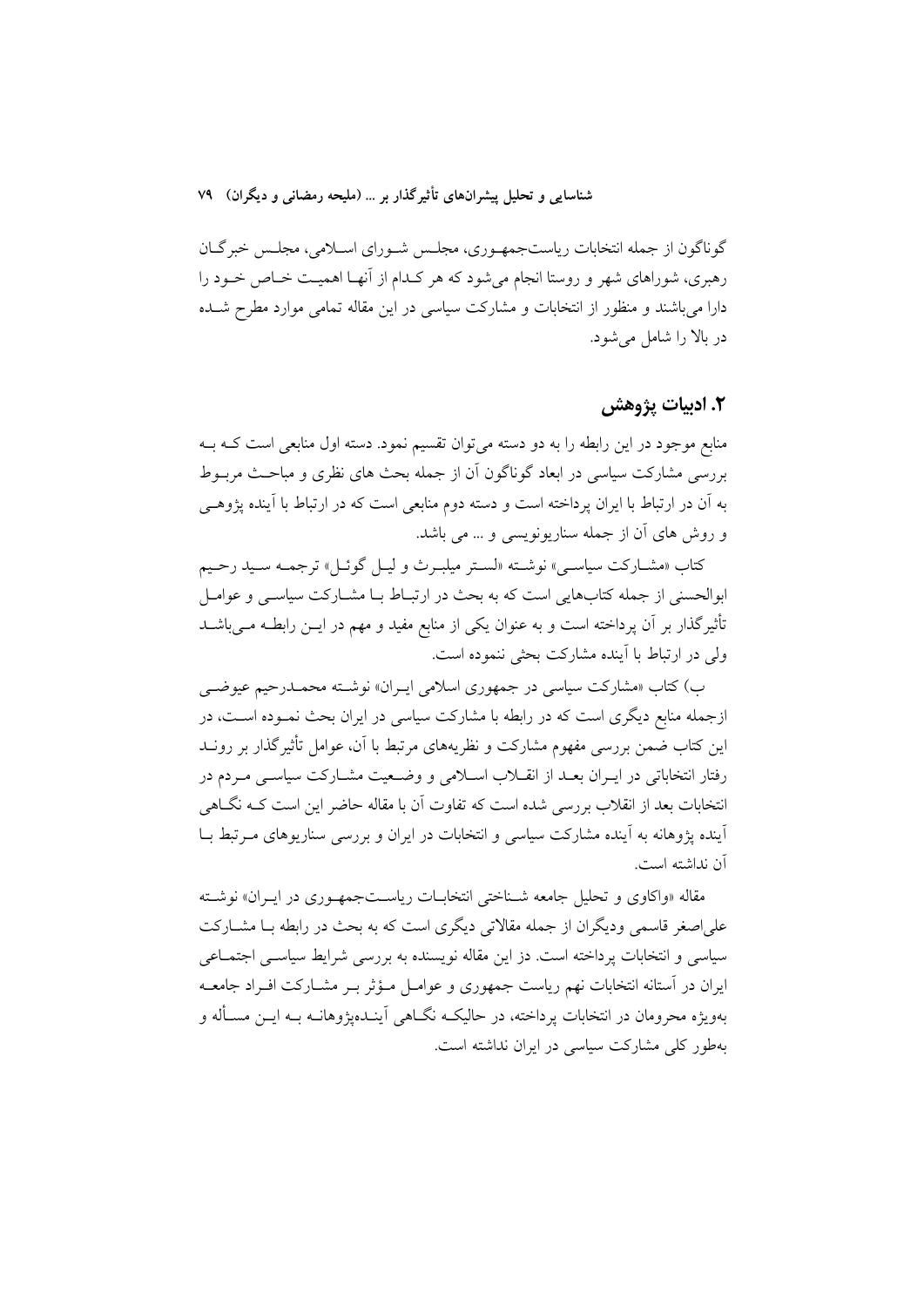«طبقــه متوســط جديــد و بســيج منــابع رأى دهــي در ايــران (١٣٧۶ – ١٣٩۶)»، نوشــته محمدباقر خرمشاد و فاضل کرد از جمله مقالات دیگر در ایــن حــوزه اســت. در ایــن مقالــه تلاش گردیده تا چگونگی اثرگذاری طبقه متوسط جدید بر روند بسیج منـابع رأی دهــی در ایران با استفاده از مدل نظری چارلز تیلی و روش تاریخی بررسی شود. اگـر چــه ایــن مقالــه بهعنوان یکی از منابعی است که در بررسی مشارکت و عوامل تأثیرگذار بـر آن مفیـد اسـت، اما در ارتباط با آینده مشارکت سیاسی در ایران مواردی مطرح ننموده است.

مقاله« نحوه تأثیر رسانه های جمعـی در مشــارکت سیاســی شــهروندان تهرانــی»، نوشــته غلامرضا خواجه سروی و سید مسعود نوربخش مقالهای دیگر است که بـا هــدف شــناخت میزان و نوع مصرف رسانهای شهروندان تهراتی تلاش کرده به این سؤال یاسخ دهد کـه بــین .<br>نوع و میزان مصرف رسانهای صدا و سیمای جمهوری اسلامی ایران، شبکههای مـاهواره ای فارسی زبان و شبکههای اجتماعی مجـازی بـا نـوع و میـزان مشـارکت سیاسـی شـهروندان تهرانی چه رابطهای وجود دارد؟ به عبارتی در این مقاله برخی از پیشرانهــای تأثیرگــذار بــر مشارکت سیاسی مورد بررسی قـرار گرفتـه اسـت، در حـالی کـه نگـاهی اَینـدهپژوهانــه بــه مشارکت سیاسی در ایران نداشته است.

سایر منابع ومقالات موجود نیز هر یک به نحوی یکی از ابعاد مشــارکت و عوامــل مــؤثر بر آن را مورد بررسی قرار دادهاند که در این مقاله نمی تـوان تمـامی آنهــا را مــورد بررســی قرار داد.

### ۳. چهارچوب نظري

یکی از دیدگاههایی که در ارتباط با مشارکت سیاسبی و عوامـل تأثیرگـذار بـر آن مـی تـوان مطرح نمود دیدگاه میلبراث و گوئل است کـه در تبیـین مشـارکت سیاســی از هفـت عامــل عمده نام مي برنـد. ايــن عوامــل عبارتنــد از محـرک (انگيــزه سياســي)، موقعيــت اجتمــاعي، ویژگیهای شخصی، محیط سیاسی، مهارت، منابع و تعهد. منظور از محرک سیاسی عــواملی از قبیل مناظرههای سیاسی، تعلق خاطر نسبت به یک سازمان درگیر فعالیـتهـای سیاســی و دسترسی به اطلاعات درست میباشد. بر این اساس هر چه تعداد محرکهـایی کـه شـخص درباره سیاست دریافت می کند بیشتر باشد، احتمال مشارکت شخص در سیاست بیش تر بوده و شدت مشارکتش نیز بیشتر خواهد بود و همچنین اشخاصی که نگـرش مثبتـی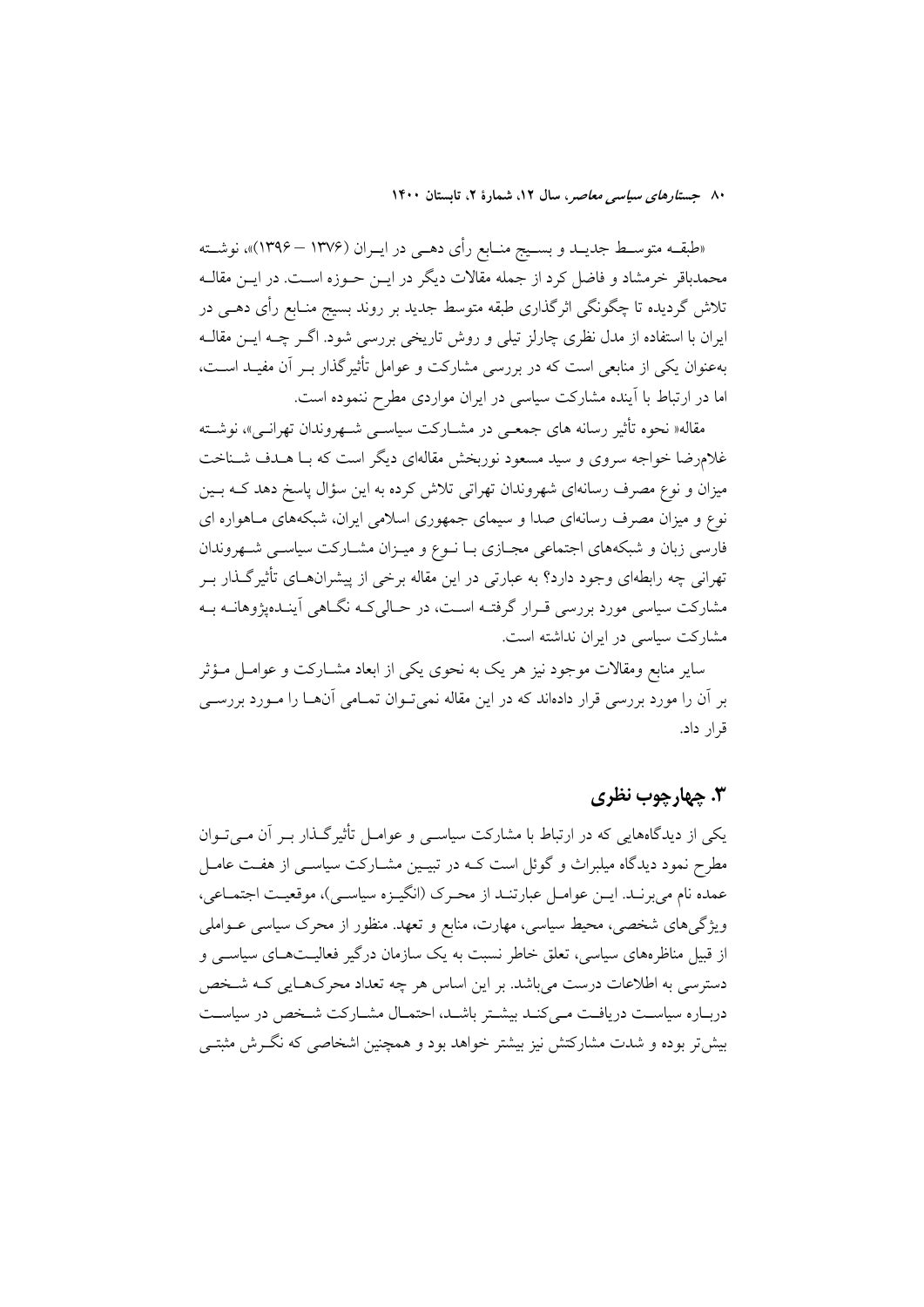به سیاست دارند محرکهای بیشتری درباره سیاست و مشارکت دریافت می کننـد. منظـور از ويژگيهاي شخصيتي عبارت است از خصوصـياتي چـون اجتمـاعي بـودن، بـرونگرايـي و نظایر آنها، هر کدام از ویژگی های شخصیتی فوق بــه نحـوی در فراینــد مشــارکت سیاســی تأثير گذار است. پايگاه اجتماعي با شــاخص&ــايي چــون ميــزان تحصــيلات، درآمــد، شــغل، محبل اقامت، سين، هو يت اجتمـاعي، مـذهب و … سـنجيده مـي شـود. محـيط سياسـي عبارت است از محیطی که افراد در آن به سر می برنـد، منظـور از مهـارت، توانـایی تحلیـل، قدرت ساماندهی، مهارت در سخنرانیها و خطابه، منظور از تعهد تعلق خاطر نسبت به یک سازمان، گروه حزب و یا فرد خاصی است که این پیوند و دلستگی ب مشیارکت سیاستی افراد تأثیر قابل ملاحظهای دارد. ویژگی های شخصی نیـز یکـی از فاکتورهــای تأثیر گــذار بــر مشارکت است. شخصیتهای اجتماعی تر، مسلطتر و برونگراتر بیشـتر احتمـال دارد کـه از نظر سیاسی فعال باشند (میلبرث، گوئل، ۱۳۸۶: ۶۱ –۱۸۹). در ارتباط با یژوهش مــورد نظــر براساس دیدگاه فوق مے تبوان گفت، فراینید مشیارکت سیاستی کیه انتخابیات بیه عنبوان نمونه بارز آن است، تحت تأثیر عوامل گونـاگون قـرار دارد. در ایــن بــین محـیط سیاســی و اجتمـاعي از جملـه شـرايط سياسـي حـاكم، قـوانين انتخابـاتي بـه عنـوان يكـي از عوامـل تأثیر گذار می باشد. پایگاه اجتماعی نیـز بــا توجــه بــه دیــدگاه فــوق یکــی از عوامــل مهــم و تأثیر گذار بر فرایند مشارکت سیاسی است. می توان گفت مشــارکت سیاســی در بــین افــراد طبقه متوسط به نسبت سایر طبقات بیشتر است. همچنین ویژگیهای شخصـیتی، احــزاب و گروههای سیاسی و… هر یک بــه نحــوی در میــزان مشــارکت در جمهــوری اســلامی ایــران تأثیر گذار ً مے باشند.

### ۴. روش پژوهش

## ۱.۴ سناريونويسي

سناریوها، تصویرهایی از اَیندههای محتمل هستند. در واقع اَنها مجموعـهای از داسـتانهـای توصیفی هستند که هر یک به بخش خاصی از آینده نظر دارند. این داستانها، بسش از آنکـه بر احتمالات مبتنی باشند، براساس ممکنات یا مقــدورات تــدوین مــیشــوند. در ایــن روش بهجای تلاش برای تعیین یک آینده قطعی، اقــدام بــه تعیــین چنــد آینــده ممکــن مــیکننــد. طی روند سناریوسازی، موضوعات جدیـدی شناسـایی مـی شـوند کـه ممکـن اسـت قـبلاً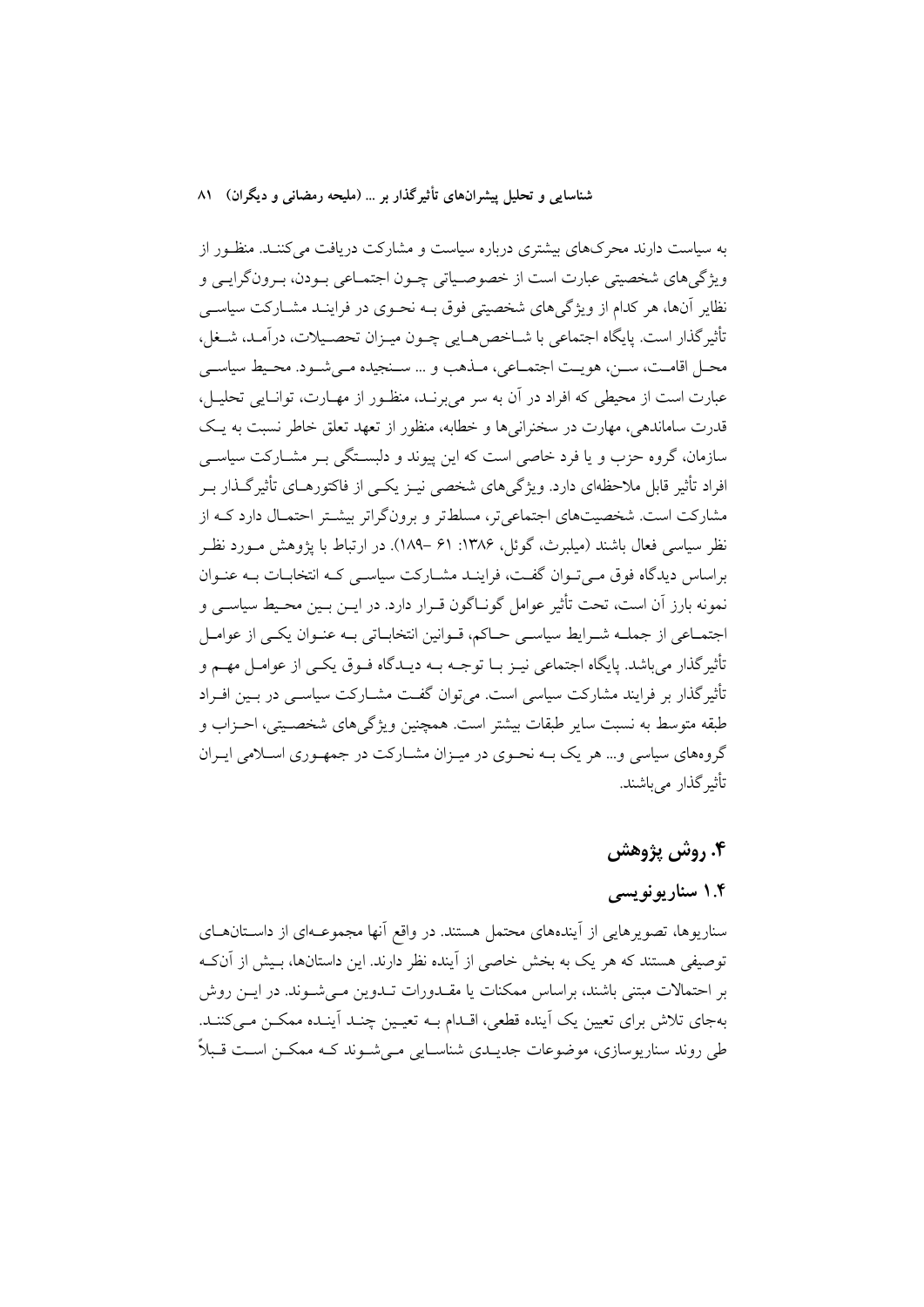هیچ توجهی به آنها نشده باشد. این امر به ما کمک میکند تا در تدوین استراتژیها، عوامـل بیشتری را در نظر بگیریم و قدرت انعطاف و انطباق خود را با شرایط آتـی افــزایش دهــیم (تیشهیار، ۱۳۹۰: ۸۶ –۸۷. می توان گفت، برنامهریزی بر پایه سناریوها روشی برای پـذیرفتن و احاطه عدم قطعیتها (از طریق کندوکاو اَیندههـای بـدیل) و هـدایت و راهبـری از میـان پیچیدگی ها (با تحریک قدرت داستانسرایی) ارایه میدهد. سـناریو، پاسـخ مناسـبی بـه ایــن سؤال است كه چه اتفاقى ممكن است بيفتد؟ با استفاده از اين روش، مى توان تصــاوير متنــوعى درباره أيندههاي بديل ارائه كرد. هدف از سناريونويسي، تجسم و محاسبه تأثيرات تصميمهـاي بديل است (ليندگر ن، باندهولد، ١٣٩٠ : ٢١ - ٢٢).

### ۲.۴ پیشرانشناسی

آیندهیژوهی و شناخت آینده در عصر تحولات گسترده و شتابان امروز برای سیاست *گ*ذاران و مجريان ضرورتي حياتي است و تصميمگيري بــدون توجــه بــه رونــدهاي محتمــل أينــده میسور و معقول نیست. به منظور بررسی آینده باید عوامل و مؤلفههـای تأثیرگـذار بـر آینـده هر موضوع یا پدیده را مورد ارزیابی قرار داد و با شناخت صحیح هر یک از این مؤلفهها بــه برنامهریزی و اتخاذ تصمیمات راهبردی و متناسب با آینده مسـائل و موضـوعات بـه منظـور تبدیل نمودن شرایط پیش روی اَینده به فرصتهای مناسب پرداخـت. از جملــه نیروهــای عمده شکل(دهنده به آینده مسـائل و پدیــدههــا پیشــرانهــا هســتند. در متــون آینــدهشناســی پیشرانها اشاره به نیروهای عمده شکل دهنده آینده دارد. پیشرانها به صورت غیرمستقیم بـر حوزههای مختلف تأثیر میگذارند. بهعبارت دیگ ، مؤلفههـا یـا عوامـل اصـلی متشـكل از چند روند که باعث ایجاد تغییر در یک حوزه مورد مطالعه مـی گردنــد. (شــوراتز، ۱۳۸۸). در تعریفی دیگر پیشران اصطلاحی است که برای اشاره به هر «نیروی تغییرساز» که باعث تحـول آینده، تأثیر بر آن و شکل دادن به آن میشوند، مورد استفاده قرار می گیرد. این تغییر مـیتوانـد بهوسيلهٔ اشخاص، نهادها يا حتى شرايط ايجاد شو د ( اخيوان كـاظمى، نيكونهـاد، ١٣٩٧: ١٥). متداول ترین روش پیشرانشناسی برگرفته از فرهنگ عبارات آینــدهیژوهــی اســت کــه در آن ییشرانها در ۱۰ دسته سیاسی، اطلاعاتی(ارتباطی و رسانهای)، طبیعی(کلان محیطی)، تضـاد يا تعــارض، ســلامت(بيولوژيک)، فرهنگــي، اجتمــاعي، تکنولوژيــک، اقتصــادي و اخلاقــي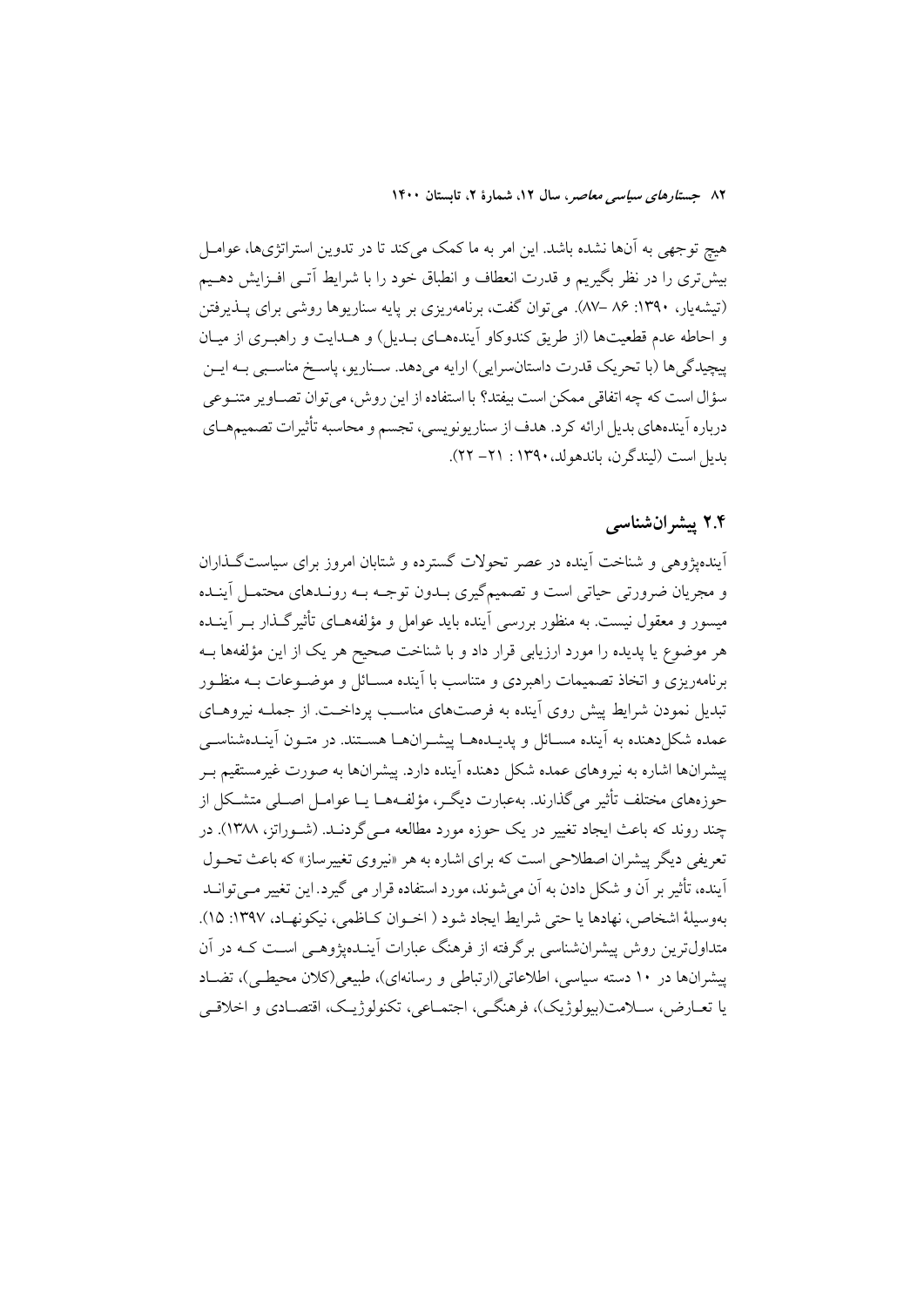تقسیم.بندی گردیدهاند. بر همین اساس بـرای شناسـایی پیشـرانهـا در روش پـژوهش هـم سوالات مصاحبه دلفي اوليه تنظيم گرديده است.

## ۳.۴ جمع آوري داده

در مرحلهٔ نخست پژوهش، در قالب یک پرسش کیفی، از خبر گان خواسـته شـد پیشـرانهـای تأثیرگذار برآینده انتخابات در ایران را از منظر خود بر اساس مدل پیشرانشناسی که در بالا بــه آن اشاره گردید بیان کنند. سپس برمبنای مدل پیشرانشناسی و براساس روندها و رویـدادهای جامعه ايراني پس از انقلاب اسلامي، پيشرانها شناسايي و طبقهبندي شدهانـد. در مرحلــه دوم، پرسش نامه پنل خبرگاني بــه صــورت جــدول تحليــل تــأثيرات متقــاطع تنظـيم و بــه خبرگــان دانشگاهی برگزیده فرستاده شد؛ پس از دریافت آنها، نتایج دادههای به دست آمده بـا اسـتفاده از نرم افزار آیندهیژوهی میک مک ( Mic Mac) تحلیل شـدهانـد. در ایــن مرحلــه، بـا مقایســه پیشرانها با ترسیم جدول متقاطع، به دریافت نظر خبر گان اقدام شد و سپس میزان تأثیر گـذاری و اهمیت هر یک از این پیشرانها نسبت به پیشرانهای دیگر مشخص شد. برای ایـن مهـم، از خبرگان خواسته شد که در پرسش نامه ارتباط هر پیشران با خودش را صـفر در نظـر گیرنــد و چنانچه بین یک پیشران با پیشرانهای لحاظ شده دیگر هیچ ارتباطی وجـود نداشـته باشـد، امتیاز آن پیشران صفر خواهد بود. ارتباط ضعیف امتیاز یک، ارتباط متوسط امتیاز دو، و ارتبـاط زیاد امتیاز سه را به خود اختصاص می دهد و اگر ارتباط بین پیشرانهای شناسـایی شـده تنهـا بالقوه باشد، با حرفp نشان داده خواهد شد. سپس تعدادي از پيشران هايي كه ميـزان ارتبـاط اّنها با اَينده انتخابات از نظر خبر گان دانشگاهی اندک بود، یا فقـط دارای تـأثیرات بـالقوه بـر فرایند انتخابات در ایران بودند، حذف شدند. به جهت سهولت در امر شناسایی و جلبوگیری از تسلسل دور دلفی، پیشرانهایی که از نظر خبرگـان بیشـترین همیوشـانی داشـت در یـک پیشران ادغام گردیدند، همچنین پیشرانهایی که بیشترین تکرار و اجمـاع نظـرات خبرگـانی برروی آنها وجود داشت به عنوان پیشرانهای دارای ارجحیت برای جدول ماتریس متقابـل انتخاب شدهاند. در نهایت بــا تجزیــه و تحلیــل اطلاعــات بــه دســت آمــده از پرسشــنامههــا ۱۵ پیشران به عنوان پیشرانهـای تأثیر گـذار بـر آینـده انتخابـات در ایـران انتخـاب شـد. در جدول شماره یک پرسشنامه نهایی و میانگین نظرات خبرگانی (تعداد ۱۰ نفر از خبرگان ک یرسش نامه را در مرحله دوم تکمیل نمودهاند) نشان داده شده است: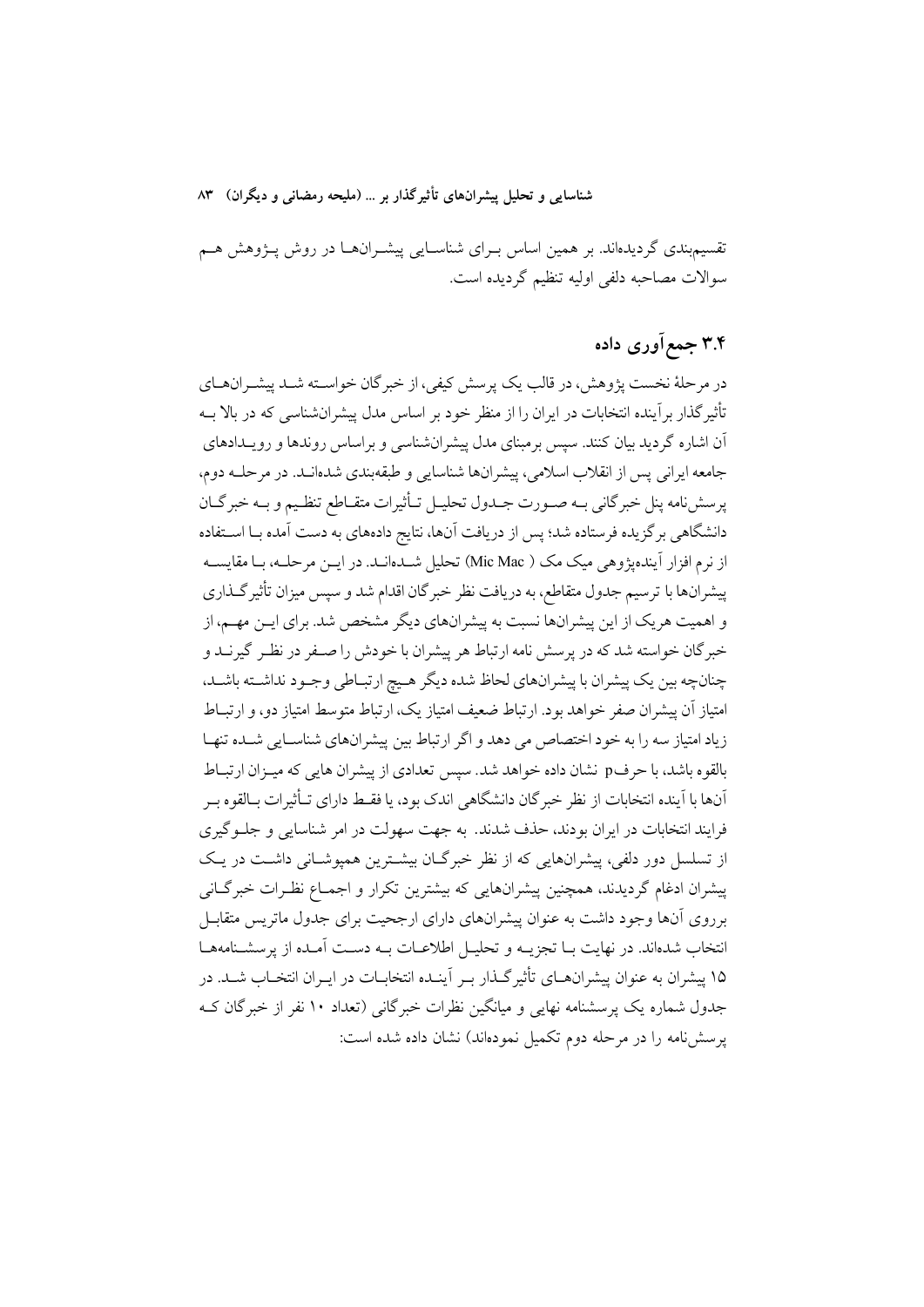| اثرپذیری پیشرانها<br>اثرگذاری پیشرانها                                       | شبکههای اجتماعی و فضای مجازی | جایگاه رهبری نظام | محيط باثبات داخلى | یکپارچگی و انسجام ملی | وجود شدن شکاف% طبقاتی، حاکمیتی و نسلو | گفتمانهای حاکم بر فضای جامعه و انتخابات | سیاست خارجی ایران در قبال فشار خارجی | وضعیت اقتصادی کشور و سطح رفاه عمومی | قوانین انتخاباتی و نهادهای اجرایی و نظارتی آنهای نظارتی | میزان کارامدی یا ناکارامدی نهادهای تصمیم گیری | ميزان اعتماد جامعه نسبت به سرنوشت انتخابات | ربڑگی شخصیتی کاندیدا و جبچونگی عملکرد آنان در گذشته | حضور احزاب و تشکل های سیاسی | شعارهاى انتخاباتو | تداوم تهديس الزميرة بكي و تسلامت بولون مها |
|------------------------------------------------------------------------------|------------------------------|-------------------|-------------------|-----------------------|---------------------------------------|-----------------------------------------|--------------------------------------|-------------------------------------|---------------------------------------------------------|-----------------------------------------------|--------------------------------------------|-----------------------------------------------------|-----------------------------|-------------------|--------------------------------------------|
| شبکههای اجتماعی و فضای<br><mark>مجازي</mark>                                 | $\ddot{\phantom{0}}$         | ١                 | ۳                 | ٣                     | ٣                                     | ٣                                       | ١                                    | ١                                   | ١                                                       | ١                                             | ۲                                          | ۲                                                   | ۲                           | ٣                 | ۲                                          |
| <mark>جایگاه رهبری نظام</mark>                                               | ١                            | ۰                 | ٣                 | ٣                     | ۲                                     | ۲                                       | ۲                                    | ۲                                   | ٣                                                       | ٣                                             | ۲                                          | ١                                                   | ٣                           | ۲                 | ١                                          |
| <mark>محيط باثبات داخلي</mark>                                               | ۲                            | ۲                 | ۰                 | ۲                     | ١                                     | ۲                                       | ٣                                    | ٣                                   | ۲                                                       | ۳                                             | ۲                                          | ١                                                   | ۲                           | ۲                 | ١                                          |
| یکپارچگ <sub>ی</sub> و انسجام مل <sub>ی</sub>                                | ۲                            | ۲                 | ٣                 | ٠                     | ١                                     | ۲                                       | ۳                                    | ١                                   | ١                                                       | ۲                                             | ۳                                          | ١                                                   | ۲                           | ۲                 | ۲                                          |
| <mark>وجود شكافهاي طبقاتي،</mark><br><mark>حاکمیتی و نسل<sub>ی</sub></mark>  | ۲                            | ١                 | ٣                 | ٣                     |                                       | ٣                                       | ٣                                    | ٣                                   | ١                                                       | ۲                                             | ٣                                          | ١                                                   | ۲                           | ٣                 | ۲                                          |
| <mark>گفتمانهای حاکم بر جامعه و</mark><br>فضاي انتخابا <mark>ت</mark>        | ۲                            | ١                 | ۲                 | ٣                     | ٣                                     | ۰                                       | ۲                                    | ١                                   | ١                                                       | ١                                             | ۲                                          | ۲                                                   | ۲                           | ٣                 | P                                          |
| <mark>سیاست خارجی ایران در</mark><br><mark>قبال فشار خارجي</mark>            | ۲                            | ۲                 | ٣                 | ٣                     | ۲                                     | ٣                                       | ۰                                    | ٣                                   | ١                                                       | ٣                                             | ١                                          | $\lambda$                                           | ١                           | ۲                 | ۲                                          |
| <mark>وضعیت اقتصادی</mark> کشور و<br><mark>سطح رفاه عمومي</mark>             | ۲                            | ١                 | ٣                 | ٣                     | ۲                                     | ٣                                       | ۲                                    | ۰                                   | ١                                                       | ٣                                             | ۲                                          | ١                                                   | ۲                           | ٣                 | ۲                                          |
| <mark>قوانین انتخاباتی و نهادهای</mark><br><mark>احرایی و نظارتی اَن</mark>  | ۲                            | ١                 | ٣                 | ٣                     | ۲                                     | ۲                                       | ۰                                    | ۰                                   | ۰                                                       | ۲                                             | ٣                                          | ۲                                                   | ۳                           | ١                 |                                            |
| <mark>میزان کارامدی یا ناکارمدی</mark><br><mark>نهادهای تصمیم گیری</mark>    | ۲                            | ۲                 | ٣                 | ٣                     | ٣                                     | ٣                                       | ٣                                    | ٣                                   | ۲                                                       | ۰                                             | ٣                                          | ۲                                                   | ٣                           | ۲                 | ۲                                          |
| میزان اعتماد جامعه نسبت به<br>سرنوشت انتخابات                                | ۲                            | ١                 | ٣                 | ٣                     | ١                                     | ٣                                       | ١                                    | ١                                   | ١                                                       | ۲                                             | ۰                                          | ٠                                                   | ۲                           | ۲                 | ۲                                          |
| <mark>ویژگیهای شخصیتی کاندیدا</mark><br><mark>و چگونگی عملکرد آنان در</mark> | ۲                            | ١                 | ١                 | ١                     | ۲                                     | ۲                                       | ١                                    | ١                                   | ١                                                       | ١                                             | ۲                                          | ۰                                                   | ١                           | ٣                 |                                            |
| <mark>حضور احزاب و تشکلهای</mark>                                            | ۲                            | ١                 | ٣                 | ٣                     | ٠                                     | ٣                                       | ۲                                    | ١                                   | ١                                                       | ٣                                             | ۲                                          | ۲                                                   | ٠                           | ٣                 | ١                                          |
| <mark>شعارهای انتخاباتی</mark>                                               | ۲                            |                   | ١                 | ١                     | ١                                     | ٣                                       | ١                                    | ١                                   | ١                                                       | ١                                             | ۲                                          | ١                                                   | ۲                           |                   | ١                                          |

| جدول ۱. میانگین نمرات خبرگانی به پیشرانهای تاثیرگذار بر آینده مشارکت سیاسی در ایران |  |  |  |  |  |  |  |
|-------------------------------------------------------------------------------------|--|--|--|--|--|--|--|
|                                                                                     |  |  |  |  |  |  |  |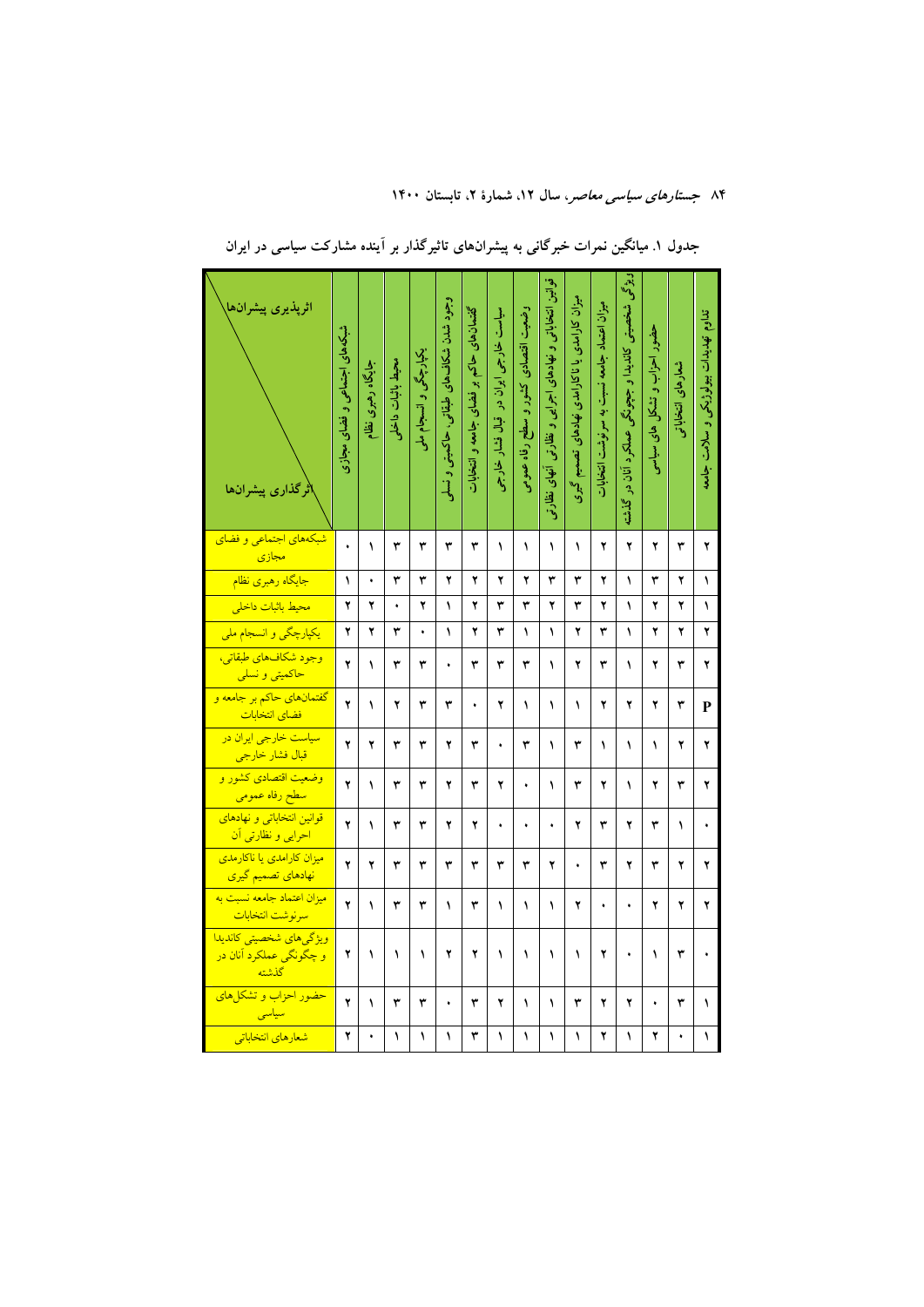| 100000<br><u>ريداوم تهارياتات</u><br><u> Umrl</u><br>$\sim$<br>سلامت جامعه | ٠ | $\overline{\phantom{a}}$ | $\overline{a}$ |  | $\overline{\phantom{0}}$ |  |  | $\overline{\phantom{a}}$ |  |  |  |  |  | $\overline{\phantom{a}}$ |  |
|----------------------------------------------------------------------------|---|--------------------------|----------------|--|--------------------------|--|--|--------------------------|--|--|--|--|--|--------------------------|--|
|----------------------------------------------------------------------------|---|--------------------------|----------------|--|--------------------------|--|--|--------------------------|--|--|--|--|--|--------------------------|--|

همانطور که به اَن اشاره نمودهایم طیف وسیعی از عوامل در سطوح گوناگون بــر اَینــده مشارکت سیاسی در ایران تأثیرگذار هستند. در ایــن قســمت تــلاش مــیشــود بــه صــورت مختصر مهمترین پیشرانهای شناسایی شده توسط خبرگان به منظور ارائه تصـویر روشــن از هر کدام از آنها مورد بررسی قرار گیرد:

## ۵. تبيين و تشريح پيشران ها

## ۱.۵ شبکههای اجتماعی و فضای مجازی

فنأوريهاي اطلاعاتي و ارتباطي به همه فضاهاي اجتمــاعي، ســازماني و فــردي در جوامــع بشری وارد شده و شیوه زندگی روزمره، کار و معرفت او را به درجات گوناگون تحتتـأثیر قرار دادهاند. برخورداری از این فنآوریها، بــه مثابــه وقــوع یــک «چــرخش پــارادایمی» در زندگی فردی و اجتماعی انسان است. به تعبیر مانوئل کاستلز عصبر نبوین اطلاعیات، نقباط دور عالم را در شبکههای جهانی به همدیگر پیوند می دهند، ارتباطات رایانـهای مجموعـهای از جوامع مجازی را به وجود میآورند و در نتیجه آن همه ساختارها و فرآینـدهای مــادی و معنوی بشری دگر گون می شوند (کاستلز، ۱۳۸۰: ۴۸). می توان گفت، فــن آوریهــای نــوین اطلاعات و ارتباطات زمینهساز پیدایش نوعی رسانه اجتمـاعی شــدهانــد کــه توانســته اســت بسترهای مناسبی را برای تغییرات اجتماعی ایجـاد کنـد. ایــن رســانه، بــا دارا بــودن ویژگــی تعاملی و اشتراکگذاری، فضای نوینی را در عرصـه کنشـگری ایجـاد مـی کنـد. بـه عبــارت دقیقتر در فضای کنونی که عصر جهانی شدن و گسترش ارتباطات در اثر فناوریهای نــوین ارتباطی و اجتماعی است، فرایند تغییر و تحول بر عرصههای گوناگون زنـدگی انســانهــا از کنترل دولتها و جوامع تاحدودی خارج شده و در تحت تأثیر نیروها و عوامل تأثیرگـذار از بیرون است. در این میان شبکههای اجتماعی با قابلیت گستردگی و سهولت دسترســی آن در سطوح گوناگون تأثیر زیادی بر عرصههای گوناگون زندگی انسانها از خود بر جـای گذاشـته و سبب گسترش دامنه ارتباطات و دسترسی افراد و گروهها به یکدیگر می شـود (رمضـانی و ديگران، ١٣٩٥: ١٨٧). مي توان نتيجه گرفت، شبكههاي اجتمــاعي بــه عنــوان عامــل مهــم در هدایت تحولات سیاسی –اجتماعی در درون جوامع است. در واقع این شبکههـای مجـازی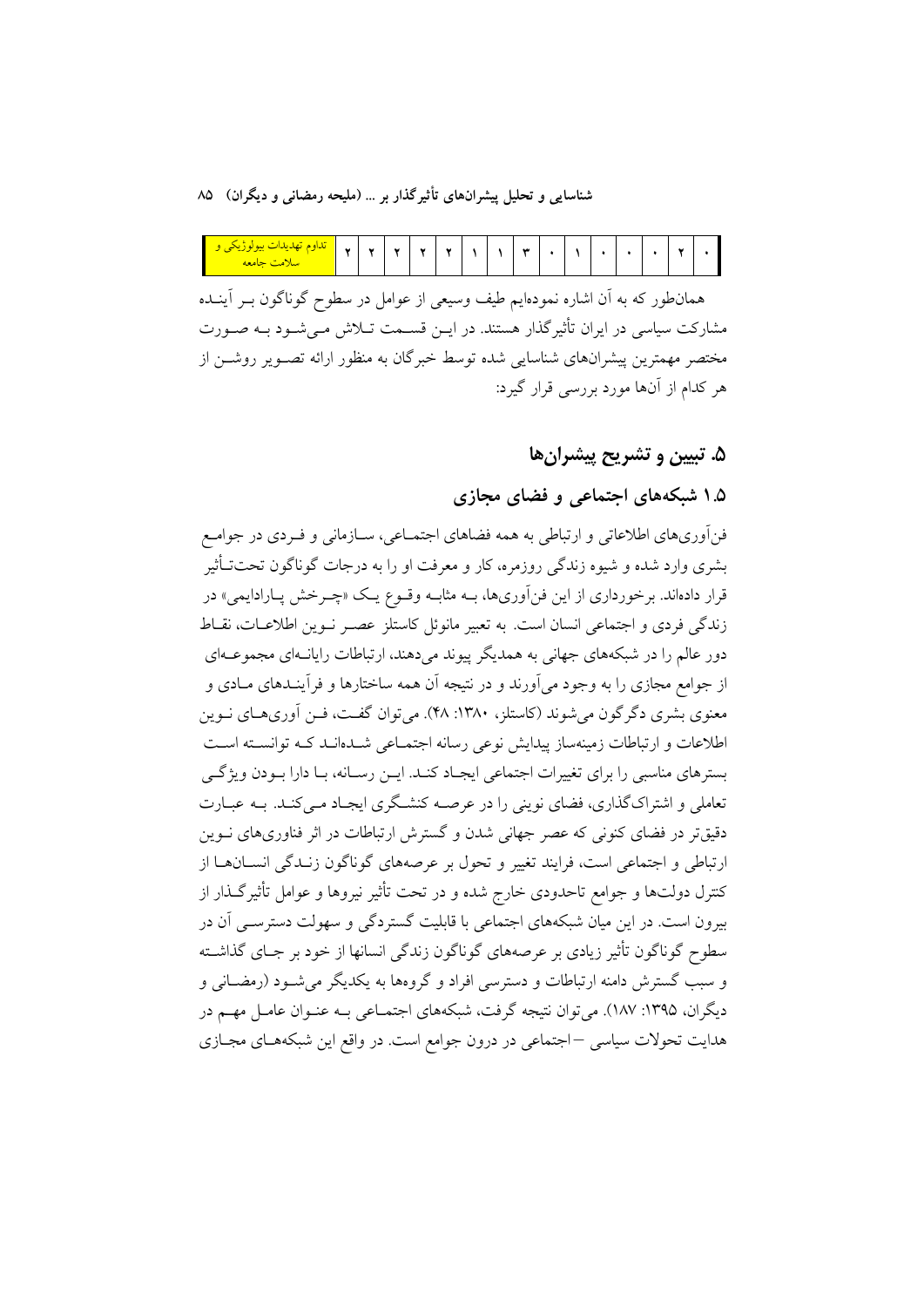از بیرون بر امور و وقایع داخلی جوامع تأثیر میگذارند و بـر اســاس آن در آینــده دولــتهــا كنترل خاصي بر عرصههاي گوناگون سياسي، اجتماعي، اقتصـادي، فرهنگــي ،.. و تحــولات بهوجود آمده از جمله حوزه مشاركت سياسي و انتخابات نخواهند داشت. بنابراين بــا توجــه به گسترش روزافزون و هر چه بیشتر فناوریهای ارتباطی و به دنبال آن تأثیر گذاری هر چــه بیش تر شبکههای اجتماعی در آینده می توان شاهد ایجاد تغییر و تحولات چشــمگیر توسـط آنها در عرصههای گوناگون باشیم.

## ۲.۵ جایگاه رهبری نظام

يكي از اركان اصلي نظام جمهوري اسلامي ايران، ولايت فقيه است، زيرا هم مشروعيت نظـام وابسته به آن بوده و هم نقطه اصلي تفاوت بين حكومت اسلامي شيعي و ديگر حكومتها، در مسأله ولايت فقيـه اسـت. امــام خمينــي (ره) ولايــت فقيــه را ركــن اصــلي نظــام شــيعه در دوره غیبت مـی(دانـد. ولایـت فقیـه اسـاس نظـم سیاســی دوره غیبـت در دســتگاه فکـری حضرت امام است. به نظر ایشان «در عصر غیبت ولی|مر و سلطان عصر نایبـان آن حضـرت –که فقیهان جامع الشرایط برای فتوا و قضاوتند – جانشین آن حضرت در اجرای سیاسـات و مسائل حکومتی و سایر امور مربـوط بــه امــام معصــوم (بــه جــز جهــاد ابتــدایی) هســتند (فيرحى، ١٣٨٣: ٢۴۴). در نهاد ولايت فقيه، رهبري جامعـه اسـلامي يـا ولـي فقيـه، مجـري دستورات الهي است و موظف است جامعه اسلامي را به سمت اهــداف و آرمــانهــاي ديــز مبین اسلام هدایت نماید.ولی فقیه نقش مهمـی در جامعـه ایـران و در تحـولات و هـدایت جامعه بعد از انقلاب اسلامی در مقاطع مختلف زمانی داشته است.

ولي فقيه در مقاطع حساس در مواجهه با بحرانها و تحولات با مديريت و رهبـري خــود هم به جهت فکری و اندیشهای و هم به جهت کارکردی و عملیاتی نقش مهم و مؤثری ایفا کرده است. در بحث فکری و اندیشهای نحوه تأثیر گذاری ولی فقیه بــر حــل بحــران\هــا را از دو بعد می توان مورد بررسی قرار داد، بعد اول مربوط به مبانی مهم و اساسی اندیشه سیاسی شیعیان در عصر غیبت اسـت کــه براســاس آن ولــیفقیــه بــه عنــوان جانشــین امــام عصــر محسوبشده، این امر سبب ایجاد مشروعیت دینی و مردمی ولی فقیه و افـزایش تأثیرگـذاری او در جامعه می گردد. بعد دیگر مربوط به ساختار نظام جمهوری اسلامی ایران و قرارگرفتن ولی فقیه در رأس آن است که با طراحی اصول و راهبردهای کــلان جامعــه، مســیر فکــری و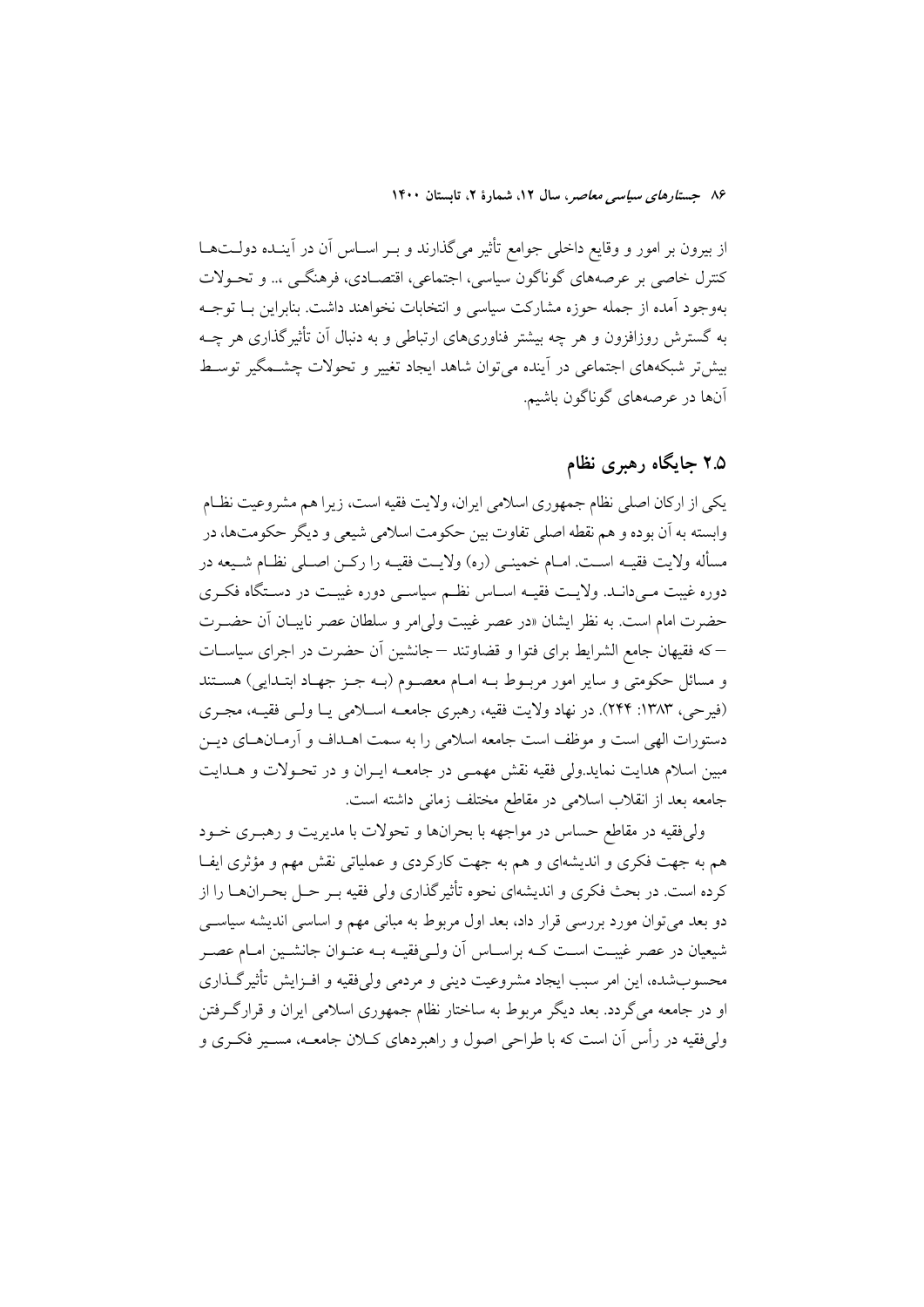حرکت جامعه به سمت اهداف مورد نظر را طراحی نموده و به عنوان عامل هماهنگ کننـده بین قوا و نهادهای گوناگون جامعه عمل می نماید. از جنبه کارکردی و عملیـاتی نقــش ولــی فقیه را میتوان در ارتباط با وقوع بحران و حوادث و تحـولاتی کـه ثبـات نظـام را بــا خطـر مواجه می سازند، مشاهده نمود. در این میان ولی فقیــه همــواره بــا نقــش مــدیریتی خــود در مواجهه به مسائل گوناگون توانسته به حل آنان پرداخته و مانع از برهم خـوردن ثبــات نظــام سیاسی شود. می توان گفت ولی فقیه و رهبری در درون جامعه با توجه به کارکردهـای مهـم و اساسی که در زمینههای گونـاگون سیاسـی –اجتمـاعی ایفـا مـینمایـد از نقـش اساسـی برخوردار بوده و بـه عنـوان پیشـران مهـم در تحـولات آینـده در حـوزه سیاسـی از جملـه مشارکت سیاسی و انتخابات محسوب می گردد.

### ۳.۵ محبط باثبات داخلی

واژه "Stability" معبادل ثبیات و استواری است از ریشیه "Stable" بیهمعنبی چیپزی کیه حركت نمي كند، نمي افتد و تغيير نمي يابد. ثبات يا استواري اجتمــاعي بــهلحــاظ اصــطلاحي یعنی توانایی یک نظام برای بازگشت به حالت توازن پس از پشت سر گذاشتن اختلال. در نظریات جامعهشناختی تعابیری از قبیل نظم، ایسـتایی و اسـتواری اجتمـاعی متـرادف ثبـات سیاسی –اجتماعی بهکار می رود (بیتس، ۱۳۷۵: ۷۹۲). از نظـر کــلاود آکــه( .Claude Ake ) ثبات سیاسی - اجتماعی به معنای منظم بودن جریان تعـاملات سیاسـی و اجتمـاعی اسـت. در جایی که تعاملات سیاسی و اجتماعی نامنظم باشد، نظام سیاسی بی ثبات و در جـایی کـه تعاملات منظم باشد، نظام سیاسی باثبات است، از این رو، این ثبات تا زمـانی تـداوم دارد کـه کنشگران سیاسی به طور معمول و متداول رفتار نمایند. کنش۵ای بی ثبـات کننـده سیاســی – اجتماعی رفتارهایی هستند که در چارچوب تعاملات نامنظم قرار دارنـد و همـه کـنش۱هـا و تعاملات سیاسی که نامنظم و بی قاعده نباشـند، ایجادکننـده ثبـات نظـام هسـتند.( :Ake,1964  $(586 - 587)$ 

برای ثبات سیاسی -امنیتی میتوان شاخصههایی مطرح نمود مهمترین شاخصههایی ک می توان برای این مفهوم در نظر گرفت شامل مشروعیت سیاسبی، تـداوم و کارامـدی اسـت. بر این اساس اگر مردم یک جامعه برای حاکمان آن جامعه حق حکومت کردن قائل شــده، از تصمیمگیریهای آنان پیروی نمایند و با سیستم سیاسی جامعه همراه باشند، آن نظام سیاسی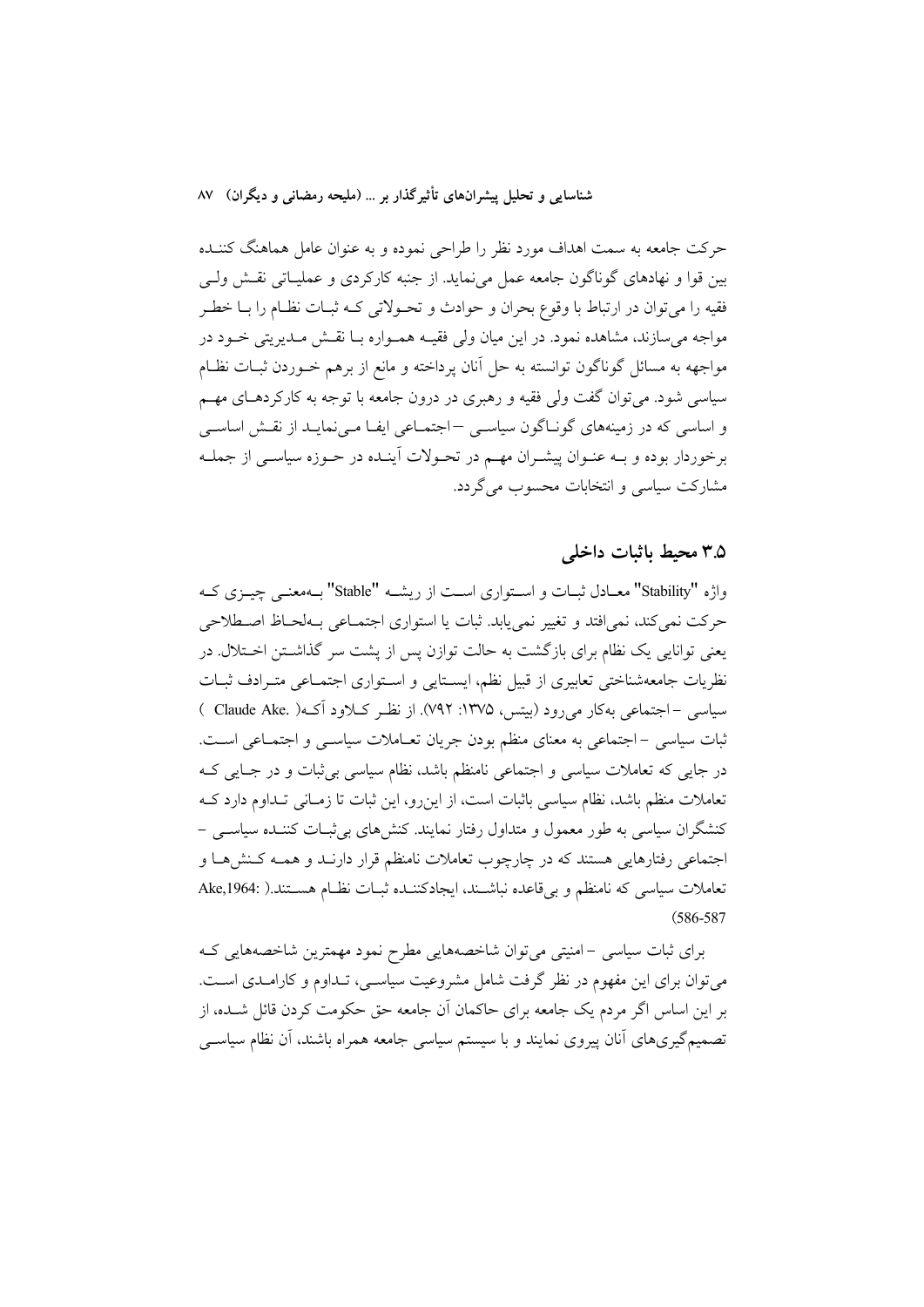از مشروعیت برخوردار است. وجود مشروعیت سیاسی رابطه مستقیمی با ثبـات سیاســی در یک جامعه دارد، جامعــه بــا ثبــات جامعــهای اســت کــه مشــروعیت آن جامعــه، حاکمــان و سیاستهای آن مورد قبول اکثریت افـراد جامعــه باشــد. تــداوم را مــیتـوان تحـت عنـوان قاعدهمندی یاد کرد. تداوم به معنای وضعیتی است که رفتارهای حکومت و محبط نهـادی آن در آینده قابل پیش بینی دچار تغییرات اساسی نمی شود. همین امرسبب می شود تا مـردم و فعالان سیاسی، اقتصادی و اجتماعی بتواننـد برنامـههـای کوتـاهمـدت، میـانمـدت و حتـی بلندمدت خود را بدون نگرانی از تغییرات ناگهانی قوانین طرح و پیگیری نمایند. همچنین بـا توجه به ثبات ایجاد شده زمینه اعتماد مردم به دولت فراهم شده و سبب مشـارکت بـیش تـر مردم و در نتیجه افزایش توسعه سیاسی میشود. از طرفـی همـین اعتمـاد کـه بـه مشـارکت بیش تری می|نجامد بستر مناسبی را برای رقابت مسالمت آمیز و انتقال مسالمت آمیـز قـــدرت فراهم می سازد (فیروزآبادی، ۱۳۹۱: ۵۳). می توان گفت با تداوم ایجاد شده در سیاستها، برنامهها و رفتارهای حکومت در درازمـدت اعتمـاد مـردم بـه حکومـت و نظـام سیاسـی – اجتماعی افزایش یافته و با به وجود آمدن اعتماد در میان مردم زمینه بـرای بـه وجـود آمــدن ثبات سیاسی فراهم میشود. از این رو ثبات سیاسی –اجتماعی یکی از شاخصههای مهــم و اساسی هر جامعه است که در بقای آن نقش مهم و محوری ایفا می نماید.

## ۴.۵ یکپارچگی و انسجام ملی

یکپارچگی و انسجام ملی زمانی پدید میآیـد کـه فـرد در یـک جامعـه از لحـاظ قـوانین، ارزش ها و هنجارهای اجتماعی، خود را متعلق به آن جامعه بداند و از هر گونه حرکتهای خودمحورانه اجتناب نمايد. در اين صورت، مي تـوان بــه عوامــل و مؤلفــههــاي ســاختاري و کارگزاری مختلفی از قبیل دین، فرهنگ، هویتهای افراد جامعه، رهبری جامعه، ارزش هــای اجتماعی و … در پیدایی یا تقویت همبستگی و انسجام ملی اشـاره کـرد (تقـوی رفسـنجانی، ۱۳۹۳: ۹۳). از ایــن رو انســجام یــا همبســتگی، مقولــهای اســت ســیال، نســبی، از یــایین، خودجوش و با همهفکري، همهياري و هماهنگي داوطلبانه و حضور عامه شهروندان در انجام وظايفي كه در حيطههاي گوناگون مناسبات فرهنگي، مذهبي، اجتماعي، اقتصــادي و سياســي ييش روى شهروندان قرار مى گيرد. انسجام اجتماعى با زوال اعتماد اجتماعى، احسـاس نبـود منزلـت اجتمــاعي و احســاس محروميــت، كــاهش وفــاداري بــه توافقــات ضــمنى و …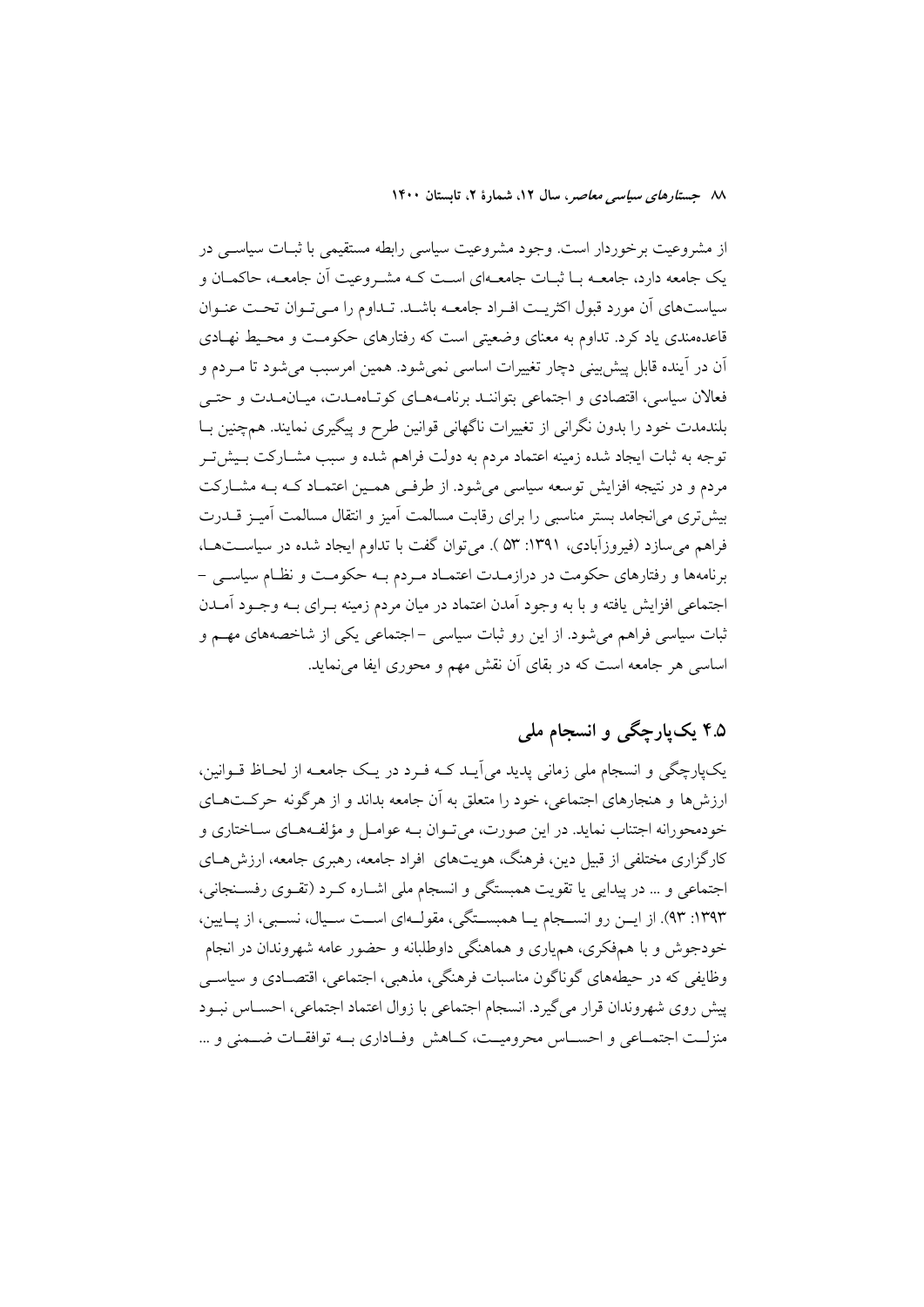روبـه زوال مـیرود و بقـاء و تـداوم حيـات سياسـي جامعــه را بــه مخــاطره مــی|فكنــد (صـالحي اميـري، ١٣٨٨: ١٣۴). مـي تـوان نتيجـه گرفـت، همبسـتگي و انسـجام، احسـاس مسئولیت متقابل بین چند نفر یا چند گروه اسـت کــه از آگــاهـی و اراده برخــوردار باشــند و متضمن وجود انديشه يک وظيفه يا الزام متقابل است. در صورت کاهش و يا از ميـان رفــتن این احساس در بین گروهها و جریانات سیاسی موجـود در جامعــه در اثــر مســائلی از قبیــل افزایش ناکارامدی نظام سیاسی در حل مسائل و معضلات نظام، ایجاد تفرقـه و اخـتلاف در مناطق قومی و زبانی موجود در جامعه، افزایش دامنـه اختلافـات بـین جریانـات سیاســی و رهبران فکری و سیاسی جامعه می تواند زمینه برای بروز بحـران سیاســی در عرصــه داخلــی فراهم گردد و بر بخشهای مختلـف نظـام سیاسـی از جملـه حـوزه انتخابــات و مشــارکت سیاسی تأثیر گذارد.

۵.۵ وجود شکافهای طبقاتی، حاکمیتی و نسلی

مفهوم شکاف در جامعهشناسی سیاسی معاصر عموماً برای اشاره بــه آن دســته از تمــایزات و تفاوتهای پایداری ً مورد استفاده قرار می گیرد کــه در ســاخت اجتمــاعی، ســاخت آگــاهی (ذهنی) و ساخت سیاسی وجود دارد (بشیریه، ۱۳۸۰: ۳۹). هر فرد ایرانی به دلیل تفاوتها و تمایزهای عدیدهای که با دیگر افراد جامعه دارد، طبعاً با شکافهـای اجتمـاعی گونـاگونی روبهرو است. تکتک افراد به دلیل تفاوت در خلق و خـوی شخصـی، باورهـا و اعتقــادات، شیوه معیشت، شغل و پایگاه اجتماعی، محیط زندگی، ویژگیهای فرهنگی و اجتماعی نظیـر نژاد، زبان، و حتی به لحاظ سنی و جنسیتی از یک دیگر متمایزنــد و ایــن تفــاوتـهــا نــهتنهــا یدیدهای منفی نیست، بلکه زمینهای است برای شناخت بهتر و عاملی مـؤثر بـرای تحـرک و تکامل اجتماعی است. مانند دیگر جوامع، شکافهای اجتمـاعی در ایــران از نظـر ضــرورت تکوین، در قالب شکافهای ساختاری و تاریخی قابل بررسی است. در جامعه ایران همـواره به طبع توعی تقسیم کار، شکاف طبقاتی وجود داشته است و ایــن شــکاف ماننــد تمایزهــای جنسیتی و سنی، ویژگی پایدار جامعه ایران بوده است، اما این شکافهــا تــا پــیش از آغــاز فرایند مدرنیزاسیون نقش مـؤثری در حیـات کشـور نداشــتند. شــکافهـای تــاریخی نظیــر شکافهای قومی، مذهبی و… که حتی در دوران سنتی نیز وجود داشتند، نـه تنهـا بــا شــروع فرایند مدرنیزاسیون از بین نرفتند، بلکه به دلیل بروز ناهنجاریهای اجتماعی ناشبی از دوران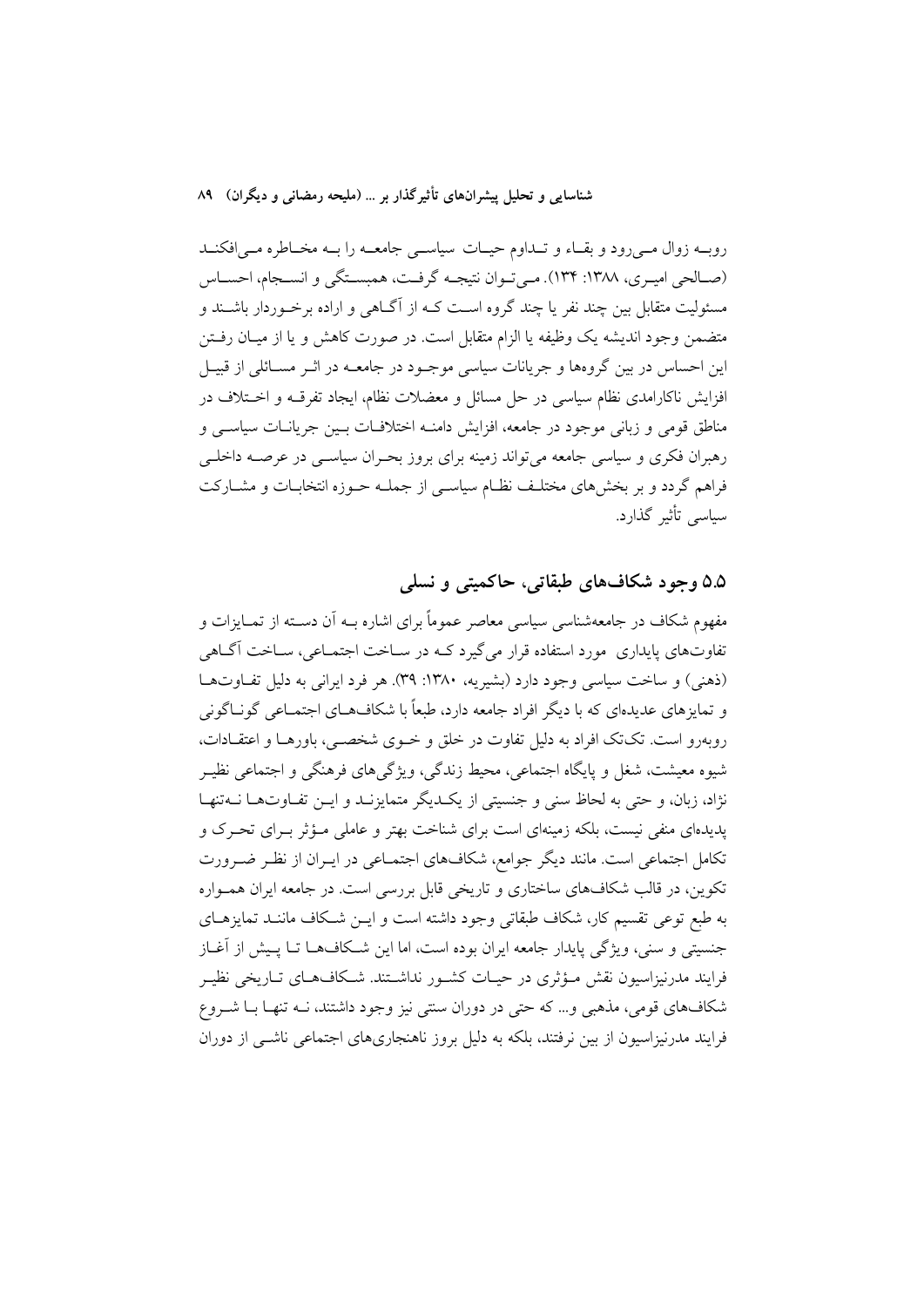گذار بیش از پیش تقویت شد. بنابراین دوگانگی سنت و مدرنیته را میتوان مهمتـرین زمینــه فكرى تقويت شكافهاي اجتماعي (اعـم از سـاختاري و تـاريخي) در ايـران دانسـت. (خلیلی، ۱۳۹۴: ۵۶ –۵۷). بدین ترتیب شکافهای موجـود در هـر جامعـه عـاملی مهـم و تأثیر گذار بر فرایند تحولات سیاسی اجتماعی است. تا جایی که اگـر شــدت و میــزان آن در جامعهای بیش از پیش افزایش پابد، آثار و پیامـدهای عمـدهای از خـود برجـای مـی گـذارد. بحش مشارکت سیاسی و از جمله انتخابات نیز از جمله مسائلی است کـه از ایــن موضــوع متأثر است. زیرا بین شرکت مردم در انتخابات و مشارکت سیاسی و میـزان رضـایت آنــان از .<br>شرایط موجود رابطه مستقیمی وجـود دارد. بنــابراین اگــر شــکافهــای موجــود در جامعــه ازجمله شکاف بین حاکمیت و مردم، شکاف طبقاتی (فقیر و غنی) و همچنین شکاف نسـلی (پیر و جوان) گسترش پابد به همان میزان در میزان مشارکت مـردم و نقـش آنــان در فراینــد انتخابات تأثير خواهد گذاشت.

## ۶.۵ گفتمانهای حاکم بر جامعه و فضای انتخابات

پیروزی انقلاب اسلامی ایران و شکل گیری نظام جمهوری اسلامی سبب مطـرح شــدن و در اولويت قرارگرفتن برخي اهداف، شعارها و اولويتها به منظـور تحکـيم پايـههـاي نظـام و تلاش برای حفظ و بقای نظام سیاسـی گردیــد. بــا توجــه بــه دورههــای مختلـف در دوران جمهوری اسلامی، گفتمانهای سیاسی مختلف نیز بروز و ظهور کرده است. این گفتمــانهــا از درون ابرگفتمان انقلاب اسلامی سر برآوردهاند. هر یک از این گفتمانها، بـه عنــوان نظــام معنایی متمایز، مفاهیم بنیادی و اساسی سیاست داخلی و خارجی را در بستر گفتمـانی خــود بازتعریف و بازسازی کردند. بنابراین در طول بیش از سه دهه گذشته گفتمـانهـای مختلـف سیاسی ظهور کردند که به صور مختلفی سیاست داخلـی و خــارجی جمهـوری اسـلامی را تحت تاثیر قرار دادند (دهقانی فیروزآبادی، ۱۳۸۸: ۱۸). به تناسب دورههای مختلف مــذکور، چند گفتمان و جريان سياسي را مي توان شناسايي كرد:

| گفتمان                 | اسال          | دوره          |
|------------------------|---------------|---------------|
| ملي گرايي ليبرال       | $1199 - 1100$ | انتقال و گذار |
| آرمانگرایی (ارزش،حوری) | $149A - 149.$ | تثبيت نظام    |
| توسعه و سازندگی        | $1449 - 1491$ | بازسازى       |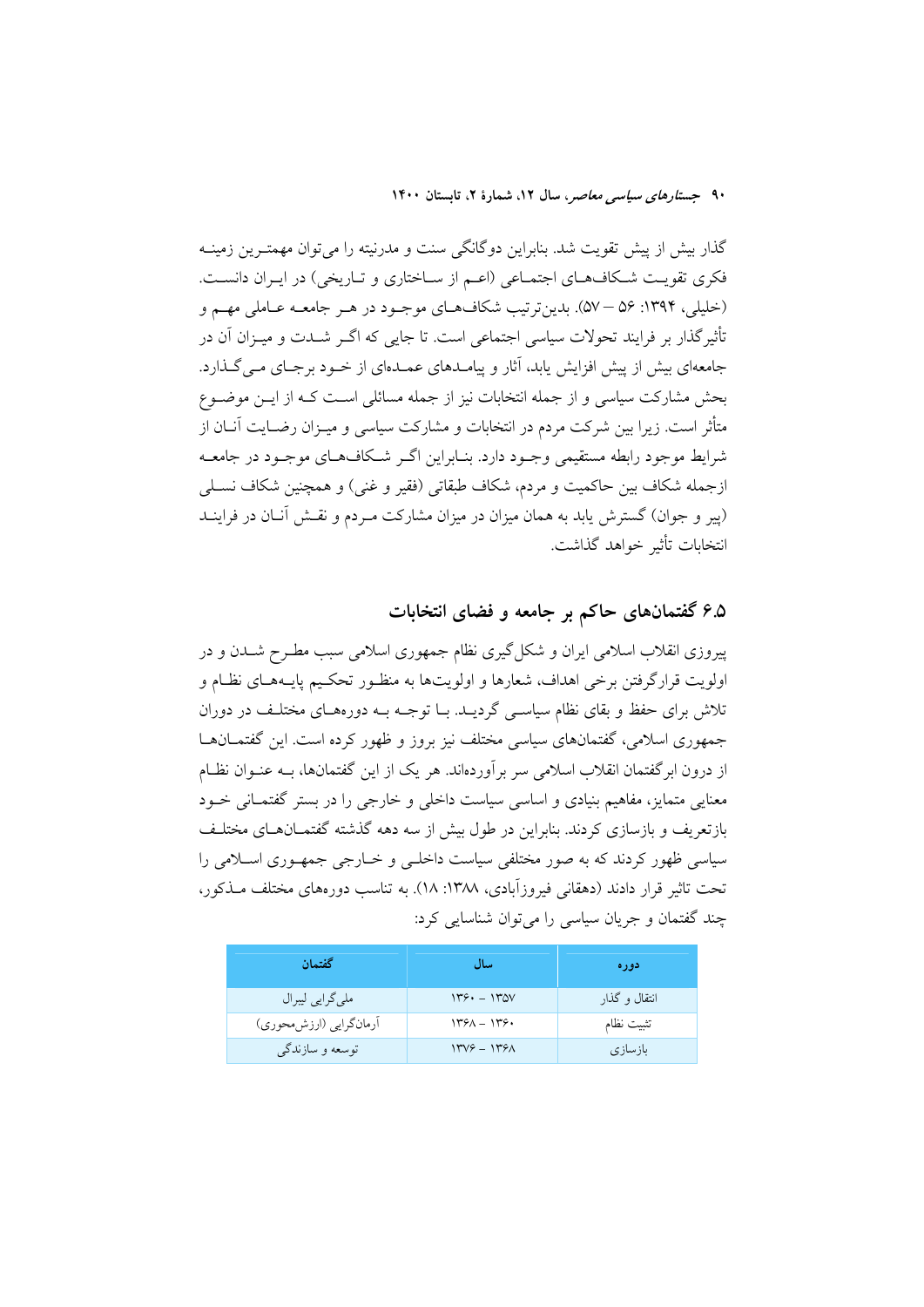| اصلاحات و توسعه سیاسی | $14\pi + 14\pi$ | شات         |
|-----------------------|-----------------|-------------|
| اصولگرايي عدالتمحور   | $1497 - 1774$   | افراطگرایی  |
| اعتدال                | 1399-1397       | اعتدال.حوري |

می توان گفت نوع گفتمان سیاسی حاکم بر جامعه و تغییر و تحولات صـورت گرفتــه در ان به عنوان عاملی مهم و اساسی در شکل(هی بـه جریانــات سیاســی و حتــی شــکل گیــری جریانات سیاسی نوپدید در عرصه سیاست میباشد و با توجه به تغییـر وتحـولات صـورت گرفته در گفتمانهای حاکم در هردوره تغییراتی را در فرایند انتخابـات و میـزان مشــارکت و همراهي مردم با اين مقولـه از جهـت همراهـي بــا گفتمــان حــاكم يــا عــدم همراهــي أنــان خواهيم داشت.

۷.۵ سیاست خارجی ایران در برابر فشارهای خارجی

از جمله پشــرانهــای دیگـر تأثیرگــذار در حــوزه جریــانهــای سیاســی در زمینـه اقتصــاد، محدودیت اقتصادی خارجی در این زمینـه اسـت. از جلـوههـای بـارز ایـن محـدودیتهـا تحریم است. تحریمهای بین|لمللی مرحله بعد از دیپلماسی و قبل از حمله نظامی است کـه در اختیار دولتها و سازمانهای بین|لمللی برای پیشـبرد سیاســتهایشــان قــرار دارد. نظــام بین|لملل همواره از اعمال تحریم علیه کشورهایی کـه رویـهای مـوازی بـا هنجارهـای آنــان درییش می گیرند، امتناع نموده است و برعکس کشوری که به خـاطر اعتقـاد بــه یـک ســری ارزش ها و هنجارهای خاص متفاوت از خواسته نظام بین الملل عمل نمایـد. همیشــه مــورد غضب نظام بینالملل بوده است. از جمله این کشورها جمهوری اسلامی ایـران اسـت کـه بهويژه بعد از وقوع انقلاب اسلامي ايـران و بــا در پـيش2رفتن موضـعي تجديدنظرطلبانــه درقبـال مناسـبات نظـام بـين|لملـل، در معـرض تحـريمهـاي متعـددي قـرار داشـته اسـت (عيوضي، ١٣٩٣: ١٣٢).

در سالهای اخیر با توجه به گسترش فعالیتهای هسـتهای ایـران، تحـریمهـای زیـادی از سوی کشورهای اروپایی و آمریکا در زمینههـای گونـاگون سیاسـی، اقتصـادی، اجتمـاعی و …. در ارتباط با ایران وضع گردید که تـأثیرات مهمـی در عرصـههـای گونـاگون از خـود برجای گذاشت. تحریمها می تواند به عنوان عامل مهمی در ایجاد این بحران باشد، باتوجهب تأثیر آن بر حوزههای مختلف زندگی سیاسی —اجتماعی مردم جامعه، ایــن امــر در افــزایش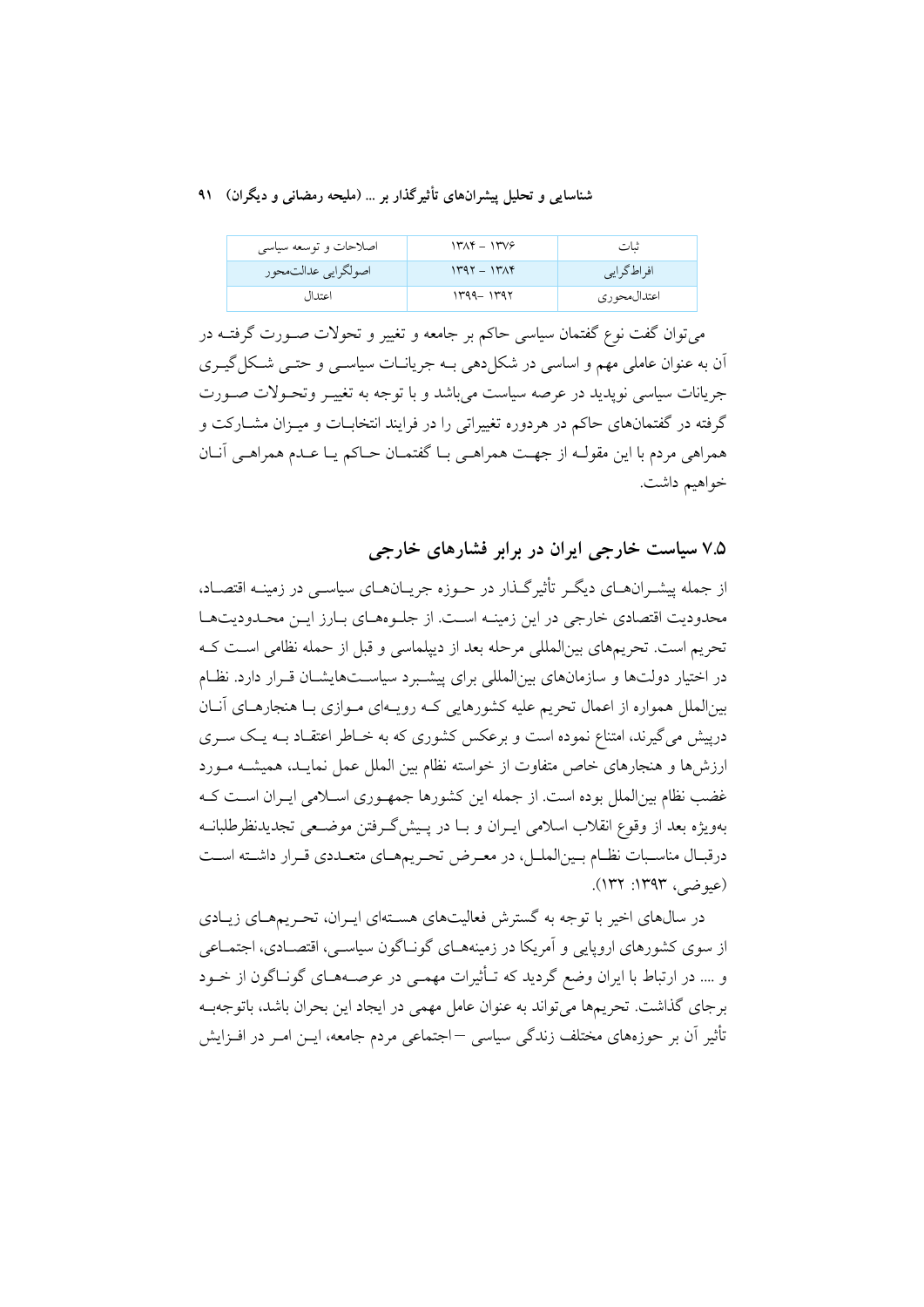نارضایتی نسبت به نظام سیاسی و نفوذ آن بر جامعــه بســیار تأثیرگـذار اســت. در وضــعیت .<br>تحریم با توجه به محدودیتهایی که در زمینههای مختلف برای افراد و گروههای گونـاگون سیاسی –اجتماعی جامعه وضع میشود، سبب میشود کارامدی نظام سیاسی کـاهش یابـد، زیرا با توجه به محدودبودن دامنه نفوذ و تأثیرگذاری کشور در عرصه جهانی و منطقــهای، از بسیاری از کارکردهای آن کاسته میشود. تأثیر این امر مخصوصـاً در جوامـع درحـال¤وسـعه که وابستگی عمدهای به اقتصاد و بازار جهانی دارند، بسـیار بـارز و برجسـته اسـت. تمـامی موارد مطرحشده در بالا هر یک بــه نحــوی در فراینــد انتخابــات، میــزان مشــارکت مــردم و همچنین رضایت آنان از نظام سیاسی و عملکرد آن تأثیر خواهد گذاشت.

## ۸.۵ وضعیت اقتصادی کشور و سطح رفاه عمومی

یکی دیگر از شاخصههایی که از آن می توان به عنوان عامل تأثیر گذار بر مشارکت سیاسـی در ایران نام برد، در ارتباط با وضعیت اقتصادی کشور و به همان اندازه کیفیت و سـطح زنــدگی مردم أن جامعه است. البته اين امر ارتباط نزديكي بــا رضــايت و نارضــايتي مــردم از وضــع موجـود دارد. بـه عبـارتي اگـر در اثـر اتخـاذ سياسـتهـاي درسـت، راهبـردي و كارامـد دستاندرکاران و سیاستگذاران، مردم یک جامعه و کشوری از لحاظ اقتصـادی در شــرایط مناسب به سر ببرند، رضایت آنان از وضع موجود افزایش یافته و بــه همــان انــدازه خــود را نسبت بـه وقـايع و تحـولات كشـور مسـؤل مـىداننـد.از جملـه ايـن حـوزههـا مشـاركت سیاسی است. از دید جامعهشناسی سیاسی بین میزان شرکت مردم در عرصه سیاسی ازجملـه انتخابات و رضایت آنان از نظام سیاسی رابطه مستقیم وجود دارد. به عبارتی زمانی که مـردم از لحاظ اقتصادی در وضعیت خــوبی بــه ســر بــرده و ســطح رفــاه عمــومی در جامعــه بــه همان اندازه بالا باشد، مردم نسبت به وقایع و رخدادهای پیش روی خــود حســاس شــده و در غیر این صورت نوعی بی|عتمادی و بیتفاوتی نسبت به وقایع درون کشور در بـین آنـان به وجود می]ید. این امر ضرورت توجه هر چه بیشتر تصمیمگیرندگان در کشورها از جملـه جوامع جهان سوم به اوضاع اقتصادي و معیشـتی مـردم جامعــه را افــزایش مــیدهــد تــا بــر همـان انـدازه حـس تعهـد و مسـئوليتيـذيري در ميـان مـردم و ميـزان تأثير گـذاري آنــان تقويت شود.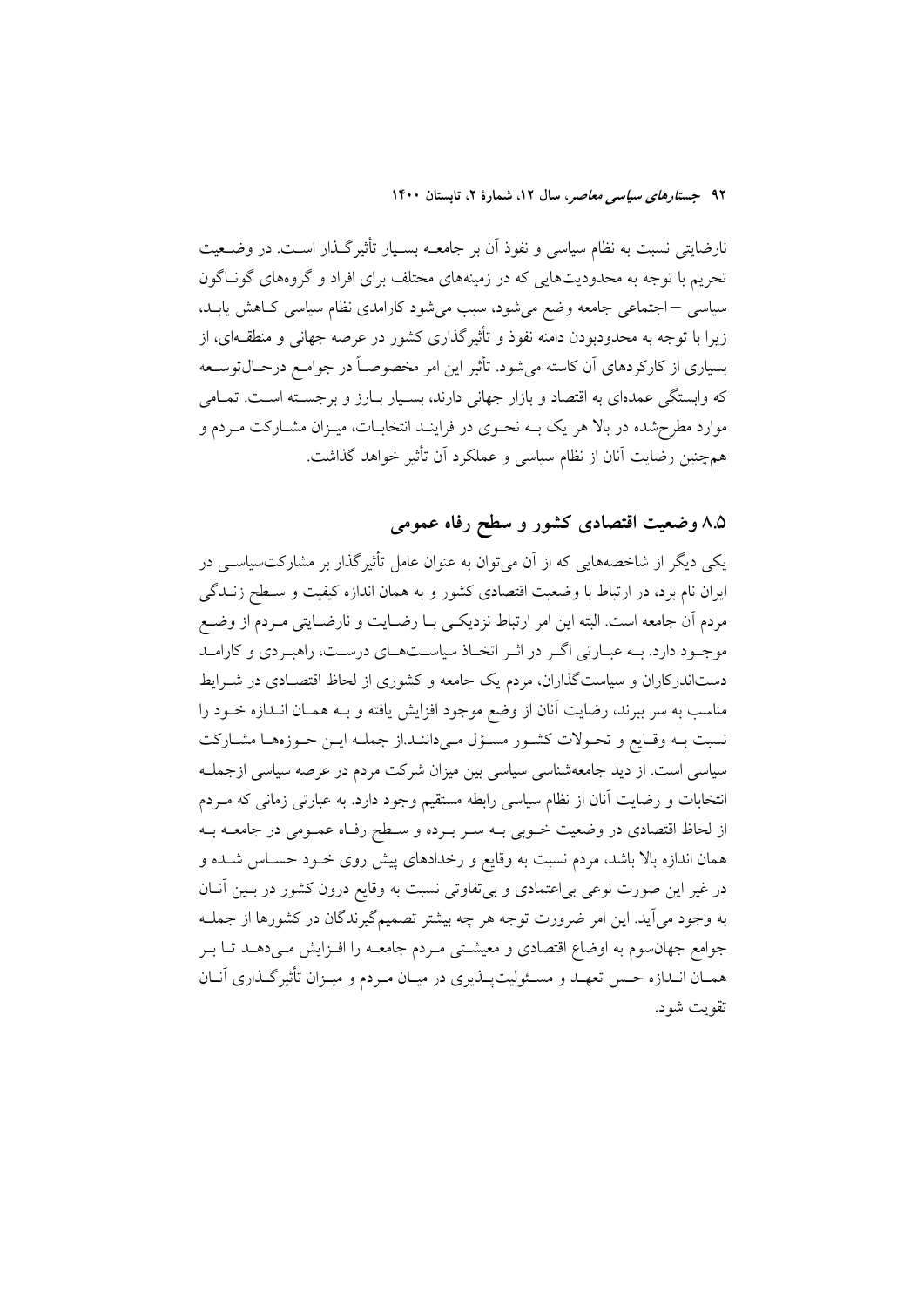۹.۵ میزان کارآمدی یا ناکارآمدی نهادهای تصمیمگیر

کارامدی به معنای قابلیت و توانایی اداره هـر کشـور توسـط مـدیران و کـارگزاران شایسـته اّن است. عملکرد ساختار سیاسی و میزان کاراّمـدی یـا ناکاراّمـدی اّن مـی توانــد بـر میـزان مشروعیت اَن نظام سیاسی بین مردم و به همـان انــدازه تأثیرگــذاری اَنــان بــر جریــان۱هــا و رخدادهای سیاسی اجتماعی تأثیرگذار باشد. هر چه کارامدی و عملکرد نظام سیاسی چــه در عرصه داخلی و چه در عرصه خارجی بیشـتر باشـد، بــه همـان انــدازه میــزان مشــروعیت و رضایت آنان از نظام سیاسی و تعهدیذیری آنان نسبت به امور و وقایع مهـم کشـور ازجملـه انتخابات افزایش می پابد و برعکس این امر ضرورت توجه هر بیشتر نظام سیاسی در اتخباذ تضمیمات درست و راهبردی در عرصههای گوناگون اقتصادی، سیاسی، اجتماعی، فرهنگے و … را ایجاب می نماید، در غیر این صورت و با افزایش نارضـایتی و عــدم همراهــی مــردم، نظـام سیاسـی یکـی از پایــههـای قــدرت خـود را ازدســت داده و در درازمــدت بــا بــروز کوچکترین رخداد و خطری در معرض نابودی قرار می گیرد.

## ۰.۵ قوانین انتخاباتی و نهادهای اجرایی و نظارتی آن

قوانين انتخاباتي شامل مجموعه قوانيني است كه در ارتباط بــا چــارچوب انتخابــات و نحــوه برگزاری آن وضع میشود. در جمهوری اسلامی ایـران وزارت کشـور و شـورای نگهبـان متولی امور مربوط به انتخابات مـیباشـند. از آن جـایی کـه انتخابــات در ایــران در ســطوح مختلفی از جمله ریاستجمهوری، مجلس شورای اسلامی، شوراهای اسلامی شـهر وروسـتا انجام می شود، قوانین مربوط به هر یک از آنهـا تـا حـدودی متفـاوت اسـت. ایــن قــوانین انتخاباتی شامل اینکه چه کسانی مـیتواننـد انتخـاب کننـد؟، چــه کسـانی مـیتواننـد نـامزد انتخابات شوند؟ چارچوب و محدودیتهای مبارزه انتخاباتی شـامل چـه مـواردی اسـت؟ روش و فرایند رأیدادن (مستقیم، الکرونیکی و..) به چه صورت است؟ و حتی در رابطـه بــا چگونگی شمارش آرا و اعلام نتایج است. به عنـوان مثـال در انتخابــات ریاســتجمهـوری کسانی که می خواهند کاندید شوند باید واجد خصوصیات و شرایطی باشند که ممکن است با شرایط کسانی که در انتخابــات مجلــس شــورای اســلامی و یــا حتــی شــوراهای اســلامی شرکت میکنند، متفاوت باشد. حتی در نحوه گرینش نهایی کاندیدا توسط شـورای نگهبـان نیز تفاوتهایی وجود دارد، به عنوان مثال میزان حساسیت نسبت بـه سـایقه عملک دی و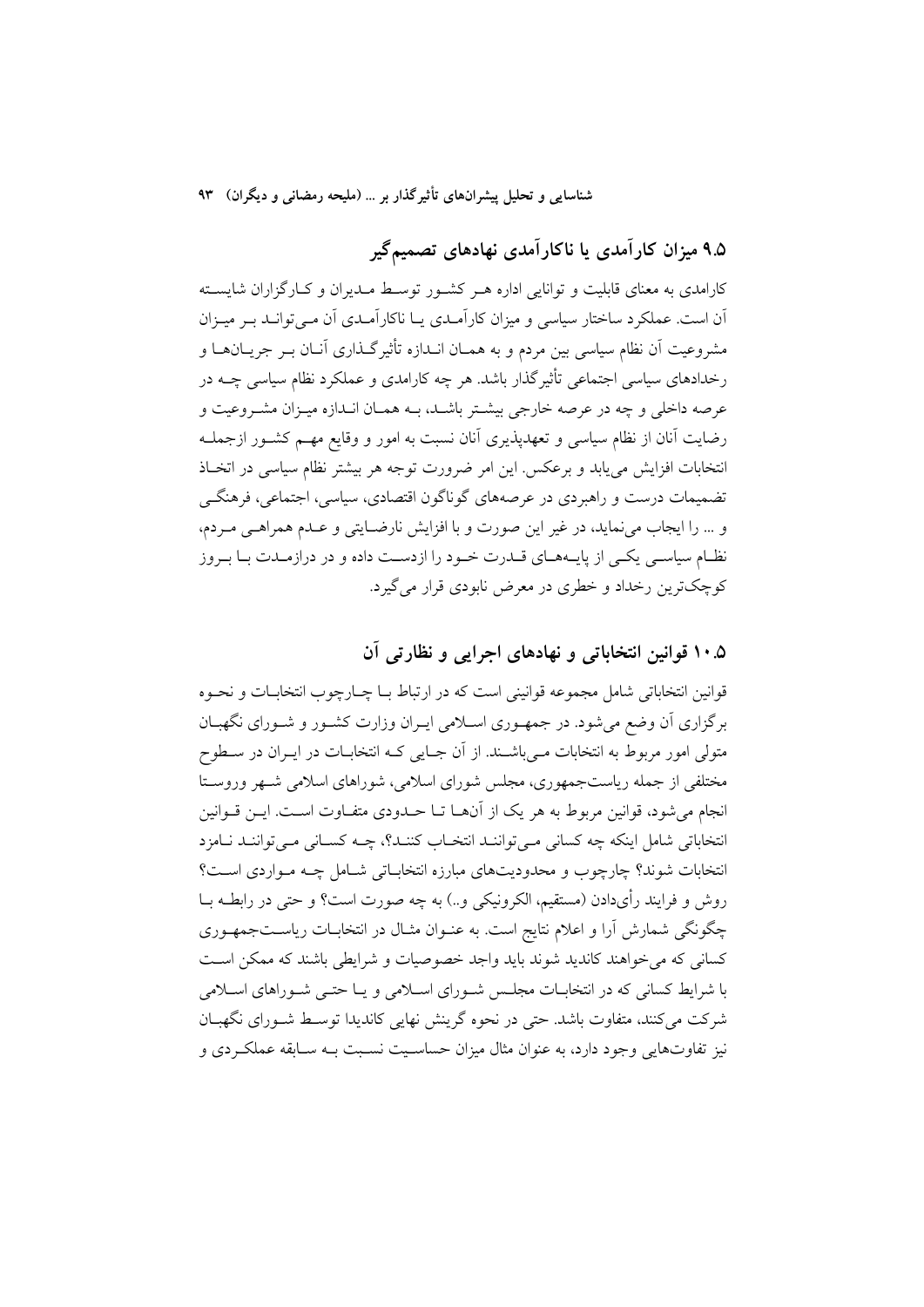گذشته کاندیدا در انتخابات ریاست جمهوری و حتی مجلس شورای اسلامی بـه مراتـب بیشتر از شوراهای اسلامی است. بدین ترتیب مجموعه قوانین حاکم بر فراینـد انتخابــات در ایران و نحوه برگزاری آن از جمله فاکتورهایی است کـه در کیفیـت برگـزاری و تحـولات م تبط با آن تأثیر گذار است.

### ۱۱.۵ میزان اعتماد حامعه به سرنوشت انتخابات

اعتماد مبنای بسیاری ازتعاملات و کنشهای روزمره چه در زمینـه ارتباطـات میـان فـردی و چه در حوزه ارتباطات اجتماعی بین گروهها است. اعتمـاد سیاســی مجموعــه نگــرشهــای مثبت نسبت به مسایل سیاسی است که ایــن مســایل هــم رژیــم سیاســی و هــم ســردمداران قدرت در جامعه را شامل می شود (دانش فرد، ادیب زاده، ۱۳۹۵: ۱۲۴). می توان گفت اعتمــاد افراد جامعه نسبت به نظام سیاسی و عملک د آن عـاملی مهــم و اساســی در ثبــات و بقــای بیش تر آن نظام سیاسی است. در بیشتر جوامع و نظامهای سیاسی با توجه به عواملی از قبیـل نبود سرمايه اجتماعي، عدم كارايي مناسب نهادها و مراكز گونــاگون سياســي، اجتمــاعي و...، عدم یاسخگویی، بر آورده نکردن انتظارات عمومی جامعه و … میزان اعتماد مـردم نسـبت بــه نظام سیاسی و عملکرد آن در معرض تغییر و دگرگونی بوده و تــا جــایی کــه در بســیاری از جوامع این میزان کاهش چشمگیری داشته است. از جمله عرصههایی کـه در زمینـه افـزایش اعتماد مردم به نظـام سیاســی و عمکــرد اَن تــأثیر دارد، حــوزه مشــارکت سیاســی از جملــه انتخابات و نحوه برگزاری آن است. به عبارتی برگزاری انتخابات سالم و بـه دور از هرگونــه تقلب یکی از جلوههای بارز دموکراسـی اسـت. بـین کیفیـت برگـزاری انتخابـات و میـزان مشارکت سیاسی رابطهای مستقیم وجود دارد. به این معنـا کــه اگــر عملکــرد نظــام سیاســی بهگونهای باشد که مردم احساس کنند انتخابات به صورت کاملاً قانونی و به دور از هرگونــه تقلب برگزار شـده و شـرکت آنـان در انتخابـات تـأثير مسـتقيمي در نتيجـه انتخابــات دارد، به همان اندازه مشارکت آنان در انتخابات افزایش می باید و در مقابل کیفیت پیایین برگیزاری انتخابات و بروز تقلبهای انتخاباتی ممکن است نارضایتی و مخالفت جریانها و گروههای سیاسی را در پی داشته و به همان میزان مشارکت سیاسی افراد و جریــانهــا را در انتخابــات كاهش دهد.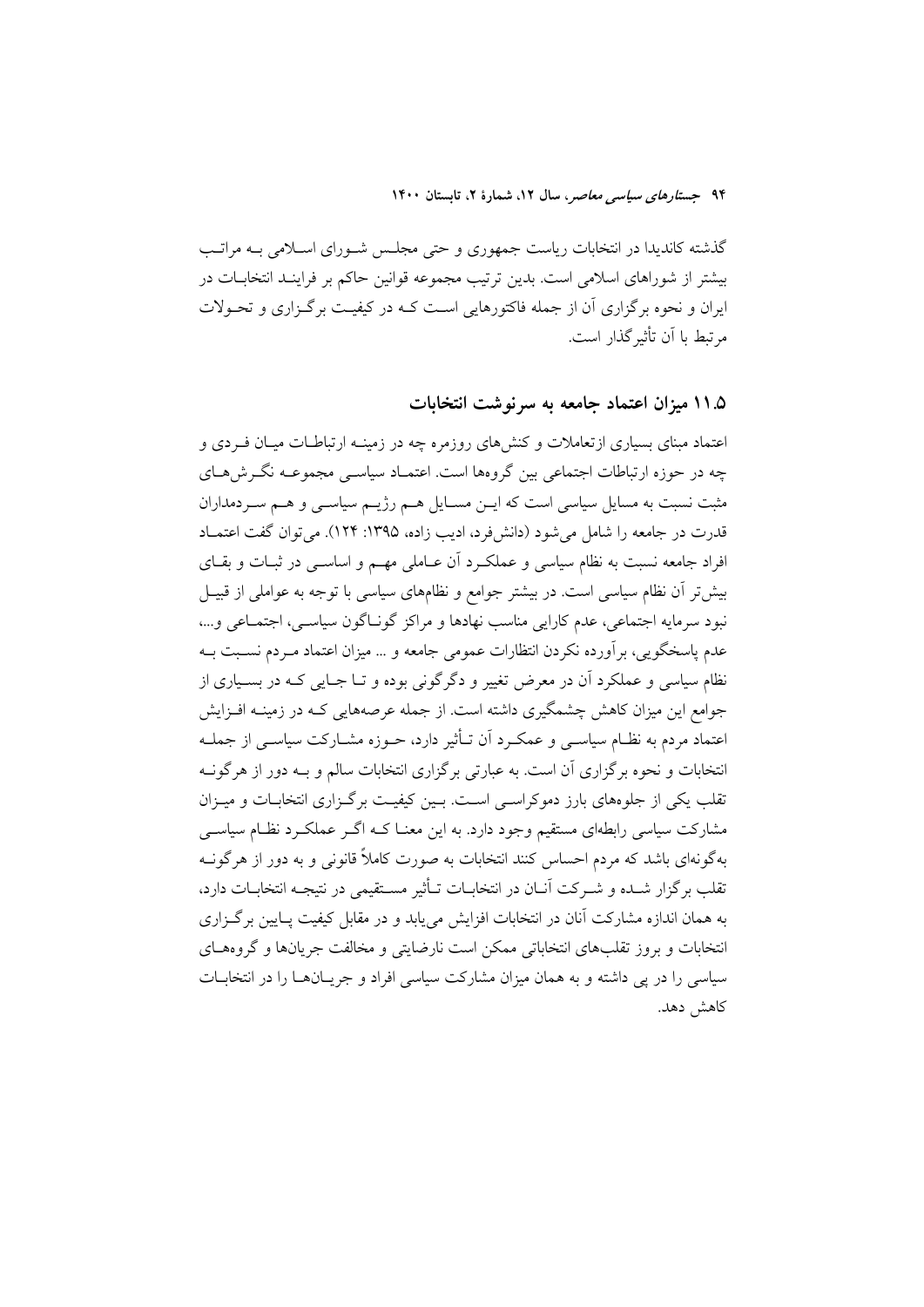۱۲.۵ ویژگی های شخصیتی کاندیدا و چگونگی عملکرد آنان در گذشته یکی دیگر از مؤلفههای تأثیرگذار بر انتخابات به افراد و شخصیتهـای سیاسـبی و یــا همــان کاندیداهای شرکتکننده در انتخابات مرتبط است. اگر نامزدهای انتخاباتی سـابقه و عملکـرد قابل توجهي در سمتها و مسؤليتهاي كليدي قبلي خود داشته باشند تاجايي كه ذهنيـت و نگرش افراد، گروهها و جریانهای سیاسی نسبت به آنان و عملکردشان مبنی بـر ایــن باشــد كه مي توانند با انتخاب خود تأثير مثبتـي بـر بهبـود شـرايط در آينـده داشـته باشـند، انگيـزه بیش تری برای شرکت در انتخابات و تلاش برای تأثیر گذاری بر نتیجــه آن بــا رأی-دادن بــه کاندیدای مورد نظر دارند. عکس این قضیه نیز صادق اسـت. بــه ایــن معنــا کــه اگــر ســابقه مدیریتی و عملکرد گذشته کاندیداهای شرکت کننده به گونهای باشد که افراد و جریــان۱هــای سیاسی را به این نتیجه برساند که مشارکت و یا عدم مشارکت آنان در انتخابــات تــأثیری بــر بهبود شرايط آنان در آينده ندارد، انگيزه آنان براي شركت در انتخابات از بين مي رود.

## ۱۳.۵ حضور احزاب و تشکل های سیاسی

احزاب و تشکلها یکی از عوامـل مهـم و تأثیرگـذار در زنـدگی جوامـع محسـوب شـده و بهعنوان یکی از مؤثرترین نهادهای تأثیرگذار بر روندهای تصمیمگیری و اجرایی کشور بــوده و حلقه رابط بین مردم و حاکمیت سیاسی عمل میکنند. احزاب و تشکل های سیاسی رابطـه تنگاتنگی با کلیه وجوه سیاست و بـه ویـژه مشـارکت سیاسـی و انتخابـات دارنـد. احـزاب سیاسی با سازماندادن به اندیشهها و گرایشهای سیاسی موجود درجامعه در عین حـالی کـه عامل تقسیم کردن و متشکل ساختن مردم به شـاخههـا و بخـش۵حای گونـاگون|نــد، عامــل نزدیک کردن و تلفیق نمودن خرده گـرایشهـای فـردی و اجتمـاعی در قالـب دکتـرینهـا، ایدئولوژیها و نظامهای اندیشـهای کـم و بـیش منسـجم مـیباشـند، ایــن معنـی طبعــاً بــه مبارزههای انتخاباتی ابعاد عمیقت ی می بخشـد. همچنـین انتخابـات حزبـی بـر انتخابـات بدون جزب برتری دارد. چرا که در صورت نخست تعبداد نامزدهبای انتخابیات معقبول تبر خواهد بود و این امر خود از پراکندگی آرا شهروندان جلوگیری به عمل مـی آورد و قـــدرت نمایندگی منتخبین را افزایش خواهد داد. در حـالی کـه اگـر احـزاب وجـود نداشــته باشــد، شهروندان هم از حییث نامزدی و هم از جهت رأی دادن دچار پراکنـدگی گردیـده و عمــل رأی دادن به جای اینکه بر مأخذ برنامه سیاسی یا فکر و اندیشه مرامبی ومسـلکی باشـد، پـر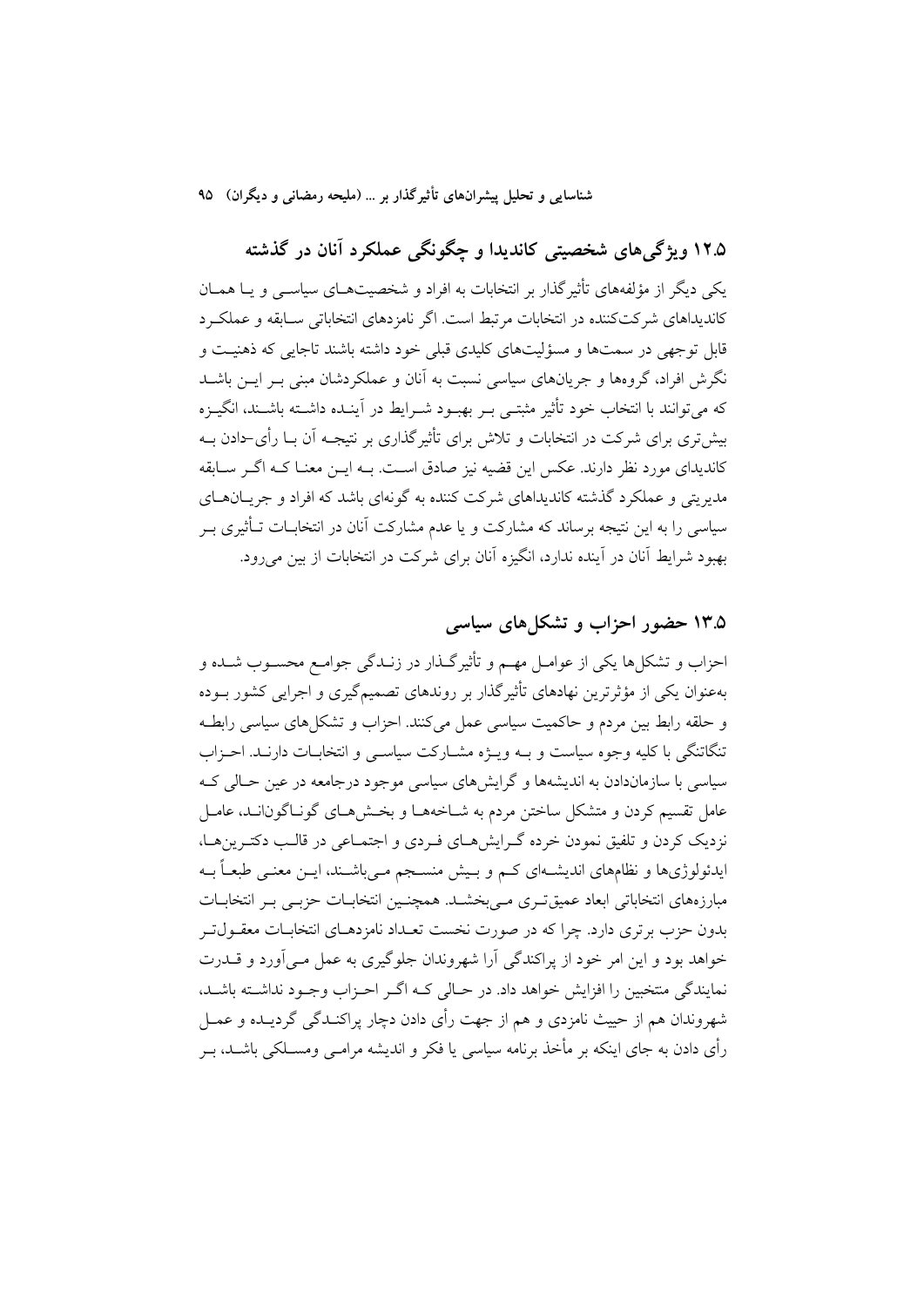پایه وابستگی به شخصیتها و لزوماً احساسی و سطحی خواهـد بـود (زیبـاکلام، مقتـدایی، ۱۳۹۳: ۱۳). بنابراین نوع جریانها و گروههای سیاسی حاکم بر جامعه و نحوه صـورتبندی و آرایش آنها و نوع مطالبات و خواستههای آنان از نظام سیاسی به عنوان یکی از عوامل مــؤثر داخلی در مشارکت سیاسی است.

## ۱۴.۵ تداوم تهدیدات بیولوژیکی و سلامت جامعه

جهان امروزی همواره در معرض تغییر و تحولات و رخدادهای جدیدی است کـه زنــدگی بشر را با دگر گونی و تحولات گستردهای روبه رو می نماید. یکی از این رویـدادها شــروع و گسترش جدیدی از بیماری همهگیر با نام کوویـد ۱۹ اســت کـه در ســال ۲۰۱۹ مـیلادی از چین آغاز و به سرعت در تمام جهان گسترش یافت. این ویروس تأثیرات همه جانبـهای بـر زندگی بشر در ابعـاد گونـاگون سیاسـی، اقتصـادی، اجتمـاعی و... داشـته اسـت. در حـوزه مشارکت سیاسی و انتخابات نیز میتوان شاهد اثرگذاری این موضوع باشـیم. از آنجـاییکـه به دنبال شیوع این بیماری عدم حضور در اجتماعات و اعمال محدودیتها ازجمله قرنطینــه به منظور مقابله با آن در دستور کار قرار گرفت، در فرایند انتخابات نیـز ایـن امـر مـیتوانـد بهعنوان عامل تأثیرگذار در میزان مشارکت مردم بـوده و همچنـین مـیتوانــد زمینــه را بــرای برگزاری انتخابات غیرمستقیم که نیاز بـه حضـور مـردم در پـای صـندوقهـای رأی نباشـد، افزایش دهد. به عنوان مثال در انتخابات ریاست جمهوری ۲۰۲۰ آمریک) کـه در اوج شـیوع این بیماری برگزار شد، تعداد قابل تـوجهی از آرا در ایالـتهـای مختلـف مربـوط بـه آرای يستي بود كه قبل از زمان انتخابات ارسال شده بودند. بنابراين تداوم اين وضعيت و تا زمــاني که مواردی مشابه آن در جهان وجود داشته باشــد کــه بــر ســلامت مــردم تأثیرگــذار باشــد، ممکن است برگزاری انتخابات و همچنین نتایج آن را به سمت و سوی جدید سوق دهد.

### ۱۵.۵ شعارهای انتخاباتی

شعارهای انتخاباتی کاندیداهای شرکت کننده در انتخابات از جملـه فاکتورهـای دیگـر مـؤثر در انتخابات است. در هر دوره از انتخابات ممکن است یـا توجــه بــه اولویــتهـا و مســایل مطرح در نظام سیاسی برخی از موضوعات به عنـوان موضـوعات کلیـدی و مهـم بـرای آن نظام سیاسی و جامعه مطرح باشد که در این راسـتا هـر یـک از کاندیـداها تـلاش مـیکننـد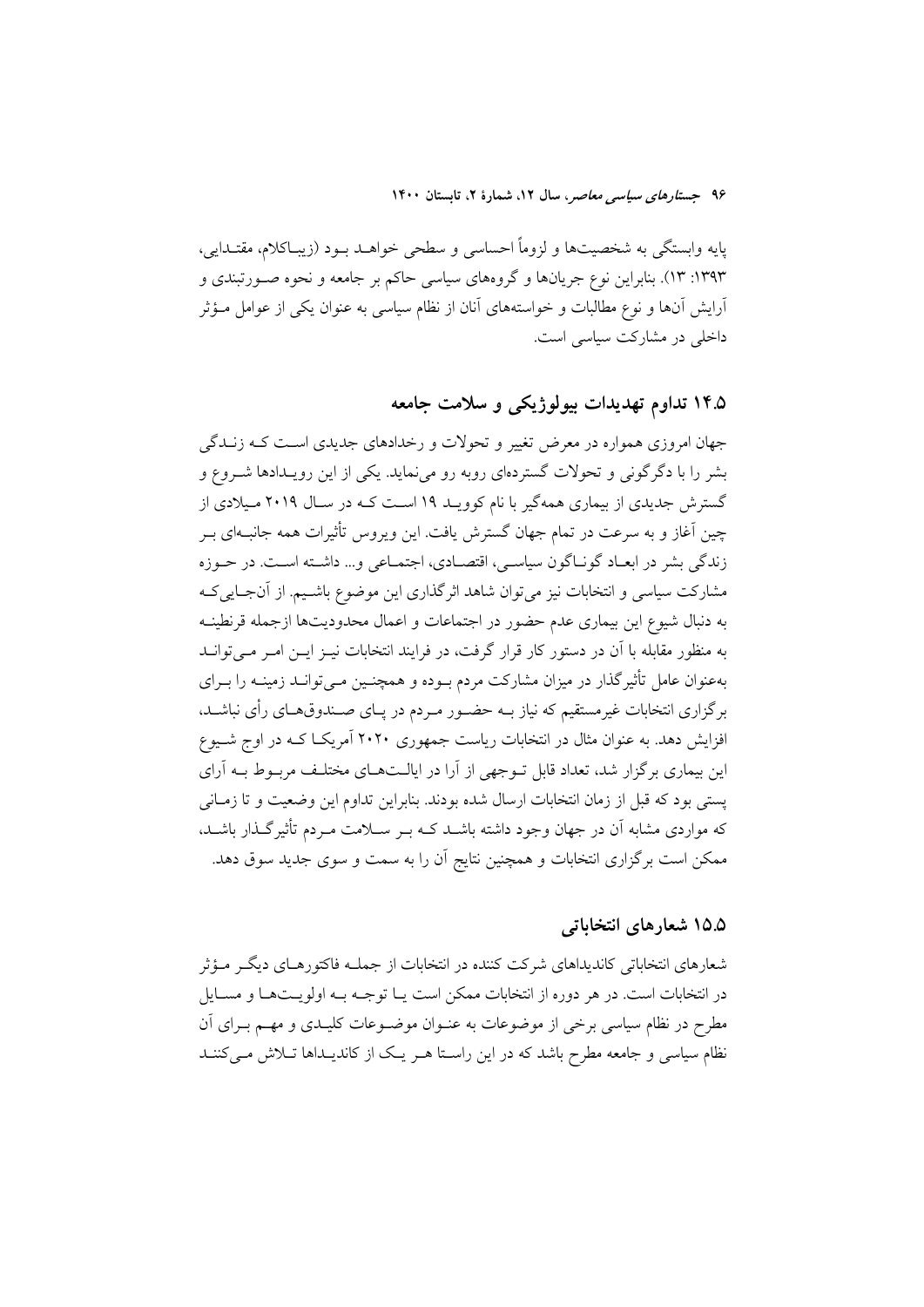برنامهها و اولویتهای مهم خود برای حل مسایل مطرح در جامعه را ارائه نمایند. بـر همـین اساس نوع شعارهای انتخاباتی هر کاندیدا و راهکارها و برنامههای پیشنهادی هر یک از آنان به عنوان یکی از عوامل تأثیرگذار بر میزان مشارکت مردم و انتخاب کاندیــداهای سیاســی بــا طیف و یا گرایش سیاسی خاص است.

### ۶. تحلیل دادهها با نرمافزار میکمک

در جدول شماره ۲ امتیازات هریک پیشرانهای به دست آمـده در ردیـفAا و سـتونهـای جدول ماتريس متقاطع نشان داده شده است براساس تحليل نرمافزارى پيشرانهـاى عملكـرد ساختارسیاسی و میزان کارآمدی و ناکارآمدی سیستم، عمیقتر شــدن شــکافهـای طبقـاتی، حاکمیتی و نسلی، وضعیت اقتصادی کشور و سطح رفاه عمـومی، جایگــاه رهبــری نظــام و مسئله فشارهای خارجی و تحـریمهـا بیشـترین تأثیرگـذاری در حـوزه اثرگـذاری در میـان ۱۵ پیشران انتخاب شده داشتهاند و در حوزه اثرپذیری پیشرانها هـم ثبـات سیاســی-امنیتــی کشور، یکپارچگی و انسجام ملی،گفتمانهای حاکم برجامعه و فضای انتخابات و شـعارهای انتخاباتی به ترتیب بیشترین تاثیر پذیرفتهاند.

| N <sup>o</sup> | <b>Variable</b>                                  | <b>Total number</b><br>of rows | <b>Total number</b><br>of columns |
|----------------|--------------------------------------------------|--------------------------------|-----------------------------------|
| 1              | شبكههاى اجتماعى وفضاى مجازى                      | 28                             | 27                                |
| $\overline{2}$ | جایگاه رهبری نظام                                | 30                             | 18                                |
| $\mathbf{3}$   | محيط باثبات داخلي                                | 28                             | 36                                |
| $\overline{4}$ | یکپارچگی و انسجام ملی                            | 27                             | 36                                |
| 5              | وجود شکافهای طبقاتی،حاکمیتی و نسلی               | 32                             | 25                                |
| 6              | گفتمان های حاکم بر جامعه و فضای انتخابات         | 25                             | 35                                |
| 7              | سیاست خارجی ایران در برابر فشارهای خارجی         | 29                             | 25                                |
| 8              | وضعيت اقتصادى كشور وسطح رفاه عمومى               | 30                             | 24                                |
| 9              | قوانین انتخاباتی و نهادهای اجرایی و نظارتی آن    | 24                             | 17                                |
| 10             | میزان کارآمدی و ناکارآمدی نهادهای تصمیم گیری     | 36                             | 28                                |
| 11             | اعتماد جامعه نسبت به سرنوشت انتخابات             | 24                             | 29                                |
| 12             | ویژگیهای شخصیتی کاندیداها و عملکرد آنان در گذشته | 19                             | 17                                |

جدول ۲. امتیازبندی پیشرانهای تأثیرگذار بر آینده انتخابات در ایران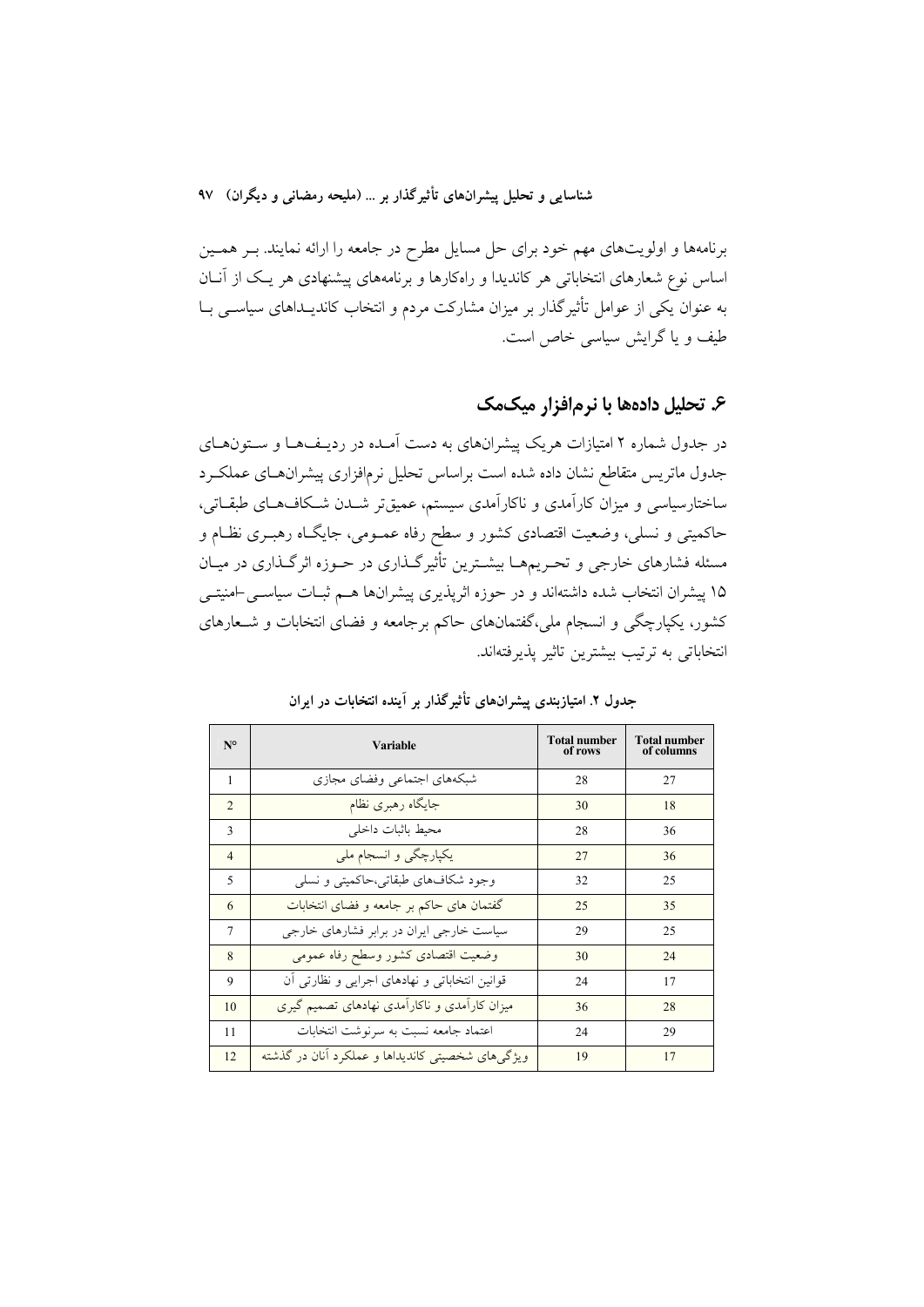| N <sup>o</sup> | Variable                              | <b>Total number</b><br>of rows | <b>Total number</b><br>of columns |
|----------------|---------------------------------------|--------------------------------|-----------------------------------|
| 13             | حضور احزاب و تشکلهای سیاسی            |                                | 27                                |
| 14             | شعارهاي انتخاباتي                     | 18                             | 33                                |
| 15             | تداوم تهديدات بيولوژيکي و سلامت جامعه | 18                             | 18                                |
|                | Totals                                | 395                            | 395                               |

برای تحلیل پیشرانها، لازم است متغیرهـایی کـه در ایــن نــرمافــزار و تحلیــل هــای اَن رایج است تبیین گردند. در تحلیلهای انجامشده بر اساس نرمافزار میکمک پـنج دسـته از متغیر مطـرح مـی شـوند. دسـته اول متغیرهــا، متغیرهــای تأثیر گــذار هســتند کــه در قســمت شمال غربی نمودار نمایش داده می شوند. این متغیرها ورودی محسـوب شـده کـه از جـنس متغیرهای محیطی به شمار می روند و در زمره بحرانی ترین مؤلفهها قرارمی گیرنـد. دسـته دوم متغیرها، متغیرهای دو وجهی هستند که در ناحیه شمال شرقی نمودار نمایش داده می شـوند. این متغیرها همزمان به صورت بسیار تأثیرگذار و بسیار تأثیرپذیر عمل می نمایند و ماهیتــاً بــا عدم پایداری آمیخته است. دسته سوم متغیرهای تأثیرپــذیر یــا وابســته هســتند کــه در ناحیــه جنـوب شـرقي نمـودار قرارمـي گيرنــد. ايــن طيـف از متغيرهــا داراي تأثير گــذاري پــايين و تأثیریذیری بالا هســتند و از متغیرهــای تأثیرگــذار و دو وجهــی بــه شــدت تــاثیرمی پذیرنــد. دسته چهارم متغیرهای مستقل یا مستثنی هستند که در قسمت جنوب غربی نمـودار نمـایش داده می شوند. این متغیرها که خود به ســه دســته تقســیم مــی شــوند کمتــرین تأثیریــذیری و تأثیر گذاری بر سیستم دارند. متغیرهای تنظیمی دسته پنجمــی متغیرهــا هســتند کــه در مرکــز نمودار قرارمی گیرند و ارتباط مناسبی با متغیرهای دسـته اول تــا ســوم دارنــد. در ایــن میــان .<br>متغیرهای کلیدی ــ استراتژیک، متغیرهایی هستند که قابل دسـتکـاری و کنتـرل بــوده و بــر یوپایی و تغییر سیستم تاثیر گذارند. نمودار ذیل وضعیت هر یـک از ایــن متغیرهــا را نمــایش داده است.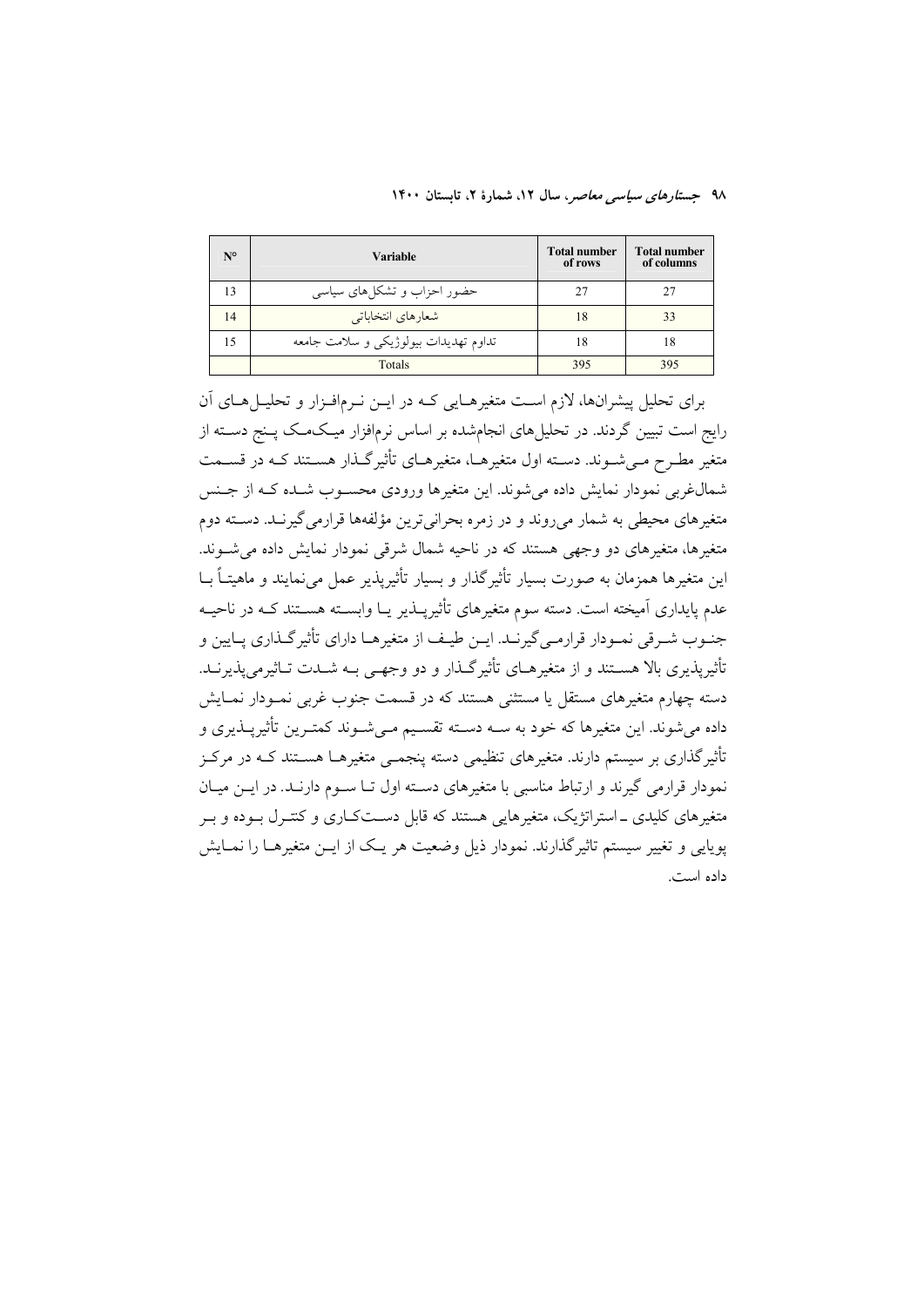

نمودار ۱. تشریح وضعیت متغیرهای چندگانه

براساس توضیحات ارائه شده درخصوص متغیرها و تشریح وضعیت هـر یـک از آنهـا در نمودار ذیل پیشـرانهــای تأثیرگــذار بــر اَینــده مشــارکت سیاســی در ایــران نمــایش داده شده است.

Potential indirect influence/dependence map



نمودار ۲. وضعیت پیشرانهای تأثیرگذار بر آینده انتخابات در ایران روی نمودار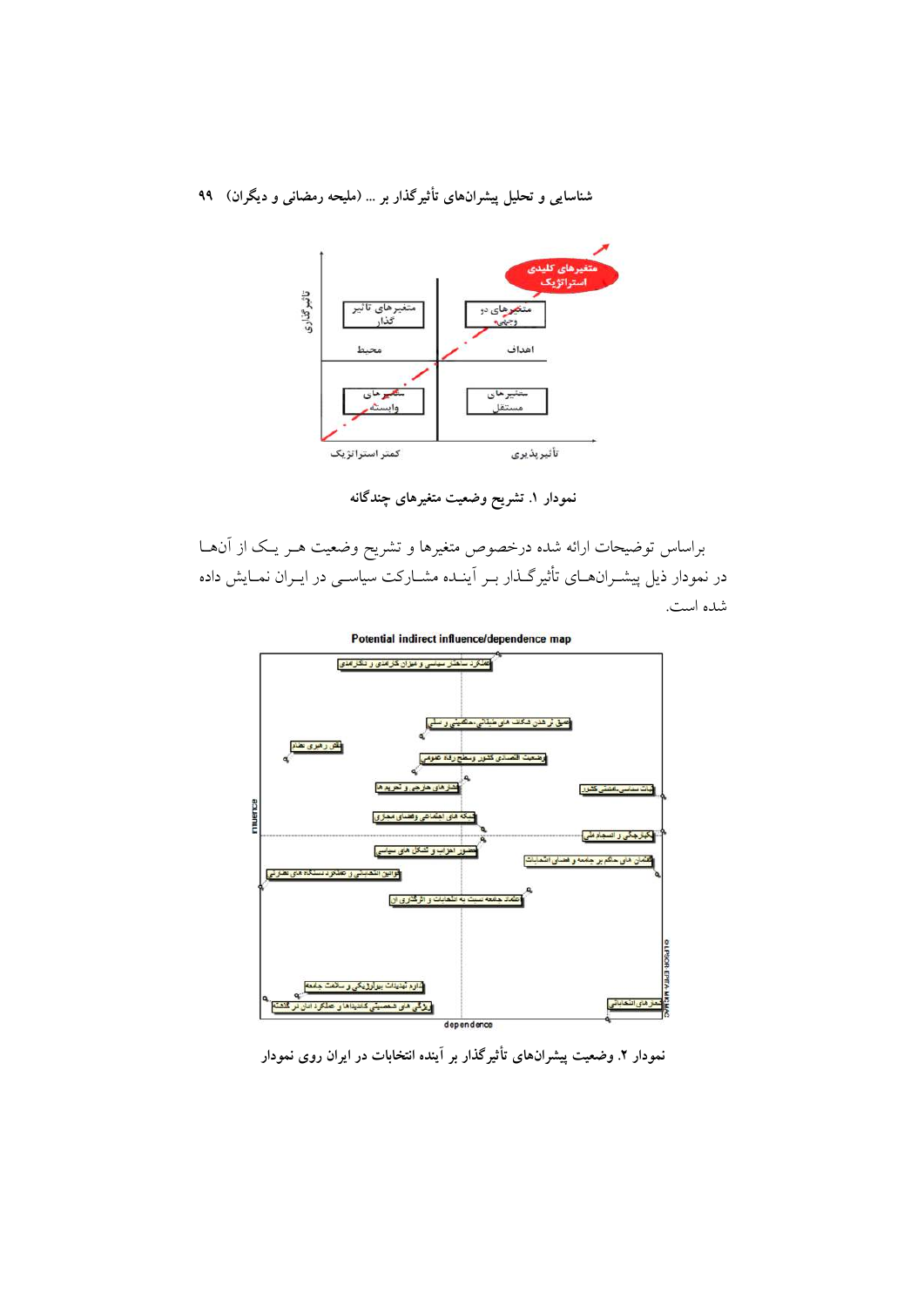همهجنين چنانچه بخواهيم نمودار تـأثيرات مسـتقيم، تـأثيرات بـالقوه مسـتقيم و تـأثيرات غیرمستقیم بالقوه پیشرانها را بر یکدیگر نشان دهیم، می توان آنها را بر اســاس نمودارهــای ذیل ترسیم نمائیم تا فضای سناریونویسی برای آینده مشــارکت سیاســی در ایــران هــم بهتــر تشريح گردد.







نمودار ۴. تاثیر مستقیم بالقوه پیشرانها بر یکدیگر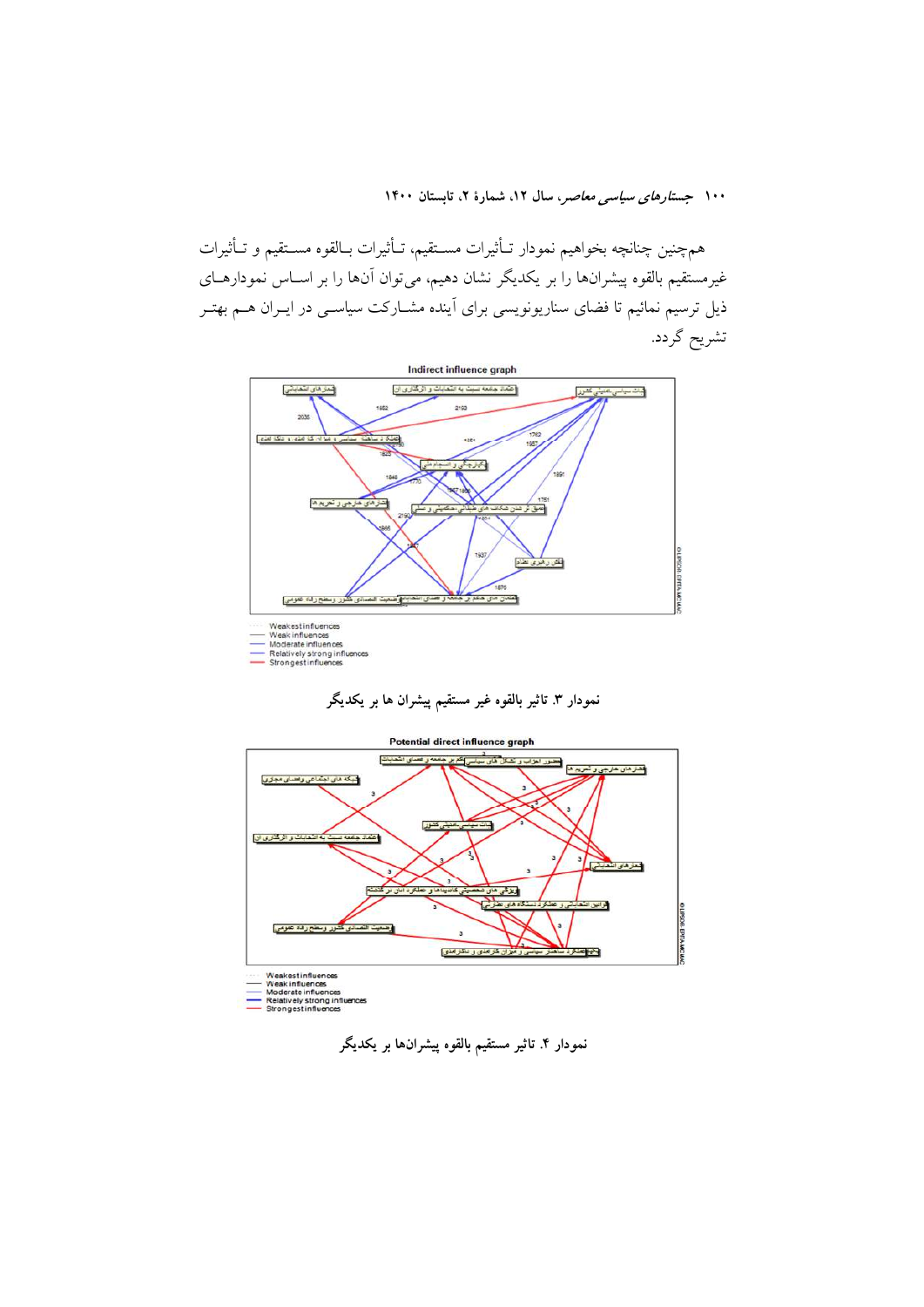

نمودار ۵ تاثیر غیرمستقیم پیشرانها بر یکدیگر

## ۱.۶ دستهبندی پیشرانها و نتایج حاصله از تحلیل نرمافزار

برای مشخص کردن پیشران های کلیدی که اثر گذاری بسـیار زیـادی بـر رونـدهای آینـده و سناریوها خواهند داشت پـس از تحلیـل نـرم افـزار میـکـمـک و شناسـایی پیشـرانهـا در سه حوزه (دارای تأثیر مستقیم، پیشرانهای دارای تاثیر غیر مستقیم و پیشرانهای دارای تــأثیر غیرمستقیم بالقوه) نسبت به دستهبندی آن ها اقدام گردید.پیشرانهایی که در هـر ســه حــوزه دارای اشتراک و تکرار بودند به عنوان پیشرانهای کلیدی آینده مشــارکت سیاســی در ایــران شناسایی شدند و سایر پیشـرانهــایی کــه فقـط در حــوزه دارای تــأثیر غیرمســتقیم و بــالقوه اشتراک داشتهاند به عنوان پیشرانهای کمتر استراتژیک شناسـایی شــدهانــد. پیشــرانهــا و یــا متغیرهای تنظیمی نیز به علت قرار گرفتن از ابتدا در محیط نرم افزاری و بــر اســاس نمــودار شماره و همچنین به علت عدم تکرار در هیچ یک از ایـن سـه حـوزه بـه عنـوان متغیرهـای تنظیمی شناسایی شده اند. بر اساس این دستهبندیها و همچنین میـزان اثرگـذاری هریـک از دستهبندي پيشرانها، سناريوهاي آينده انتخابات در ايران ترسيم گرديده اسـت. بـا توجـه بـه نتایج و دادههای به دست آمده از خبرگان و تحلیل نرم افزار در مجموع چهار سـناریو بـرای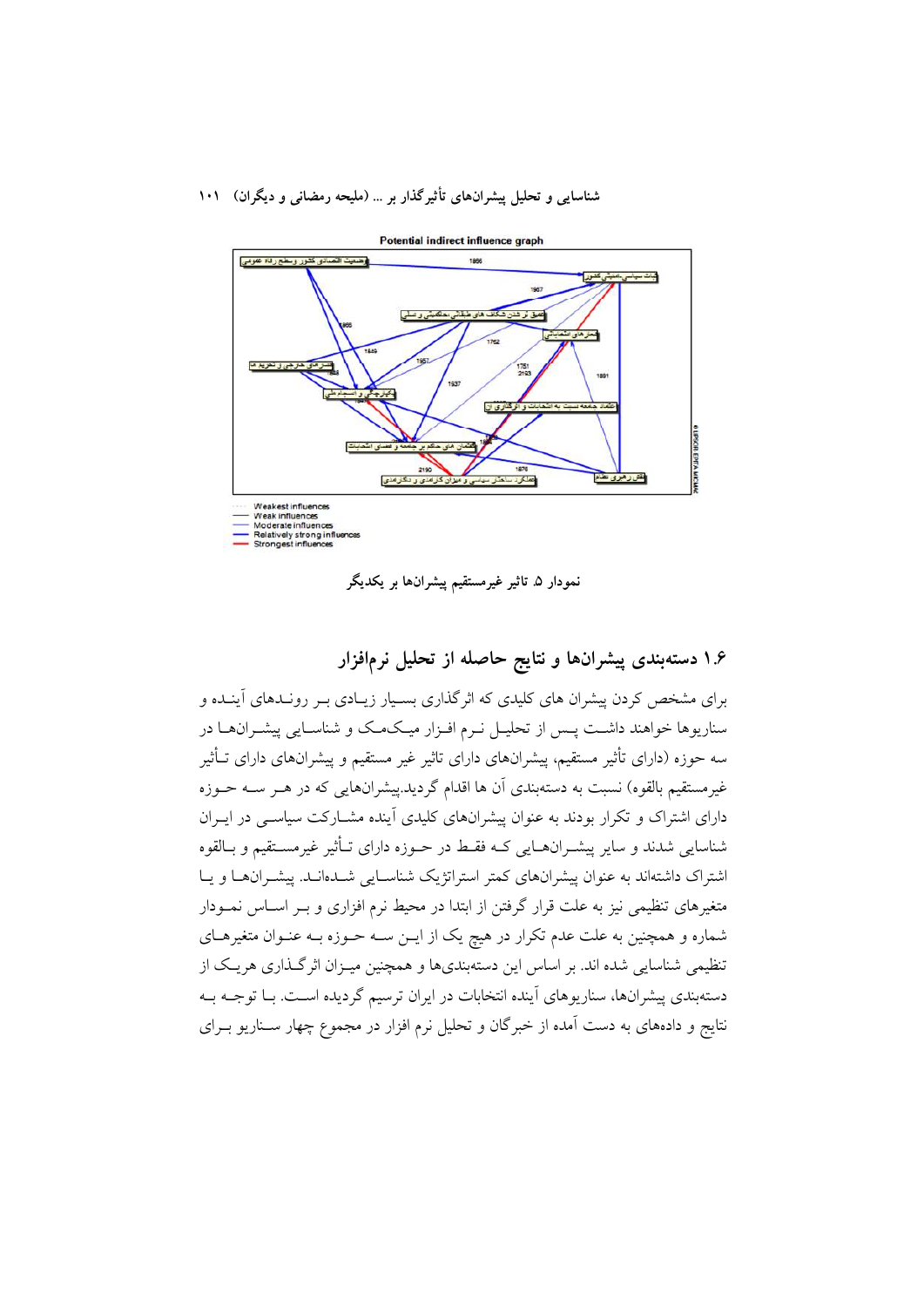آینده مشارکت سیاسی در ایران ترسیم شد که در جدول زیر وضعیت هر یک از پیشــران هــا و وضعیت آنان بر اساس سه شاخص نسبتاً مطلوب، در آستانه بحران و نامطلوب و مخــرب در هر یک از سناریوهای چهار گانه مورد بررسی قرار گرفت:

|                                   | وضعيت و نقش پيشرانها                          |                                          |                                         |                                                   |               |  |  |  |  |  |  |
|-----------------------------------|-----------------------------------------------|------------------------------------------|-----------------------------------------|---------------------------------------------------|---------------|--|--|--|--|--|--|
| سناريوى<br>چهارم: بحران<br>مشاركت | سناريوي سوم:<br>مشارکت سیاسی<br>سازماندهى شده | سناريوی دوم:<br>مشارکت سیاسی<br>منفغلانه | سناريوی اول:<br>مشاركت<br>سياسى فعالانه | سناريوها<br>پر<br>نام پیشرانَ                     | يشرانها       |  |  |  |  |  |  |
| نامطلوب<br>ومخرب                  | نامطلوب ومخرب                                 | درأستانه بحران                           | .<br>نسبتا مطلوب                        | میزان کارآمدی / ناکارآمدی<br>نهادهاي تصميم گير    |               |  |  |  |  |  |  |
| نامطلوب<br>ومخرب                  | نامطلوب ومخرب                                 | درأستانه بحران                           | .<br>نسبتا مطلوب                        | __<br>وضعیت اقتصادی کشور و<br>سطح رفاه عمومي      |               |  |  |  |  |  |  |
| نامطلوب<br>ومخرب                  | درآستانه بحران                                | درأستانه بحران                           | نسبتا مطلوب                             | اعتماد جامعه نسبت به<br>سرنوشت انتخابات           | پیشر ان های   |  |  |  |  |  |  |
| نامطلوب<br>ومخرب                  | درآستانه بحران                                | درأستانه بحران                           | درآستانه بحران                          | محيط باثبات داخلي                                 | كليدى         |  |  |  |  |  |  |
| نامطلوب<br>ومخرب                  | درآستانه بحران                                | نسبتا مطلوب                              | نسبتا مطلوب                             | جايگاه رهبرى نظام                                 | (استراتؤيك)   |  |  |  |  |  |  |
| نامطلوب<br>ومخرب                  | نامطلوب ومخرب                                 | درآستانه بحران                           | نسبتا مطلوب                             | سیاست خارجی ایران در<br>برابر فشارهاي خارجي       |               |  |  |  |  |  |  |
| نامطلوب<br>ومخرب                  | درأستانه بحران                                | نسبتا مطلوب                              | .<br>نسبتا مطلوب                        | گفتمان هاي حاكم برجامعه<br>و فضای انتخابات        |               |  |  |  |  |  |  |
| نامطلوب<br>ومخرب                  | نامطلوب ومخرب                                 | درأستانه بحران                           | نسبتا مطلوب                             | وجود شكافهاي<br>سیاسی،جنسیتی و…                   |               |  |  |  |  |  |  |
| نامطلوب<br>ومخرب                  | درآستانه بحران                                | نسبتا مطلوب                              | .<br>نسبتا مطلوب                        | یکپارچگی و انسجام ملی                             |               |  |  |  |  |  |  |
| نامطلوب<br>ومخرب                  | درآستانه بحران                                | نسبتا مطلوب                              | نسبتا مطلوب                             | قوانین انتخاباتی و نهادهای<br>نظارتی و اجرایی اَن | پیشرانهای     |  |  |  |  |  |  |
| نامطلوب<br>ومخرب                  | درآستانه بحران                                | نسبتا مطلوب                              | .<br>نسبتا مطلوب                        | شعارهاي انتخاباتي                                 |               |  |  |  |  |  |  |
| نامطلوب<br>ومخرب                  | درآستانه بحران                                | نسبتا مطلوب                              | نسبتا مطلوب                             | تداوم تهدیدات بیولوژیک و<br>سلامت                 | كمتراستراتژيك |  |  |  |  |  |  |
| نامطلوب<br>ومخرب                  | درأستانه بحران                                | نسبتا مطلوب                              | نسبتا مطلوب                             | ویژگی های شخصیتی<br>كانديداها                     |               |  |  |  |  |  |  |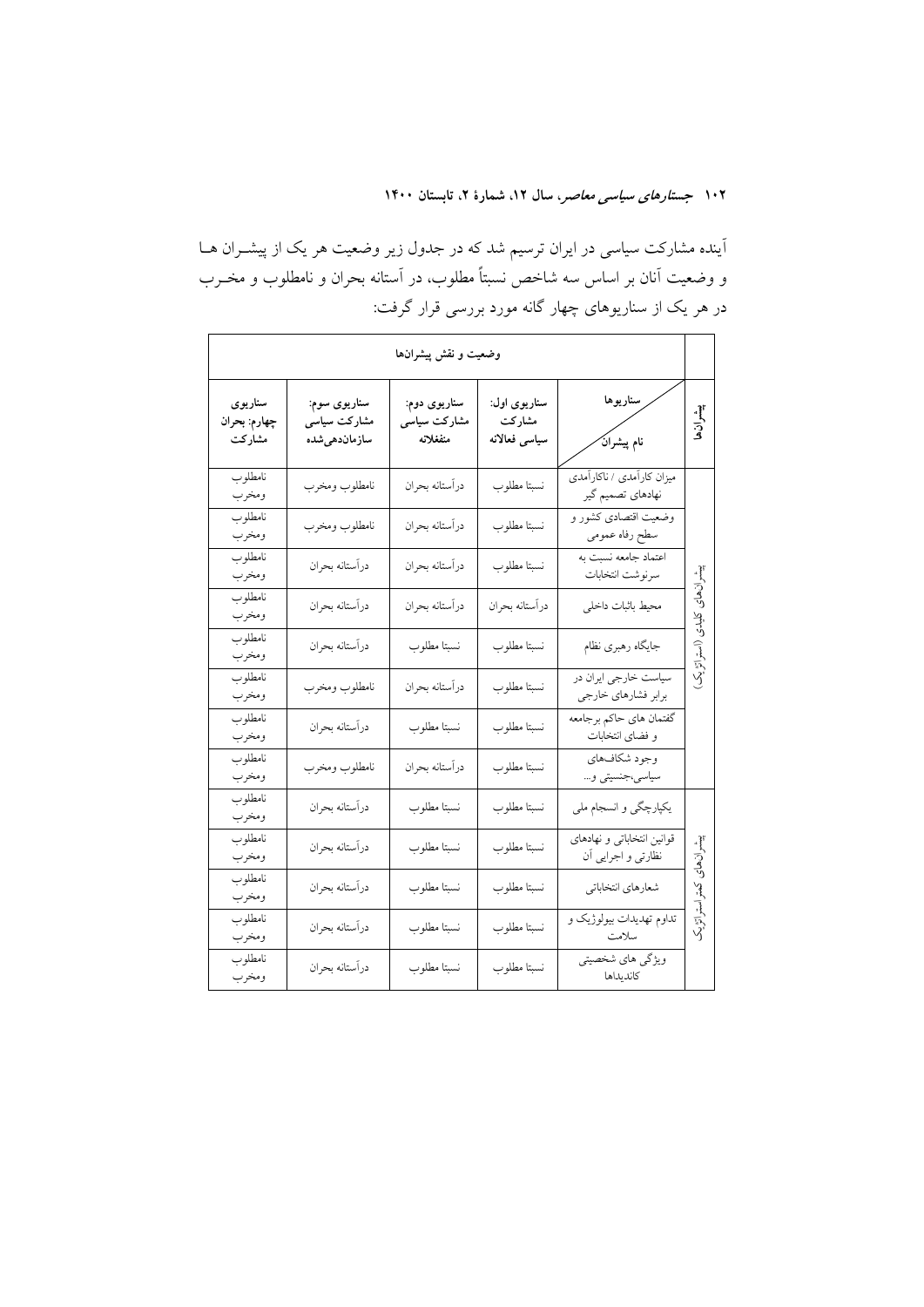| نامطلوب<br>ومخرب | نامطلوب ومخرب  | درأستانه بحران | نسبتا مطلوب | شبکههای اجتماعی و<br>فضاي مجازى | -}<br>ان های   |
|------------------|----------------|----------------|-------------|---------------------------------|----------------|
| نامطلوب<br>ومخرب | درأستانه بحران | نسبتا مطلوب    | نسبتا مطلوب | حضور احزاب و تشكلهاي<br>سياسى   | $\mathbb{R}^2$ |

۲.۶ تشریح سناریوهای آیندهٔ انتخابات در ایران

میزان مشارکت مردم در هر نظام سیاسی به عنوان یکی از عناصر مهم و اساســی در ســنجش عملکرد نظام سیاسی و ارزیابی میزان رضایتمندی مـردم از آن اسـت. در ایــن میـان بررســی میزان مشارکت و حضور مردم در فرایند انتخابات از اهمیت بسـیار بـالایی بـرای نظـامهـای سیاسی برخوردار است؛ چرا که هر چه مشارکت مردم در انتخابات بیشتر باشد نشــاندهنــده مشروعیت و کارامدی بالای آن نظام سیاسی است، در مقابـل مشــارکت پــایین و ضــعیف نشاندهنده عملکرد ضعیف نظام سیاسی است که در صورت عدم مدیریت صحیح و اتخـاذ تصمیمات مناسب می تواند نتایج نامطلوبی در آینده به همراه داشته باشـد. بــه همــین مبنــا و باتوجهبه نتایج به دست آمده از نظر خبرگـان و دادههـای نـرمافـزار میـکمـک و وضـعیت هر یک از متغیرهـا و پیشـرانهـا، چهـار سـناریو بـرای آینـده مشـارکت سیاســ در ایـران ترسیم نمودهایم که در ادامه به آن میپردازیم.

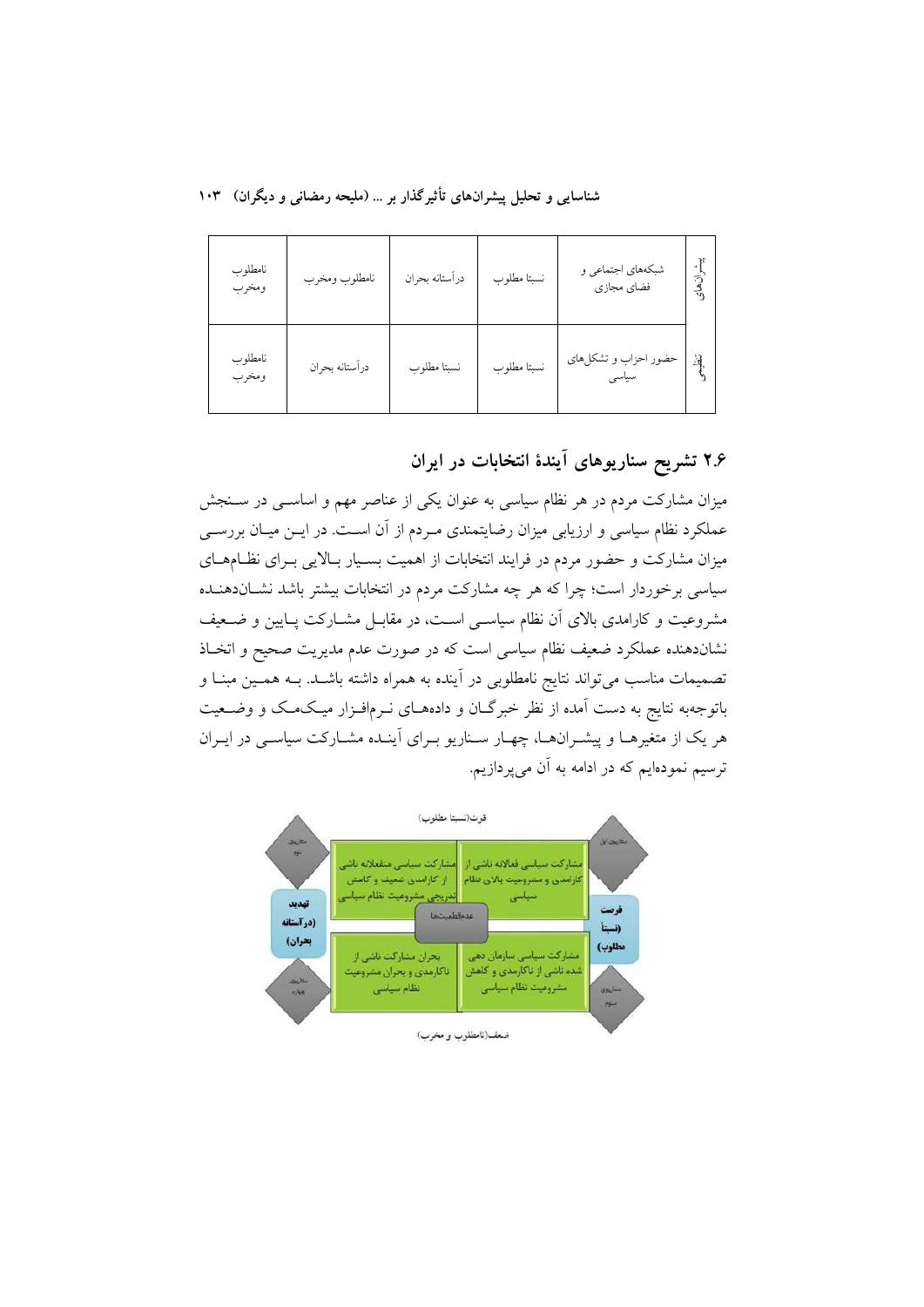براساس شکل بالا و با در نظر گرفتن وضعیت هر یک از پیشران های کلیـدی براسـاس نظر خبرگان و تجزیه و تحلیل آماری ناشی از نرم افزار چهـار وضـعیت پـیش رو براســاس نقاط قوت و ضعف و فرصت و تهدید برای پیشرانهای پیش روی آینده مشـارکت سیاســی در ایران ترسیم نمودیم. بر این اساس سناریو اول براساس نقاط قوت و فرصت پیشران حای تأثیر گذار است که بر اساس اَن تمامی پیشرانها و متغیرهــای تأثیر گــذار در وضــعیت نســبتاً مطلوب قرار دارند. سناریوی دوم براساس نقاط قوت و تهدید پیشرانهـا اسـت کــه در ایــن سناریو پیشرانهـا و متغیرهـای تأثیرگـذار در وضـعیت نسـبتاً مطلـوب و درآسـتانه بحـران قرار دارند. سناریوی سوم براساس نقاط فرصت و ضعف است کـه وضـعیت پیشـرانهــا در حالت نسبتاً مطلــوب و نــامطلوب و مخــرب قــرار دارد و در نهايــت ســناريوى چهــارم كــه براساس نقاط تهدید و ضعف است که در این سناریو تمامی متغیرها و پیشران ها در حالـت نامطلوب و مخرب قرار داشته و بدترین حالت و یـا سـناریو بـرای آینـده انتخابـات اسـت. در ادامه به توضیح هر یک از این سناریوها می پردازیم:

سـناریوی اول: مشــارکت سیاســی فعالانــه ناشــی از کارامــدی و مشــروعیت بــالای نظام سياسى

این سناریو که عنوان ســناریوی ارجـح نظــام سیاســی جمهـوری اســلامی ایــران اســت، سناریویی است که همه پیشرانها (کلیدی، کمتر استراتژیک و تنظیمی) در جهت تقویت و توانهندسازی مشارکت سیاسی در ایران عمل خواهند کرد. در این سناریو همه پیشرانهـا در یک راستا و در جهت مثبت حرکت خواهند کرد و با یکدیگر همگرا خواهند بود. بهعبــارتی در این سناریو شاهد عملکرد بسیار خــوب نظــام سیاســی بــوده کــه بــه دنبـال آن کارامــدی نظام سیاسی افزایش یافته و با توجه به افزایش کارامدی و عملکرد صحیح، جامعــه از لحــاظ سیاسی، اجتمـاعی و بــه ویــژه اقتصــادی و ســطح زنــدگی در وضــعیت خــوب و مطلــوب بهسر می,برد و مطالبات مردم در نظام سیاسی تأمین شده و نظام سیاسی قادر به پاسـخ گــویی به خواستها و مطالبات مردم از قبیل حق رأی، دموکراسی، آزادی و… است که بــا توجــه بــه گسترش فضای ناشی از توسعه ارتباطات و رشد طبقه متوسط همواره در حال فزونی است. مجموعـه مـوارد ذكـر شـده در نهايـت سـب تقويـت انسـجام و همبسـتگي بـين اقشـار و جريانهاي گوناگون موجود در جامعه در مواجهه با مسايل و مشكلات گوناگون مي گردد.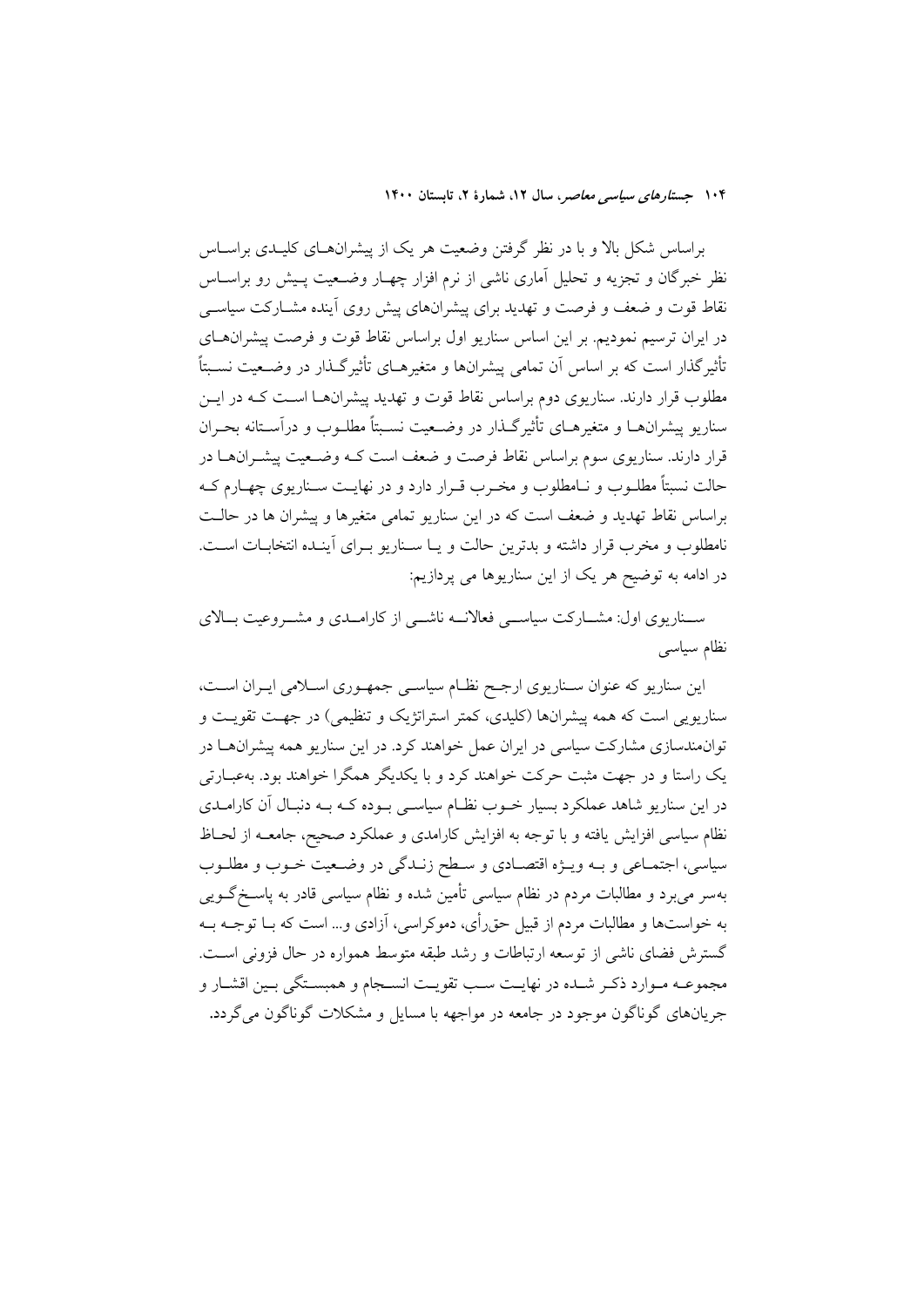همچنین در این سناریو زیرساختهای سیاسی لازم برای مشارکت آحاد و افـراد جامعــه به وجود آمده و به دنبال آن خودانگیختگی، هدفمندی و آگاهی از نتایج عمل سیاســی بــرای افراد و کنش گران سیاسی افزایش می یابد، وضعیت بــه وجــود آمــده را مــیتــوان شــبیه بــه دموکراسی های غربی و کشورهای توسعه یافته که در آن نظـام هـای سیاســی دموکراتیــک و زیرساختهای انتخاباتی وجود دارد، شبیه دانست. در این سناریو انتخابـات آزاد و منصـفانه همراه با روند رقابتی وجود دارد. تکثرگرایی سیاسـی معمـولاً بــا حضـور متعــدد احــزاب و جریانهای سیاسی وجود دارد.

همچنین رهبری نظام به عنوان عامل مهم و اساسی در ایجاد ثبات و همبستگی اجتمـاعی در درون جامعه و نظام سیاسی محسوب می شود. با توجه به تقویـت انســجام و همبســتگی اجتماعی و به دنبال آن ثبات سیاسی کشور، شاهد آن هستیم که اعتماد مردم نیـز نسـبت بـه نظام سیاسی و فرایندهای قانونی برگـزاری انتخابــات، نتــایج آن و همچنــین نحــوه عملکــرد دستگاههای نظارتی دخیل در انتخابات افزاش یافته و مـردم، احـزاب و گـروههـای سیاســی خود رابه عنوان عامل تعیینکننده در نتایج انتخابات دانسـته و بـر همـین مبنـا بـا حضـور و مشاركت فعالانه خود تلاش مىىنماينـد أينـده خـود و نظـام سياسـي را بــه نحــو مطلــوبي رقم زنند.

همچنین در این سناریو مشکلات و دخالتهای خارجی از جمله تحریمها بـا توجـه بـه وضعیت و عملکرد مناسب نظام سیاسبی بے اثـر بـوده و بـا وجـود مشـکلات ناشــی از آن باتوجهبه رشد و پیشرفت در حوزه های گوناگون علمی و ایجاد خودکفـایی تــأثیر و اَســیب چنداني در حوزهها و بخشهاي مختلـف وارد نمـي شـود. از آنجـايي كـه در ايــن ســناريو نظام سیاسی در وضعیت مطلوب و ایده آل خود به سر مـی بـرد، شـبکه هـای اجتمـاعی و فضای مجازی نیز نمی توانند به عنوان عامل تهدیدکننده برای نظام سیاسی محسـوب شـوند؛ زیرا با توجه به انسجام، همبستگی و اعتماد مردم به نظام سیاسی زمینــه بــرای بهــره بــرداری رسانهها در جهت منفي از بين رفته و در صـورت وجـود، بـي|ثـر بـوده و در مقابـل سـبب تقویت و انسجام هر چه بیشتر نظام سیاسی میگردد. با توجـه بــه شــرایط بــه وجــود آمــده جریانهای سیاسی جامعه به صورت مسالمت آمیز و در چارچوب قانون و نهادهای قــانونی به مشارکت سیاسی می پردازند که در سایه این امر نظام سیاسی از ثبات و کارامـدی ویــژهای برخوردار می گردد. مجموع موارد ذکر شده سبب افزایش مشروعیت نظام سیاسی و بهدنبـال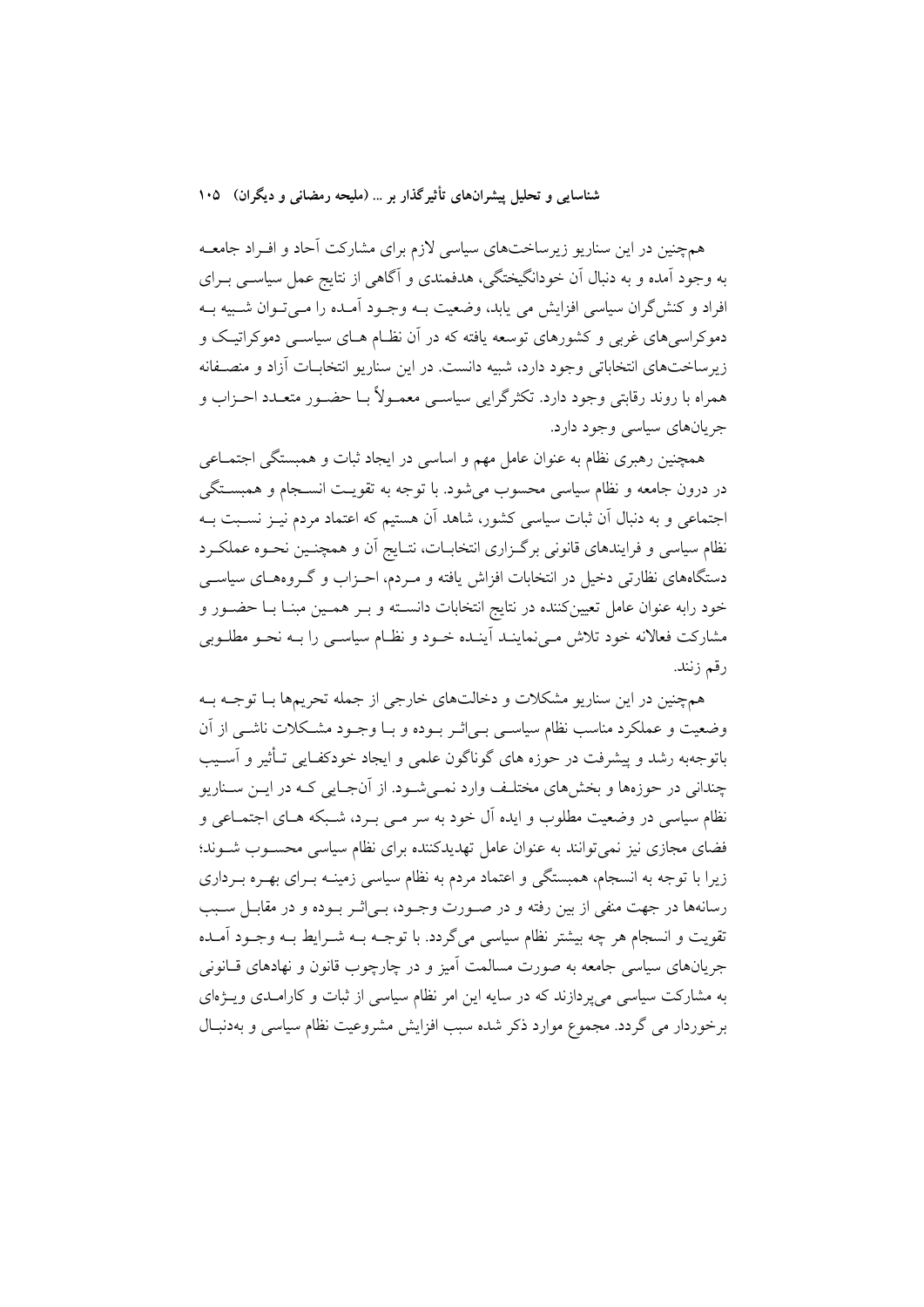آن مشارکت فعالانه مردم در انتخابات میشود. میتوان گفت در این سناریو تمام پیشـرانهـا در وضعیت نسبتاً مطلوب و ایدهآل هستند و این سناریو به عنـوان ســناریوی مطلــوب بــرای آينده مشاركت سياسي است.

سناریوی دوم: مشارکت سیاسی منفعلانه ناشی از کارآمدی ضـعیف و کــاهش تــدریجی مشروعيت نظام سياسى

سناریوی دوم سناریویی است کـه تـا حـدودی بـه سـناریوی اول نزدیـک اسـت ولـی باتوجهبه کـاهش میـزان کارامـدی نظـام سیاسـی بسـیاری از پیشـرانهـا در آسـتانه بحـران قرار می گیرند. در این وضعیت از آنجایی که مطالبات و خواستههای مردم بـه نحــو مطلــوب برآورده نمی شود به تدریج از میزان رضایت مردم از نظام سیاســی کاسـته شــده و در مقابــل خواستهها و مطالبات جدیدی شکل میگیرد. اگر چه همانند سناریوی اول هنوز شاخصـههـا و معیارهای مربوط به دموکراسی از جمله فضای بیاز سیاسی، وجبود جامعیه میدنی و… در ساختار و سیستم سیاسی وجود دارد، ولی این شاخصهها و معیارهـا کـارایی سـابق خـود را نداشته و نمیتوانند رضایت افراد و گروههای جامعه را تـأمین نماینــد. بــه تــدریج میــزان اعتماد مردم به مشارکت سیاسی و فرایند آن در سیستم سیاسی در مرز بحران قرار مـی گیــرد که این امر در نهایت می تواند سبب منفعلانه عمل کردن مردم و گروههای سیاسی در فراینــد انتخابات گردد. به این معنا که افراد و گروههای سیاسی فعـال در عرصـه انتخابـات بـه ایــن نتیجه میرسند که مشارکت و یا عدم مشارکت آنان تأثیر چندانی در فرایند انتخابــات نداشــته و به همين دليل نسبت به آن بي تفاوت مي شوند.

این بی تفاوتی سیاسی زمینه را برای بهرهبرداری گرو ها و جریان های سیاسی مخالف بـا سیستم سیاسی افزایش میدهد چرا که با توجه به شرایط به وجود آمده از طریـق ارتباطـات موجـود در فضـاي مجـازي وسـايبري تـلاش مـيكننـد تـا سـاختار و سيسـتم سياسـي را زیرسؤال برده و به تدریج با برجسته کردن ناکامی۵ها و ناکارامدیهای نظام سیاسی زمینههـای نارضایتی افـراد و گـروههـا را از سیسـتم سیاسـی افـزایش داده کـه ایـن امـر خـود سـبب کاهش تدریجی مشروعیت نظام سیاسی نسبت به گذشته می شود. به عبارتی در ایــز ســناریو شاهد وجود نوعی تناقض بین ساختارها و عملکرد سیستم سیاسی هستیم؛ به ایــن معنــا کــه اگر چه در این سناریو تا حدودی زیرساختهای لازم بـرای دموکراسـی و مشـارکت سیاسـی همانند سناریوی اول در جامعه وجود دارد اما این زیرسـاختها هماننـد گذشـته کـارایی لازم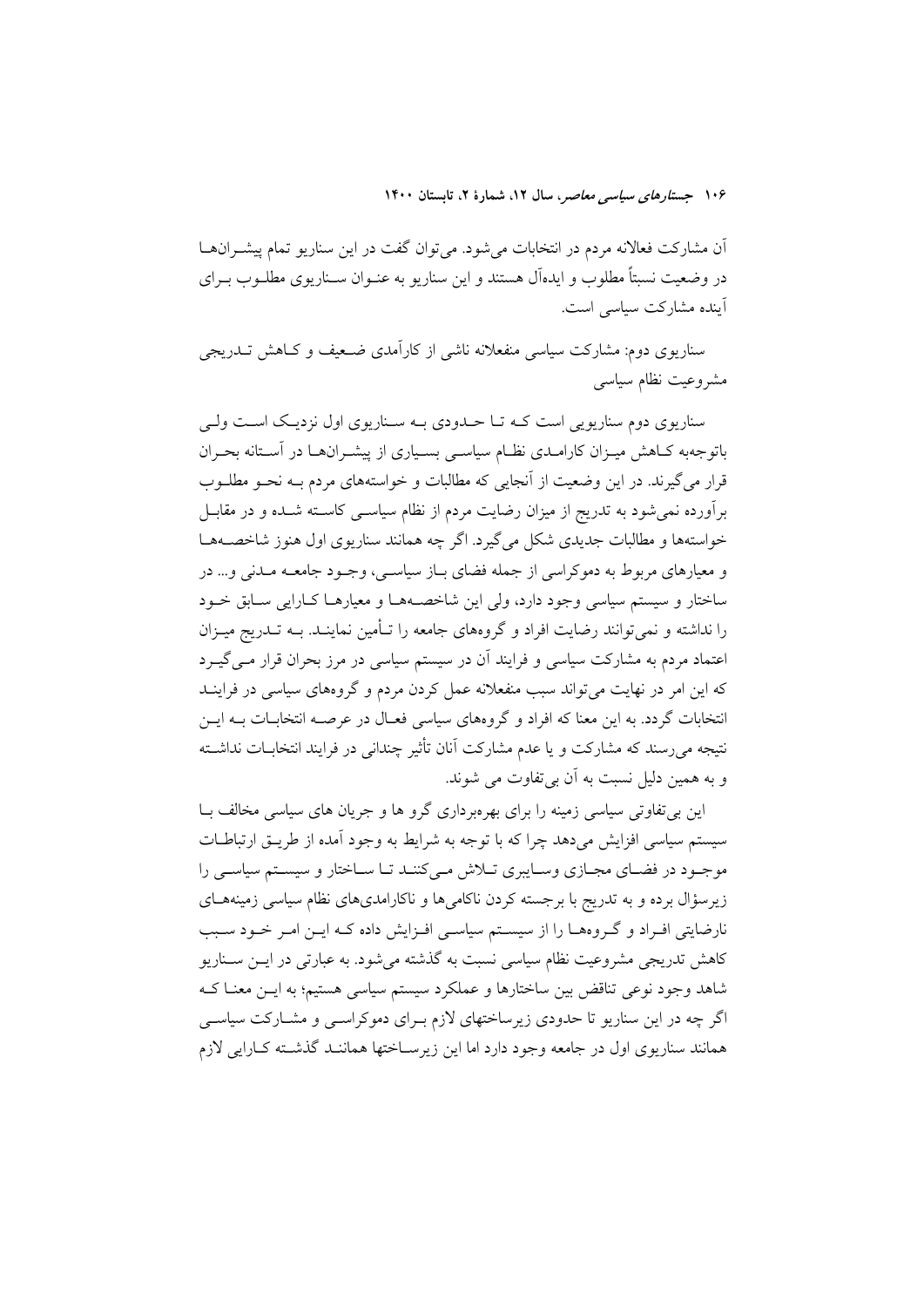را نداشته و نمیتوانند خواستهها و مطالبات مردم در زمینــه برگــزاری انتخابــات کــاملاً آزاد، رقابتی و سالم را برآورده نمایند. می توان نتیجه گرفت شرایط به وجود امده در ایــن ســناریو برای نظام سیاسی حالت هشدار محسوب می شود که نتیجه آن مشارکت سیاسـی منفعلانــه و همراه با بی تفاوتی سیاسی بین اقشار و گروه های سیاسی فعال در آن جامعه است. مجمـوع این موارد نشاندهنده این است که نظام سیاسی نیازمند اتخاذ تصمیمات راهب دی و مناسب برای بازگشت دوباره سیستم سیاسی به حالت مطلوب و ایده آل خود (همان سـناریوی اول) است.

سـناریوی سـوم: مشــارکت سیاســی ســازماندهــی شــده ناشــی از ناکارمــدی و کــاهش مشروعيت نظام سياسى

سناریوی سوم سناریویی است که در آن اکثر پیشرانهـا و عــدمقطعیــتهـای کلیــدی و استراتژیک درآستانه بحران قرار دارند و پیشرانهای کمتر استراتژیک و تنظیمی هم در رونــد انتخابات نقش محدودکننده دارند. در این سناریو همچنان رهبری نظام به عنوان عامـل مهـم و اساســـي در ايجـــاد ثبــات و همبســـتگي اجتمـــاعي در درون جامعـــه و نظــام سياســـي محسوب می شود، اما با توجه به وجود بحرانها و مسایل موجود در جامعه در اثـر عملکـرد ضعيف نظام سياسي هر لحظه ممكن است با وقوع يك رخداد يــا واقعــه، ثبــات، انســـجام و همهبستگی موجود در جامعه از بین برود و جامعه دچار بحران گردد. بــه عبــارتی انســـجام و هم ستگی موجود در جامعه حالت شکننده و متغیر دارد.

همچنین با توجـه بـه عملكـرد ضـعیف نظـام سیاسـی و كارامـدی پـایین آن مسـایل و مشکلات زیادی در عرصههای گوناگون سیاسی، اجتمـاعی وبـه ویــژه اقتصــادی در ســطح جامعه وجود دارد که سبب شده مردم در تأمین نیازهای روزمره خود با مشکل مواجه شــوند و شکافهای موجود در جامعه از جمله شکاف سیاسی، طبقاتی و ... افزایش یابد. همچنـین با توجه به فعالیت شبکههای اجتماعی و گسترش ارتباطات از طریق فضای مجازی، به دلیـل آمادهبودن شرايط درون جامعه زمينه براى بهرهبردارى از شكافها و نقـاط ضـعف داخلــي وجود داشته که در صورت عدم مدیریت صحیح ممکن است با هدایت شبکههای اجتمـاعی و هماهنگی اجتماعی صورت گرفته از طریق فضای مجازی زمینه برای بروز اعتـراض علیـه نظام سیاسی و عملکرد آن فراهم گردد. عــلاوه بــر آن در ایــن ســناریو مــردم و گــروههــای سیاسی موجود در جامعه اعتماد و اطمینان چندانی نسبت بـه سـاختار و فراینـدهای قـانونی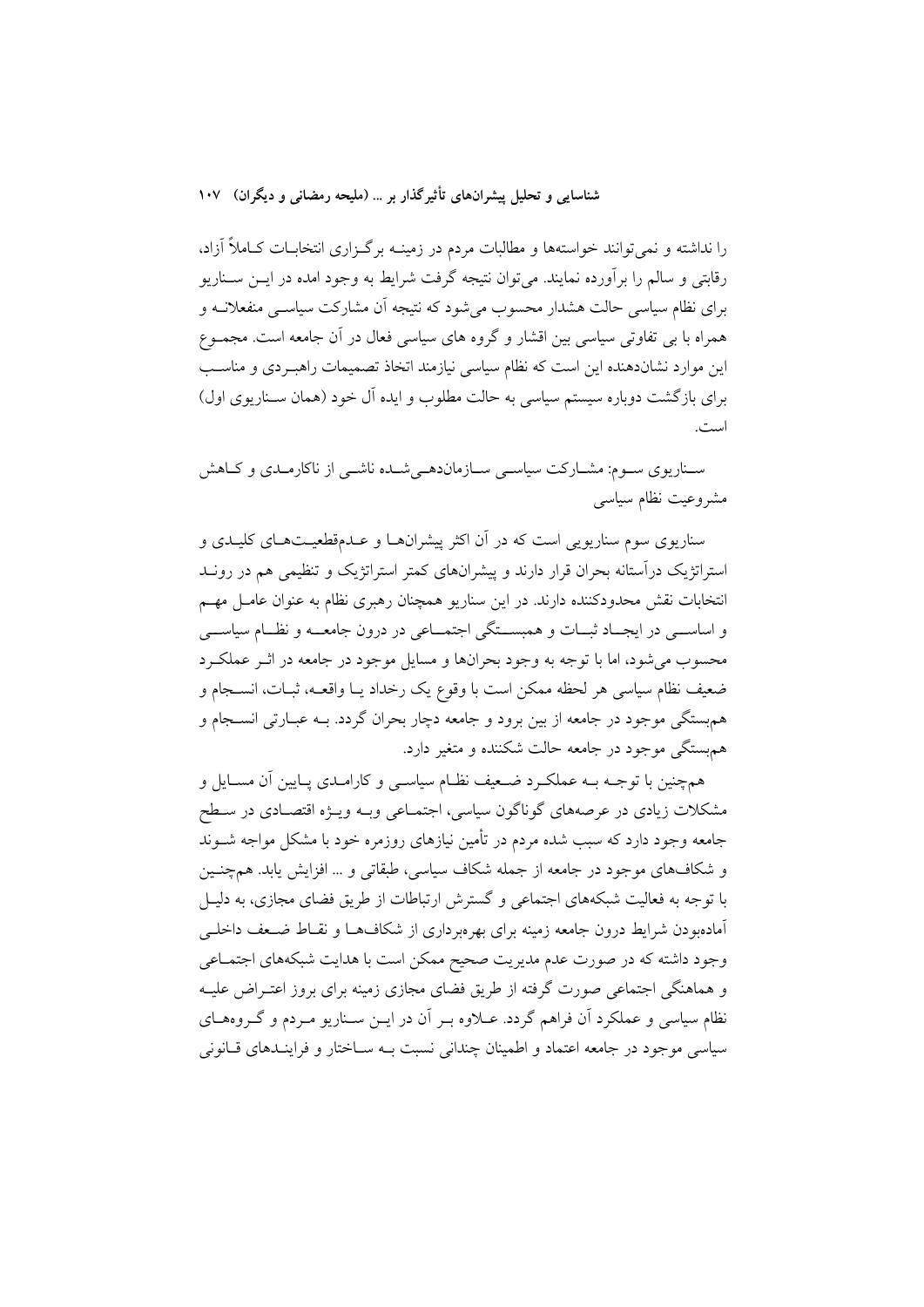برگزاری انتخابات از جمله گزینش نامزدها، شمارش آرا، قوانین انتخابـاتی و… نداشـته و بــا حالت تردید به اَن نگاه می کنند. همین امر اعتماد اَنان نسبت به نظـام سیاســی را بــه میــزان قابل توجهی کاهش داده و به همان اندازه میزان مشارکت سیاسی را پایین می آورد.

شرایط به وجود آمده در این سناریو به گونهای است که ساختار و فرایند انتخاباتی نقــش تعیین کنندهای در انتخابات نداشته بلکه افراد و جریانهای سیاسی تلاش می نماینــد بــا نفــوذ و شكل دادن بــه مســير انتخابــات و انتخــاب و گــزينش نهــايي كانديــدا انتخابــات را بــه سمتوسوی مد نظر خود هدایت نمایند.

با توجه به موارد مطرح شده سناریوی سوم سناریویی است که در آن تمامی پیشران های کلیدی، کمتراستراتژیک و تنظیمی در حالت بینابین بین درآستانه بحران و شـرایط نـامطلوب و مخرب قرار دارند. مشارکت مـردم، احـزاب و جريــانهــاي سياســي در انتخابــات حالــت اعتراضی خواهـد داشـت. ايـن حالـت بـه گونـهاي اسـت كـه اگـر بـه صـورت صـحيح مدیریت نشود و به دنبال آن سیستم سیاسی نتواند هماننـد گذشـته نظـام انتخابـاتی سـالم و رقابتی به وجود آورد، زمینه برای ایجاد بحران مشـروعیت و بـه دنبـال آن بحـران مشــارکت نظام سیاسی فراهم می گردد.

سناریوی چهارم: بحران مشارکت ناشی از ناکارمدی و بحران مشروعیت نظام سیاسی

ايــن ســناريو ســناريويي اســت كــه پيشــرانهــا در آن وضــعيت و حالــت نــامطلوب و بحرانی دارند. پیشرانهـای کمتـر اسـتراتژیک و تنظیمـی هـم نقـش محـدودیتسـاز بـرای متغیرهای کلیدی دارند و بار اضافی و مخرب برای آینده مشارکت سیاسی خواهنـد داشـت. در این سناریو نظام سیاسی با بحران مشارکت سیاسی مواجه شده و مشارکت به پایین تـرین میزان ممکن نزدیک می شود. به دلیل عملکرد بسیار ضعیف نظـام سیاســی و کــارایی پــایین آن، اعتماد مردم به نظام سیاسی بــه طــور کامــل از بــین میــرود. همچنــین عملکــرد ضــعیف نظام سیاسی در عرصههای گوناگون مدیریتی و تصمیمگیری سبب میشود وضعیت جامعــه از لحاظ سیاسی، اجتماعی و بـه ویـژه اقتصـادی در بـدترین حالـت ممکـن قـرار گرفتـه و شکافهای عمیق در جامعــه بــه وجــود آیــد. وضــعیت بــه وجــود آمــده شــبیه بــه حالــت بحران است كه نظام سياسي با ناكارامدي عميق خود مواجه است.

با توجه به عملکرد ضعیف نظام سیاسی، مـردم و اقشــار گونــاگون جامعــه از رهبــری و آرمانها و ارزشهای انقلاب فاصله می گیرند و عوامـل ارزشــی و معنــوی کــارایی خــود را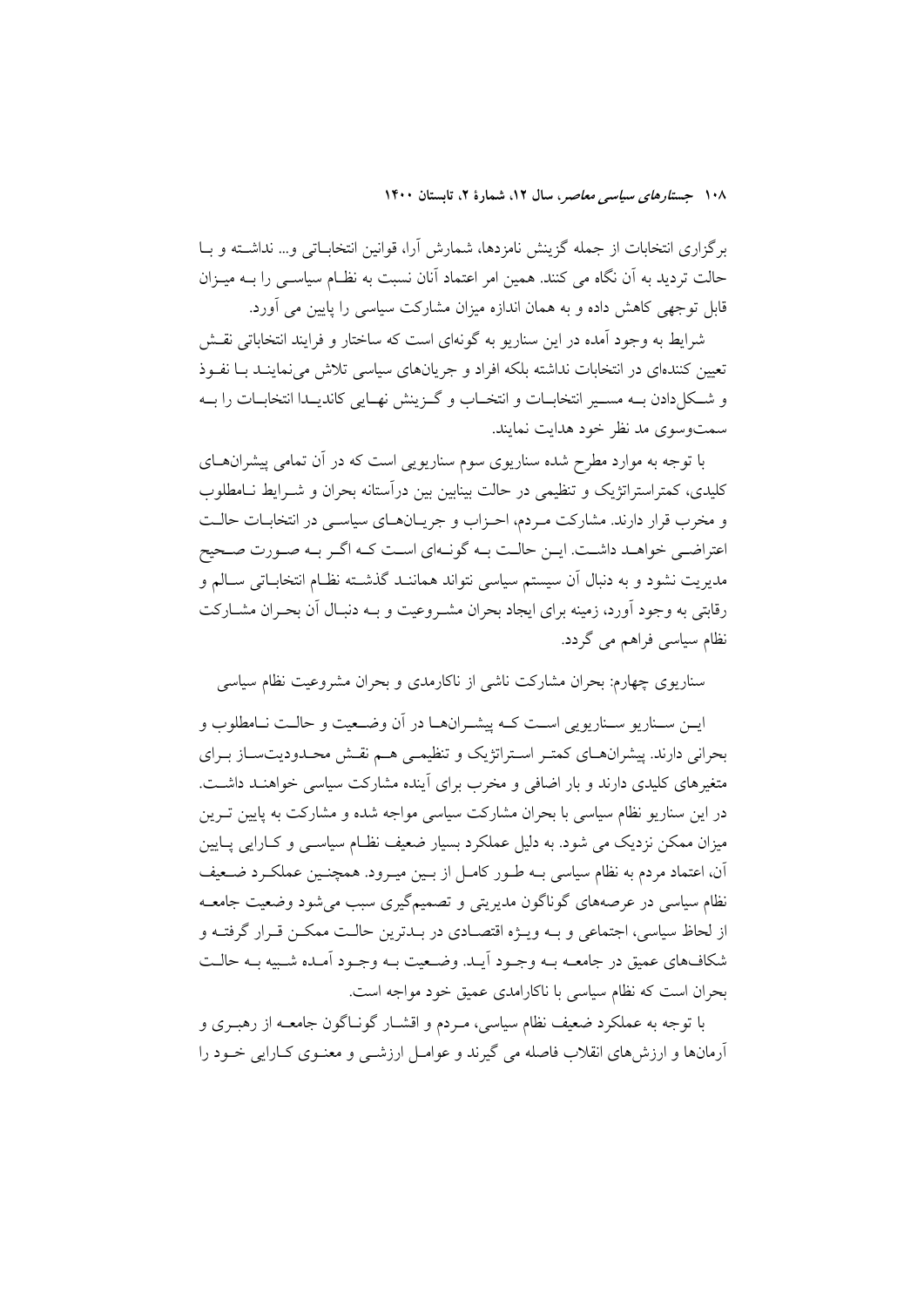برای ایجاد انسجام و همبستگی اجتماعی از دست میدهند. همچنین اعتماد مردم نسـبت بــه نظام سیاسی به طورکامل از بـین مـیرود و مـردم مشـارکت سیاسـی از جملــه انتخابــات را حاصل یک فرایند بی نتیجه میدانند کـه مشــارکت و یــا عــدم مشــارکت آنــان هــیچ تــأثیری بر روند سیاستگذاریهای کشور نخواهـد داشـت و بـه دنبـال آن احـزاب و تشـکلهـای سیاسی نیز نقش مؤثری در مشارکت سیاسی نخواهند داشت. درواقع احسـاس بیگـانگی و بی قدرتی سیاسی و احساس بدبینی نسبت بـه حکومـت و احسـاس نارضـایتی از عملکـرد دولت باعث بی میلی سیاسی اجتماعی میشود. از طرف دیگر نقش رسانههـا و شـبکههـای اجتماعی در ایجاد تغییر و تحولات فکری و اندیشـهای بـین اقشـار و گـروههـای گونـاگون سیاسی –اجتماعی پررنگ مے شـود و بـا توجـه بــه شـكاف عميـق موجـود در جامعــه و عدموحدت و انسجام ملی از هر فرصتی برای بهره برداری به ضرر نظام سیاســی و یــا حتــی براندازی آن عمل مینمایند. مجموعه این موارد سبب رواج بی تفاوتی سیاسی، شکل گیـری نهادهای تصمیمگیرنده با حداقل رأی و دولتهـای بـی ثبـات و شــکننده، بحـران مشــارکت ایجابی و گرایش به مشــارکت ســلبی (شــرکت در اعتراضــات مــدنی و گــرایش بــه ســمت خشونت و نهایتاً آغاز بحران مشـروعیت و بـهدنبـال آن بحـران مشـارکت سیسـتم سیاسـی خواهد بود. به عبارتی این حالت، بدترین سناریو برای آینده مشارکت سیاسـی اسـت کـه در أن نظام سياسي با بحران مشاركت عميق مواجه است.

### ۷. نتیجهگیری

مشارکت سیاسی و بررسی عوامل مؤثر در آن به عنوان یکی از موضوعات مهم و اساســی در جامعهشناسی سیاسی است. اهمیت این موضوع از آنجا ناشی می شود که میزان مشــارکت در عرصههای گوناگون سیاسی از جمله انتخابات میتواند به عنوان یکسی از معیارهـای ارزیــابی وضعیت نظام سیاسی از لحاظ کارآمدی و ناکارآمدی و میزان مشروعیت آن تلقـی گـردد. در این مقاله تلاش شد با استفاده از روش پیشرانشناسی و با اسـتفاده از نـرم افـزار میـکـمـک، پیشـرانهـای تأثیرگـذار بـر اَینـده مشـارکت سیاسـی در ایـران را براسـاس نظـر خبرگـان موردشناسایی قرار داده و در نهایت با تجزیه و تحلیل پیشرانهای کلیدی، سـناریوهای آینـده مشارکت سیاسی در ایران را ترسیم نماییم. بر این اساس چهار سناریو برای آینـده مشــارکت در ایران طراحی گردیدند که سناریوی سوم یعنی مشارکت سیاسی سازماندهی شده، بهعنـوان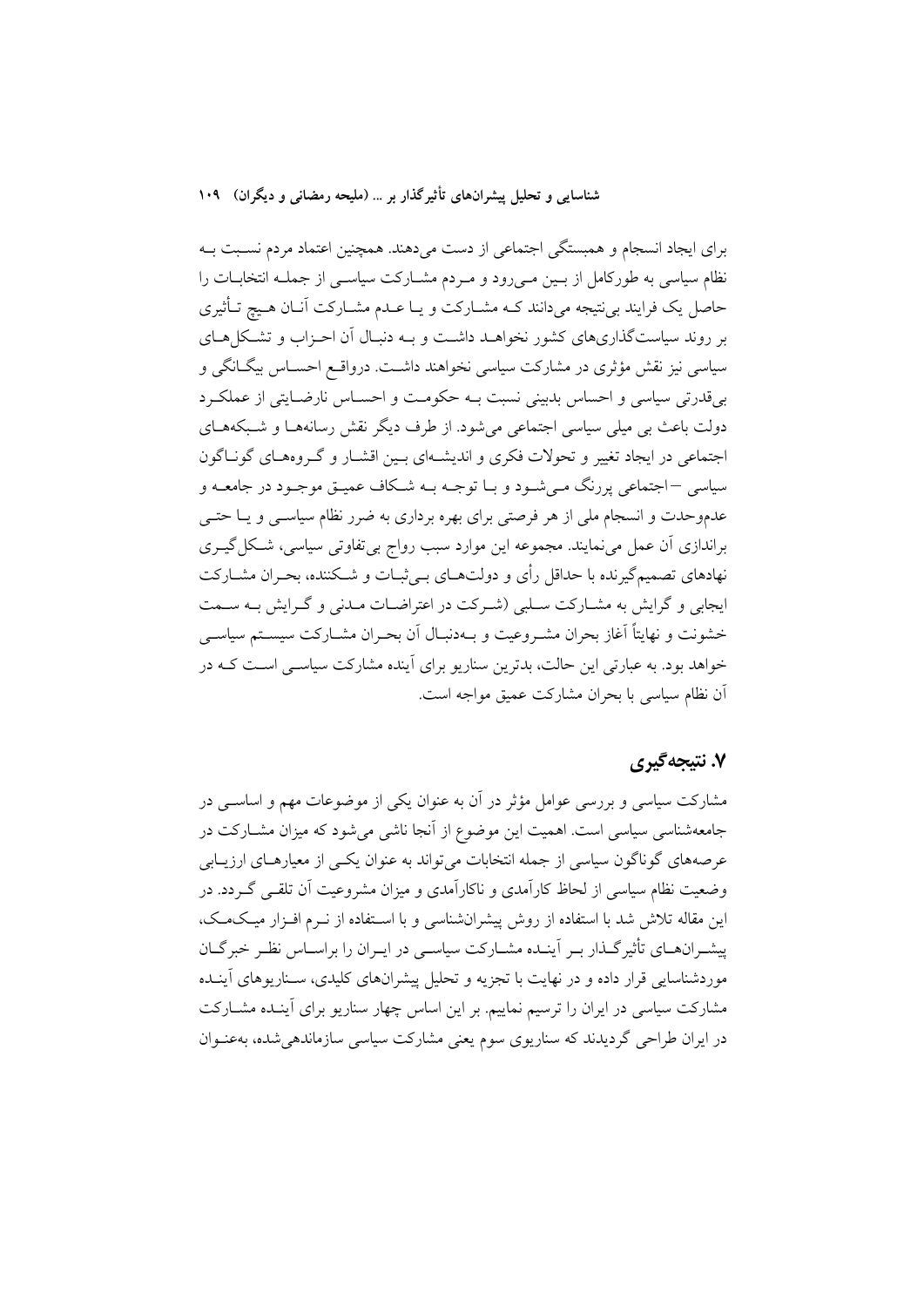سناریوی نزدیکتر به شرایط فعلی جامعه ایران محسوب میشود. یافتههای پژوهش بیانگر آن است که در صورت تقویت پیشرانها و شـرایط جامعــه امکــان تحقــق ســناریوی دوم و حتی اول وجود داشته و در نقطـه مقابـل در صـورت عـدم تـدابیر راهبـردی امکـان تحقـق سناریوی چهارم یعنی بحران مشارکت نیز وجود دارد. ایــن امـر نشــاندهنــده آن اســت کــه نظام سیاسی ایران برای افزایش کارآمـدی و مشـروعیت خــود در بــین افــراد و گــروهـمـای سیاسی نیازمند اتخاذ تصمیمهای راهبردی است کــه بــر مبنــای آن بتوانــد بــا بهبــود شــرایط سیاسی، اجتماعی، اقتصادی و فرهنگی موجب افزایش کـارایی و بـه همـان انـدازه افـزایش مشروعیت سیاسی و به دنبال آن افزایش مشارکت سیاسی گردد.

## ۱.۷ راه کارهایی برای تحقق دورنمای مطلوب

با توجه به مجموعه سناریوهایی مطرح شده و از آنجایی که حالت ایـده آل بـرای هـر نظـام سیاسی سناریوی اول است. به منظور مدیریت هر چه بهتر شرایط و رسیدن به نقطـه ایــدهآل و مطلوب راه کارهایی پیشنهاد می شود تا نظام سیاستی جمهـوری اسـلامی ایـران بتوانــد بــا قرارگرفتن در آن نقطه ثبـات و بقـای هــر چــه بیشــتر خــود را در آینــده از طریــق یکــم از فاکتورهای مهم و اساسی کسب مشروعیت که همان رضایت مردم و گـروههـای سیاســی از طريق مشاركت هر چه بيشتر در عرصه انتخابات است تأمين نمايد:

۱. نهادینه نمودن حزب و مشارکت سیاسی در ایران ۲. تلاش برای اصلاح امور اقتصادی از طریق کاهش وابستگی به درآمدهای نفتی ۳. توسعه نفوذ ایـران و گسـترش ارتبـاط بـا کشـورهای توسـعهیافتـه بـه منظـور ورود تکنولوژی و ابزارهای آن جهت رسیدن به توسعه همهجانبه

۴. تقويت هر چه بيشتر وحدت و انسجام ملي از طريق كاهش شكافها

۵. فراهمنمودن شرایط بـرای برگـزاری رقابـتهـای سیاسـی سـالم بـا مشـارکت همـه گرایشها و سـلیقه هـای فکـری در جامعــه بــه منظـور بـالابردن اعتمــاد مـردم نسـبت بــه ساختار سياسى .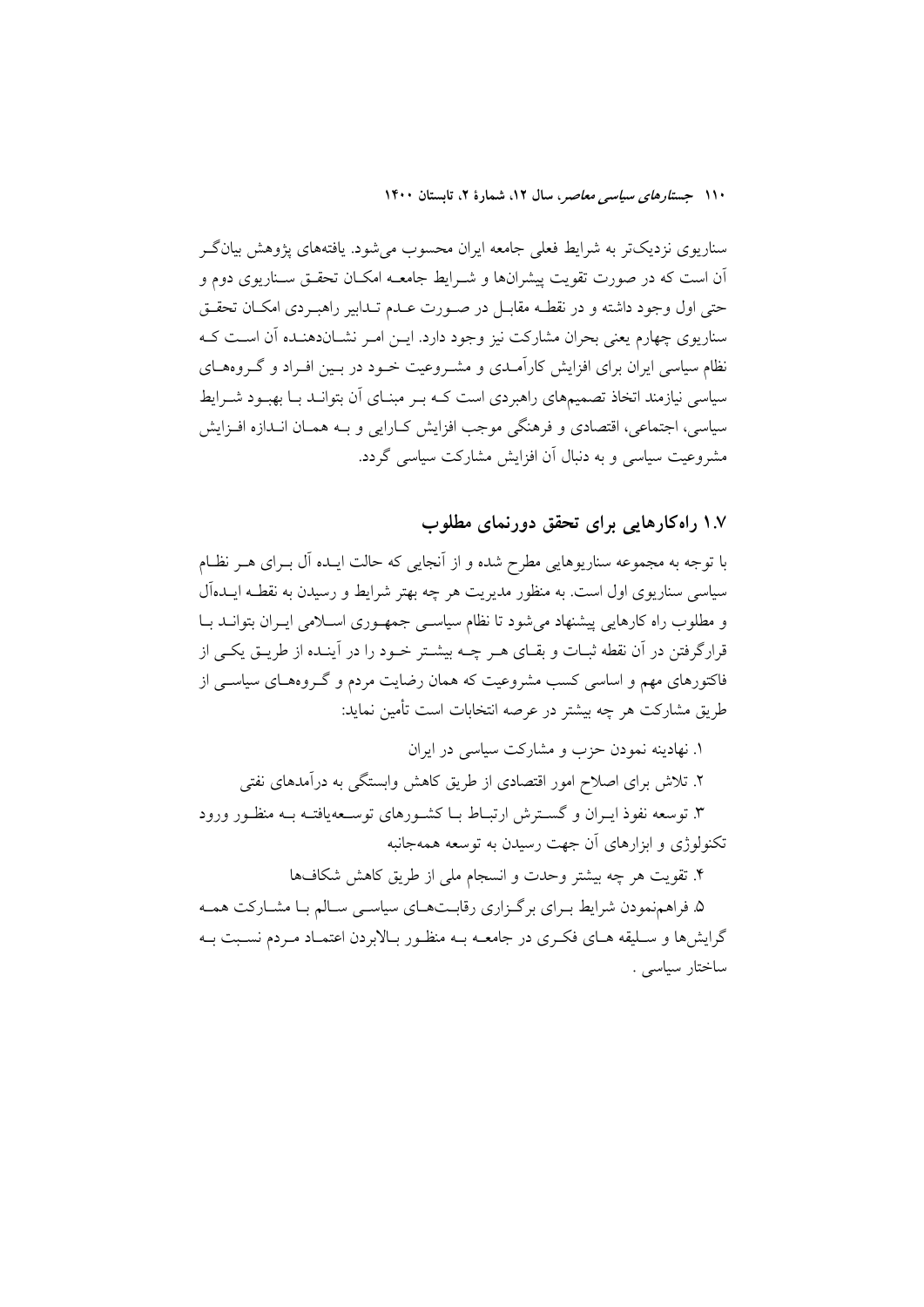كتابنامه